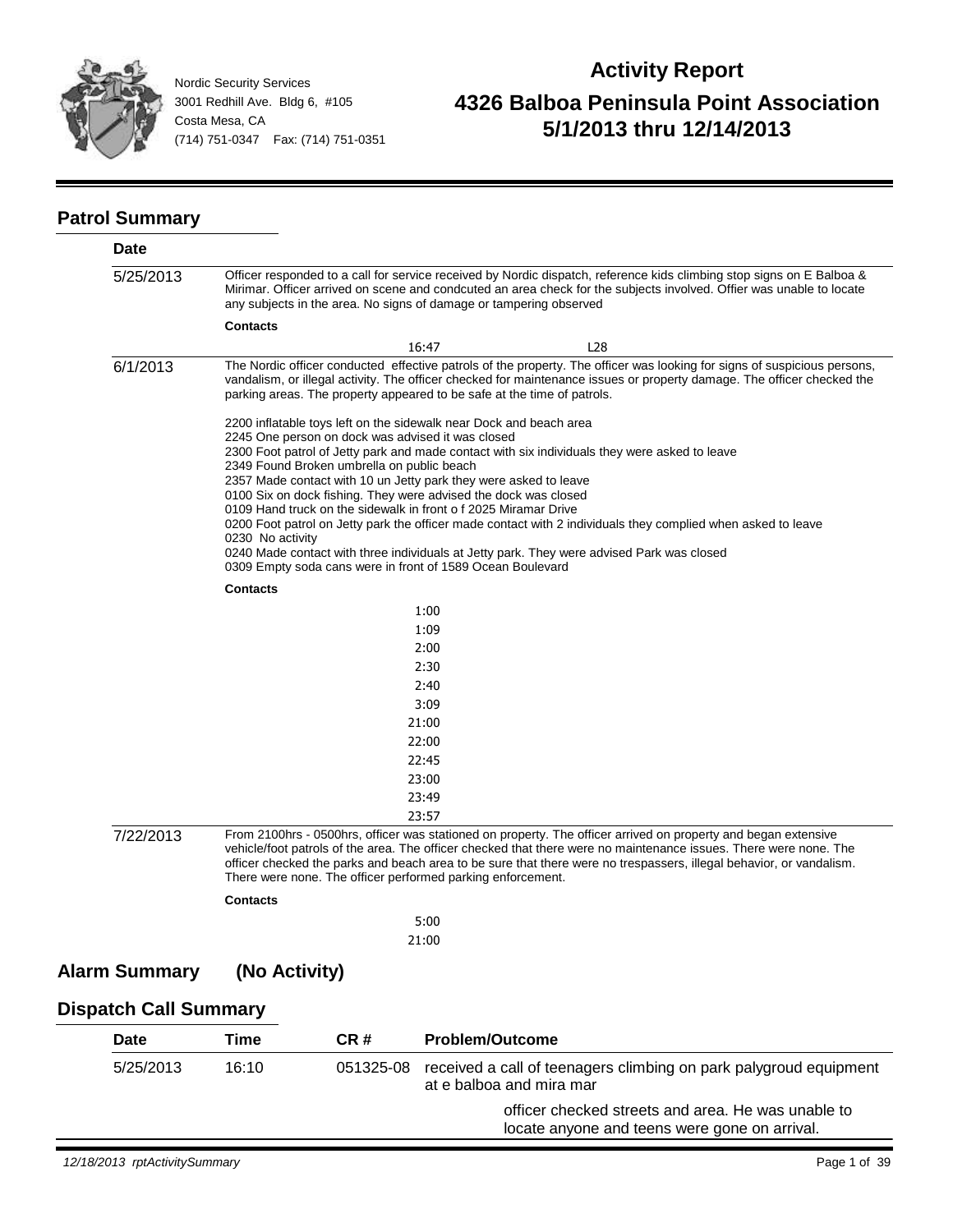|                            |           | <b>Nordic Security Services</b><br>3001 Redhill Ave. Bldg 6, #105<br>Costa Mesa, CA<br>(714) 751-0347  Fax: (714) 751-0351 |               | <b>Activity Report</b><br>4326 Balboa Peninsula Point Association<br>5/1/2013 thru 12/14/2013                                                                                                                                                                                                                                                                        |
|----------------------------|-----------|----------------------------------------------------------------------------------------------------------------------------|---------------|----------------------------------------------------------------------------------------------------------------------------------------------------------------------------------------------------------------------------------------------------------------------------------------------------------------------------------------------------------------------|
|                            | 6/9/2013  | 0:30                                                                                                                       | 061309-01     | reports came in of a loud party at 1711 eastbay.                                                                                                                                                                                                                                                                                                                     |
|                            |           |                                                                                                                            |               | Officer arrived on scene and made contact with resident<br>of 1711 Eastbay. Resident was advised of noise<br>complaint and advised to quiet down. Resident was very<br>cooperative and apologized.                                                                                                                                                                   |
|                            | 7/21/2013 | 18:04                                                                                                                      | 071321-11     | Residend from 1722 Miramar is advisng that there are 3 subjects<br>on property going door to door soliciting a church. 2 hispanic males<br>and 1 hispanic female. Last seen wearing black shirt, tan pants and<br>carrying a gray shoulder bag.<br>Officer is enroute from Orange.                                                                                   |
|                            |           |                                                                                                                            |               | Officer arrived onscene                                                                                                                                                                                                                                                                                                                                              |
|                            | 8/10/2013 | 23:12                                                                                                                      | 081310-21     | At the pier, 2 male subjects using a sling shot to shoot at various<br>objects on the pier                                                                                                                                                                                                                                                                           |
|                            |           |                                                                                                                            |               | Officer arrived on scene and was unable to locate any<br>subjects on the pier. Officer spoke with the resident who<br>made the phone call to Nordic dispatch. Resident<br>advised the officer that the subjects left prior to the<br>officer arriving on scene. Officer conducted an area<br>check and was unable to locate any subjects in the<br>surrounding area. |
| <b>Citation Summary</b>    |           |                                                                                                                            | (No Activity) |                                                                                                                                                                                                                                                                                                                                                                      |
| <b>Tow Request Summary</b> |           |                                                                                                                            | (No Activity) |                                                                                                                                                                                                                                                                                                                                                                      |
| <b>Hotlist Summary</b>     |           | (No Activity)                                                                                                              |               |                                                                                                                                                                                                                                                                                                                                                                      |
| <b>Work Order Summary</b>  |           |                                                                                                                            | (No Activity) |                                                                                                                                                                                                                                                                                                                                                                      |

- **Safelist Summary (No Activity)**
- **Visitor List Summary (No Activity)**
- **Missing Permit Summary (No Activity)**

#### **Field Observations Summary**

| Date      | Time  | <b>Problem/Observation</b>                                                                                |
|-----------|-------|-----------------------------------------------------------------------------------------------------------|
| 5/26/2013 | 23:00 | <b>Field Patrol</b>                                                                                       |
|           |       | officer conducted a patrol of the property and there was no suspicious<br>activity to report.             |
| 5/27/2013 | 2:00  | <b>Field Patrol</b>                                                                                       |
|           |       | officer made contact with 2 people that were fishing. Officer advised<br>them of the hours and they left. |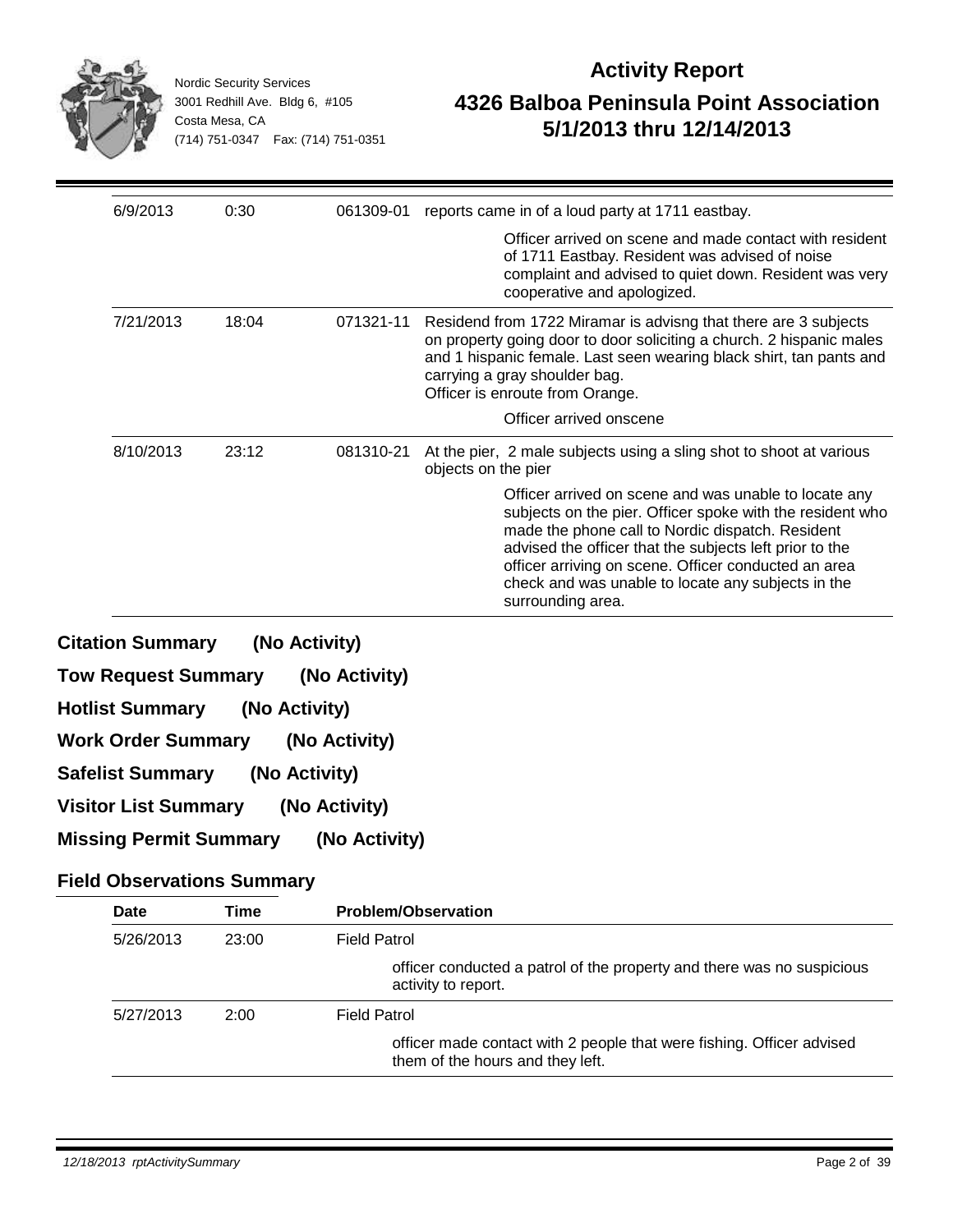

| 5/27/2013 | 3:00  | <b>Broken Light</b>                                                                                                                          |
|-----------|-------|----------------------------------------------------------------------------------------------------------------------------------------------|
|           |       | officer observed street light out at j st. and e. balboa                                                                                     |
| 5/27/2013 | 3:15  | <b>Field Patrol</b>                                                                                                                          |
|           |       | officer conducted a patrol of the jetty park and there was no suspicious<br>activity to report.                                              |
| 5/27/2013 | 3:20  | <b>Broken Light</b>                                                                                                                          |
|           |       | officer observed a street light out at the south corner of granada and e.<br>balboa flickering                                               |
| 5/29/2013 | 21:00 | <b>Field Patrol</b>                                                                                                                          |
|           |       | Officer conducted field patrol of the location. No suspicious activity or<br>suspicious subjects observed.                                   |
|           |       | P68                                                                                                                                          |
| 5/29/2013 | 22:00 | <b>Field Patrol</b>                                                                                                                          |
|           |       | Officer conducted an area check of the property. No suspicious activity<br>or suspicious subjects observed in the area.                      |
| 5/29/2013 | 23:00 | Trespassing                                                                                                                                  |
|           |       | Officer made contact with three individuals at the dock. Subjects were<br>advised of trespassing and asked to leave. Subjects left the area. |
|           |       | P68                                                                                                                                          |
| 5/30/2013 | 0:00  | Trespassing                                                                                                                                  |
|           |       | Officer made contact with two individuals at the jetty park. Individuals<br>were advised of trespassing and sent on their way.               |
| 5/30/2013 | 1:00  | Graffiti                                                                                                                                     |
|           |       | Officer located grafitti on the sign near the lock area of the beach. No<br>suspicious subjects or suspicious activity observed in the area  |
| 5/30/2013 | 2:00  | <b>Broken Light</b>                                                                                                                          |
|           |       | Officer found a light pole out in front of 2201 Channel.                                                                                     |
| 5/30/2013 | 3:00  | Cleanup Needed                                                                                                                               |
|           |       | Officer found trash and fish bait left at the public dock.                                                                                   |
| 5/30/2013 | 21:00 | <b>Field Patrol</b>                                                                                                                          |
|           |       | officer conducted a patrol of the property and there was no suspicious<br>activity to report.                                                |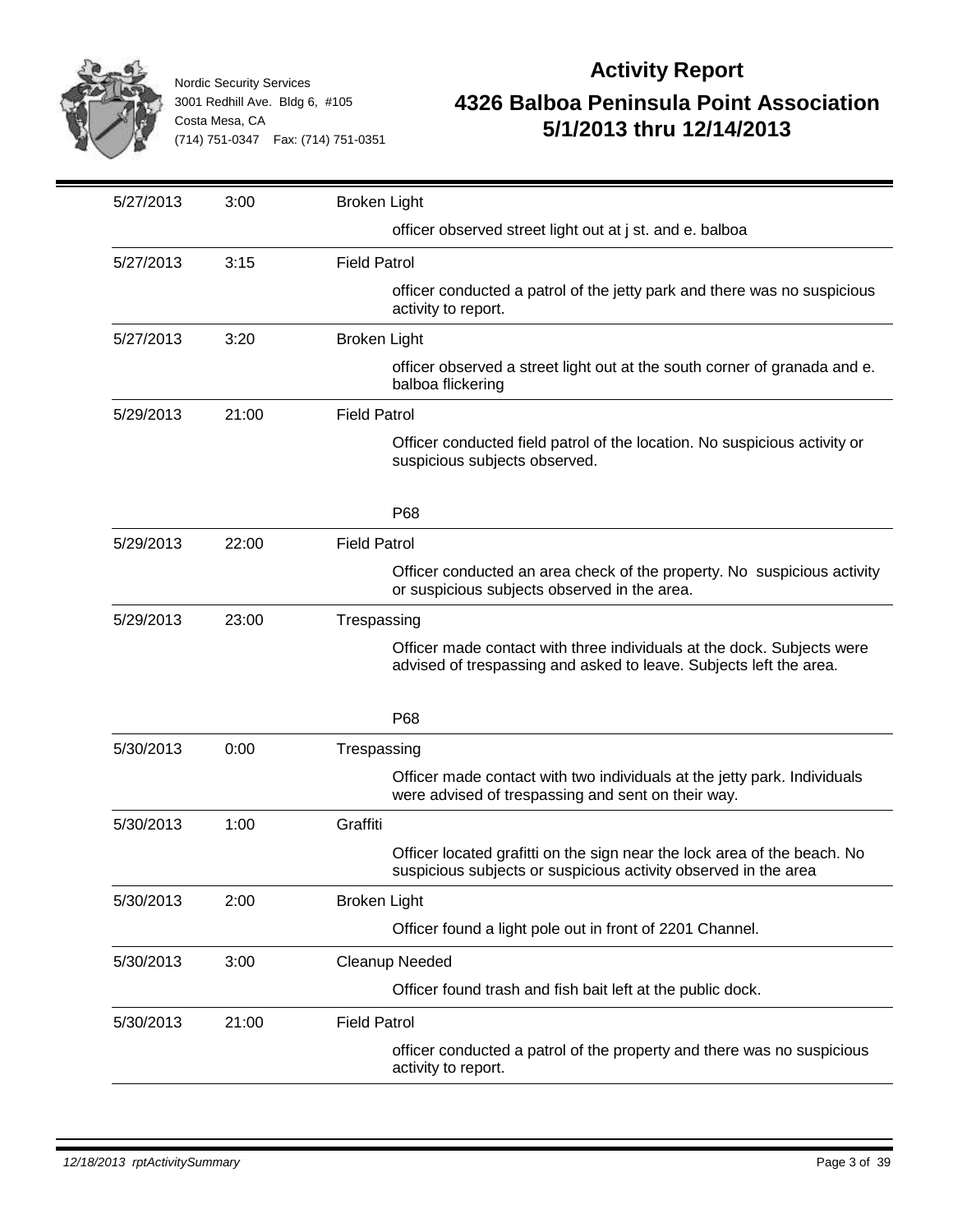

| 5/30/2013 | 22:00 | <b>Field Patrol</b>                                                                                                                                                                   |
|-----------|-------|---------------------------------------------------------------------------------------------------------------------------------------------------------------------------------------|
|           |       | officer conducted a patrol of the property and there was no suspicious<br>activity to report. And walked the jetty andmade contact with 2 people<br>and the officer advised of hours. |
| 5/30/2013 | 23:30 | <b>Field Patrol</b>                                                                                                                                                                   |
|           |       | officer conducted a patrol of the property and there was no suspicious<br>activity to report.                                                                                         |
| 5/31/2013 | 21:00 | <b>Field Patrol</b>                                                                                                                                                                   |
|           |       | officer conducted a patrol of the property and there was no suspicious<br>activity to report.                                                                                         |
| 5/31/2013 | 22:30 | <b>Field Patrol</b>                                                                                                                                                                   |
|           |       | officer made contact with 4 subjects on the deck. Officer advised them<br>of the hours and the left.                                                                                  |
| 5/31/2013 | 23:10 | <b>Field Patrol</b>                                                                                                                                                                   |
|           |       | officer conducted a patrol of the property and there was no suspicious<br>activity to report.                                                                                         |
| 6/1/2013  | 1:39  | <b>Field Patrol</b>                                                                                                                                                                   |
|           |       | officer conducted a patrol of the property and there was no suspicious<br>activity to report.                                                                                         |
| 6/1/2013  | 2:45  | <b>Field Patrol</b>                                                                                                                                                                   |
|           |       | officer conducted a patrol of the property and there was no suspicious<br>activity to report.                                                                                         |
| 6/2/2013  |       |                                                                                                                                                                                       |
| 6/2/2013  | 21:00 | <b>Field Patrol</b>                                                                                                                                                                   |
|           |       | officer conducted a patrol of the property and there was no suspicious<br>activity to report.                                                                                         |
| 6/2/2013  | 21:55 | <b>Field Patrol</b>                                                                                                                                                                   |
|           |       | officer conducted a patrol of the property and there was no suspicious<br>activity to report.                                                                                         |
| 6/2/2013  | 22:30 | <b>Field Patrol</b>                                                                                                                                                                   |
|           |       | officer conducted a patrol of the property and there was no suspicious<br>activity to report. And escorted 5 subjects at the dock and beach.                                          |
| 6/3/2013  | 0:00  | <b>Field Patrol</b>                                                                                                                                                                   |
|           |       | officer conducted a patrol of the property and there was no suspicious<br>activity to report.                                                                                         |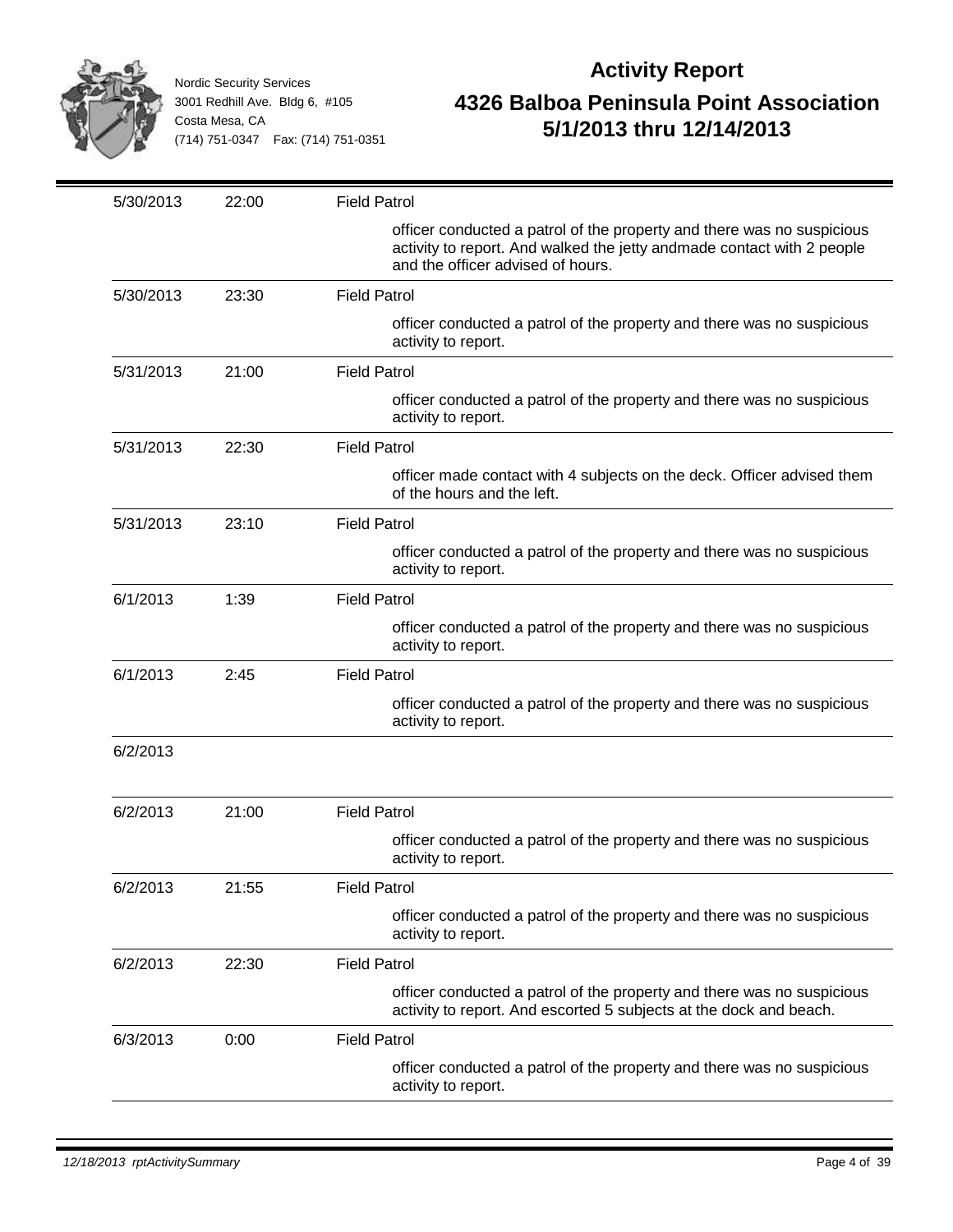

| 6/3/2013 | 1:00  | <b>Field Patrol</b>                                                                                                                                                                                                                    |
|----------|-------|----------------------------------------------------------------------------------------------------------------------------------------------------------------------------------------------------------------------------------------|
|          |       | officer conducted a patrol of the property and there was no suspicious<br>activity to report.                                                                                                                                          |
| 6/3/2013 | 1:15  | <b>Field Patrol</b>                                                                                                                                                                                                                    |
|          |       | officer conducted a patrol of the property and there was no suspicious<br>activity to report. Jetty park                                                                                                                               |
| 6/3/2013 | 3:00  | <b>Field Patrol</b>                                                                                                                                                                                                                    |
|          |       | officer conducted a patrol of the property and there was no suspicious<br>activity to report.                                                                                                                                          |
| 6/5/2013 | 21:00 | <b>Field Patrol</b>                                                                                                                                                                                                                    |
|          |       | officer conducted a patrol of the property and there was no suspicious<br>activity to report.                                                                                                                                          |
| 6/5/2013 | 22:30 | <b>Field Patrol</b>                                                                                                                                                                                                                    |
|          |       | officer made contact with 1 subject at the dock. Officer advised of the<br>hours and that the dock was closed.                                                                                                                         |
| 6/5/2013 | 23:00 | <b>Field Patrol</b>                                                                                                                                                                                                                    |
|          |       | officer made contact with 3 people in the jetty park. Officer advised of<br>the hours and they were seen leaving.                                                                                                                      |
| 6/5/2013 | 23:30 | <b>Field Patrol</b>                                                                                                                                                                                                                    |
|          |       | officer conducted a patrol of the property and there was no suspicious<br>activity to report.                                                                                                                                          |
| 6/6/2013 | 0:25  | <b>Field Patrol</b>                                                                                                                                                                                                                    |
|          |       | officer conducted a patrol of the property and there was no suspicious<br>activity to report.                                                                                                                                          |
| 6/6/2013 | 1:25  | <b>Field Patrol</b>                                                                                                                                                                                                                    |
|          |       | officer conducted a patrol of the property and there was no suspicious<br>activity to report.                                                                                                                                          |
| 6/6/2013 | 2:33  | <b>Field Patrol</b>                                                                                                                                                                                                                    |
|          |       | officer conducted a patrol of the jetty park and found a beach trash can<br>knocked over on the south east side end of the park                                                                                                        |
| 6/6/2013 | 2:36  | <b>Broken Light</b>                                                                                                                                                                                                                    |
|          |       | officer observed a light flickering at 2201 channel st.                                                                                                                                                                                |
| 6/6/2013 | 2:52  | <b>Field Patrol</b>                                                                                                                                                                                                                    |
|          |       | while on patrol the officer noticed someone throw a water ballon in front<br>of the officers unit. The officer made a u-turn to find out where it came<br>from but there was no one around nearest address was 1125 e. blaboa<br>blvd. |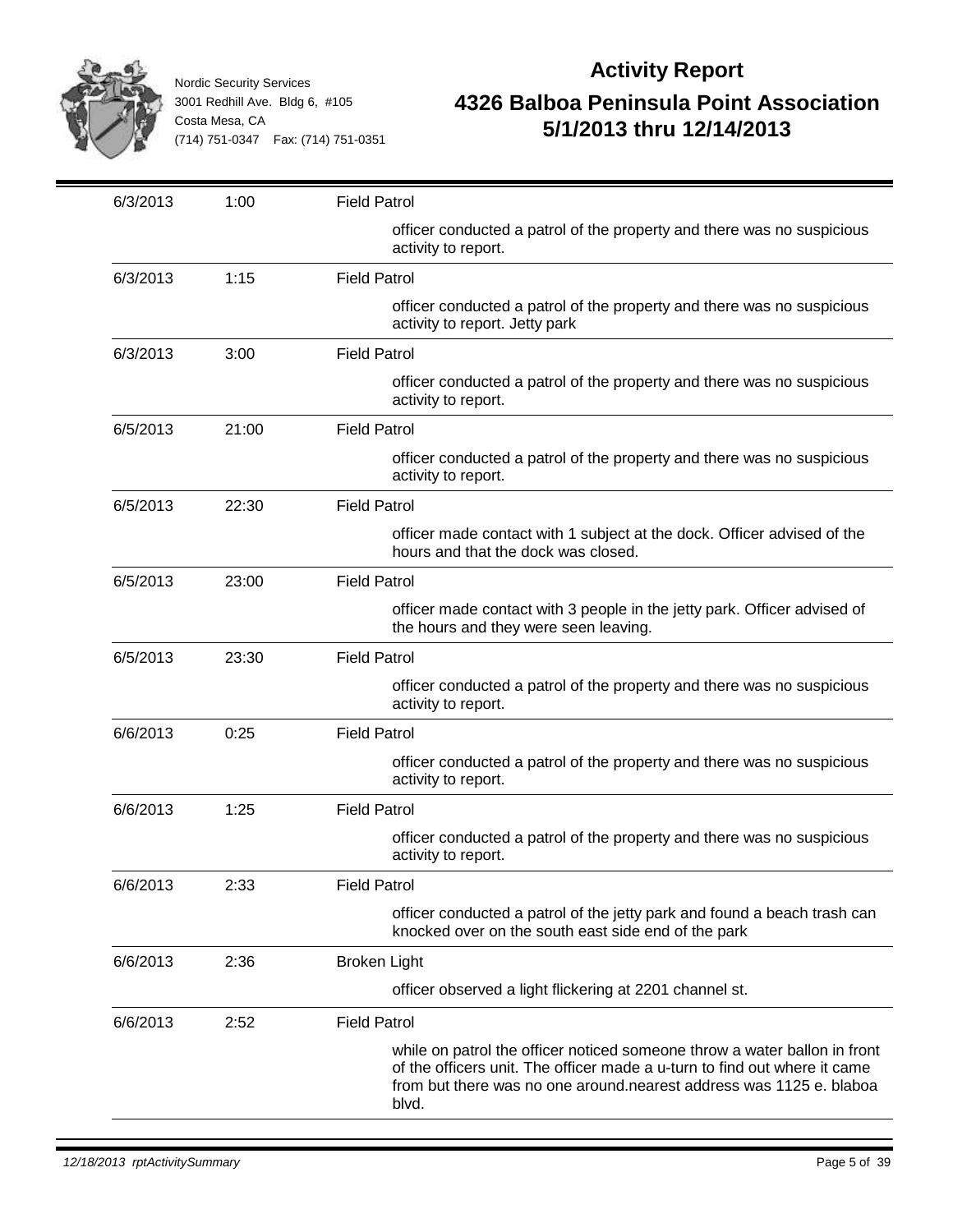

| 6/8/2013 | 21:00 | <b>Field Patrol</b>                                                                                                                                    |
|----------|-------|--------------------------------------------------------------------------------------------------------------------------------------------------------|
|          |       | officer conducted a patrol of the property and there was no suspicious<br>activity to report.                                                          |
| 6/8/2013 | 22:10 | <b>Field Patrol</b>                                                                                                                                    |
|          |       | while on foot patrol the officer made contact with 4 fishers at the dock.<br>Officer advised of the hours and they complied.                           |
| 6/8/2013 | 22:21 | <b>Field Patrol</b>                                                                                                                                    |
|          |       | officer conducted a patrol of the property and jetty park and there was no<br>suspicious activity to report.                                           |
| 6/8/2013 | 23:05 | <b>Field Patrol</b>                                                                                                                                    |
|          |       | while conducting a foot patrol of the jetty park officer made contact with<br>4 subjects at the beach. Officer advised of the hours and they complied. |
| 6/8/2013 | 23:15 | <b>Field Patrol</b>                                                                                                                                    |
|          |       | officer conducted a patrol of the property and there was no suspicious<br>activity to report.                                                          |
| 6/9/2013 | 0:30  | <b>Field Patrol</b>                                                                                                                                    |
|          |       | officer conducted a patrol of the property and there was no suspicious<br>activity to report.                                                          |
| 6/9/2013 | 0:40  | <b>Field Patrol</b>                                                                                                                                    |
|          |       | officer arriced at 1711 e. bay for a noise compalint                                                                                                   |
| 6/9/2013 | 1:01  | <b>Field Patrol</b>                                                                                                                                    |
|          |       | officer observed a black trash bag with trash on the road in front of 910<br>e. balboa blvd.                                                           |
| 6/9/2013 | 1:40  | <b>Broken Light</b>                                                                                                                                    |
|          |       | officer observed a light pole flickering at 1760 e ocean blvd.                                                                                         |
| 6/9/2013 | 2:00  | <b>Field Patrol</b>                                                                                                                                    |
|          |       | officer conducted a patrol of the property and there was no suspicious<br>activity to report.                                                          |
| 6/9/2013 | 21:00 | <b>Field Patrol</b>                                                                                                                                    |
|          |       | officer conducted a patrol of the property and there was no suspicious<br>activity to report.                                                          |
| 6/9/2013 | 21:00 | <b>Field Patrol</b>                                                                                                                                    |
|          |       | officer conducted a patrol of the property and there was no suspicious<br>activity to report.                                                          |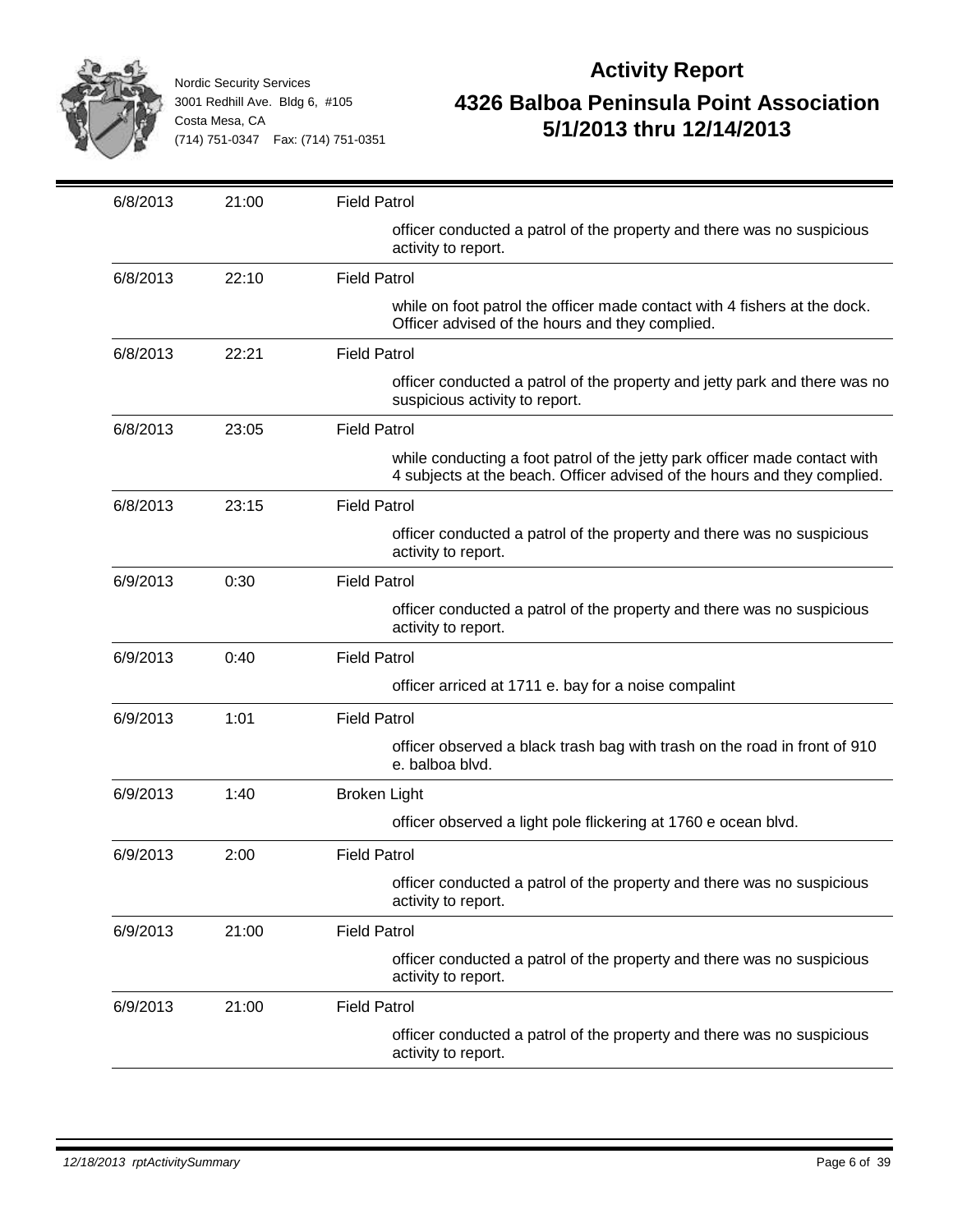

| 6/9/2013  | 22:36 | <b>Field Patrol</b>                                                                                                                           |
|-----------|-------|-----------------------------------------------------------------------------------------------------------------------------------------------|
|           |       | while patrolling the jetty park officer made contact with 3 subjects<br>fishing. Officer advised of the park hours and they left.             |
| 6/9/2013  | 22:45 | <b>Field Patrol</b>                                                                                                                           |
|           |       | officer conducted a patrol of the property and there was no suspicious<br>activity to report.                                                 |
| 6/9/2013  | 23:53 | <b>Field Patrol</b>                                                                                                                           |
|           |       | officer came a cross a subject at the jetty park. Officer advised of the<br>hours and the subject left.                                       |
| 6/10/2013 | 0:55  | <b>Field Patrol</b>                                                                                                                           |
|           |       | officer conducted a patrol of the property and there was no suspicious<br>activity to report.                                                 |
| 6/10/2013 | 1:50  | <b>Field Patrol</b>                                                                                                                           |
|           |       | officer came a cross 3 subjects at the jetty park. Advised them of the<br>hours and they left.                                                |
| 6/10/2013 | 2:15  | <b>Field Patrol</b>                                                                                                                           |
|           |       | officer conducted a patrol of the property and there was no suspicious<br>activity to report.                                                 |
| 6/12/2013 | 21:00 | <b>Field Patrol</b>                                                                                                                           |
|           |       | officer conducted a patrol of the property and there was no suspicious<br>agctivity to report.                                                |
| 6/12/2013 | 22:09 | <b>Field Patrol</b>                                                                                                                           |
|           |       | officer conducted a patrol of the property and there was no suspicious<br>aqctivity to report.                                                |
| 6/12/2013 | 22:35 | <b>Field Patrol</b>                                                                                                                           |
|           |       | officer conducted a patrol of the property at the docks and some words<br>with a subject. Advied him of the pool ahours please stop tripping. |
| 6/13/2013 |       |                                                                                                                                               |
| 6/13/2013 | 0:01  | <b>Field Patrol</b>                                                                                                                           |
|           |       | officer conducted a patrol of the jetty park AND ADVISED 1 SUBJECT<br>OF PARK HOURS                                                           |
| 6/13/2013 | 2:15  | <b>Field Patrol</b>                                                                                                                           |
|           |       | officer conducted a patrol of the property and there was no suspicious<br>agctivity to report.                                                |
|           |       |                                                                                                                                               |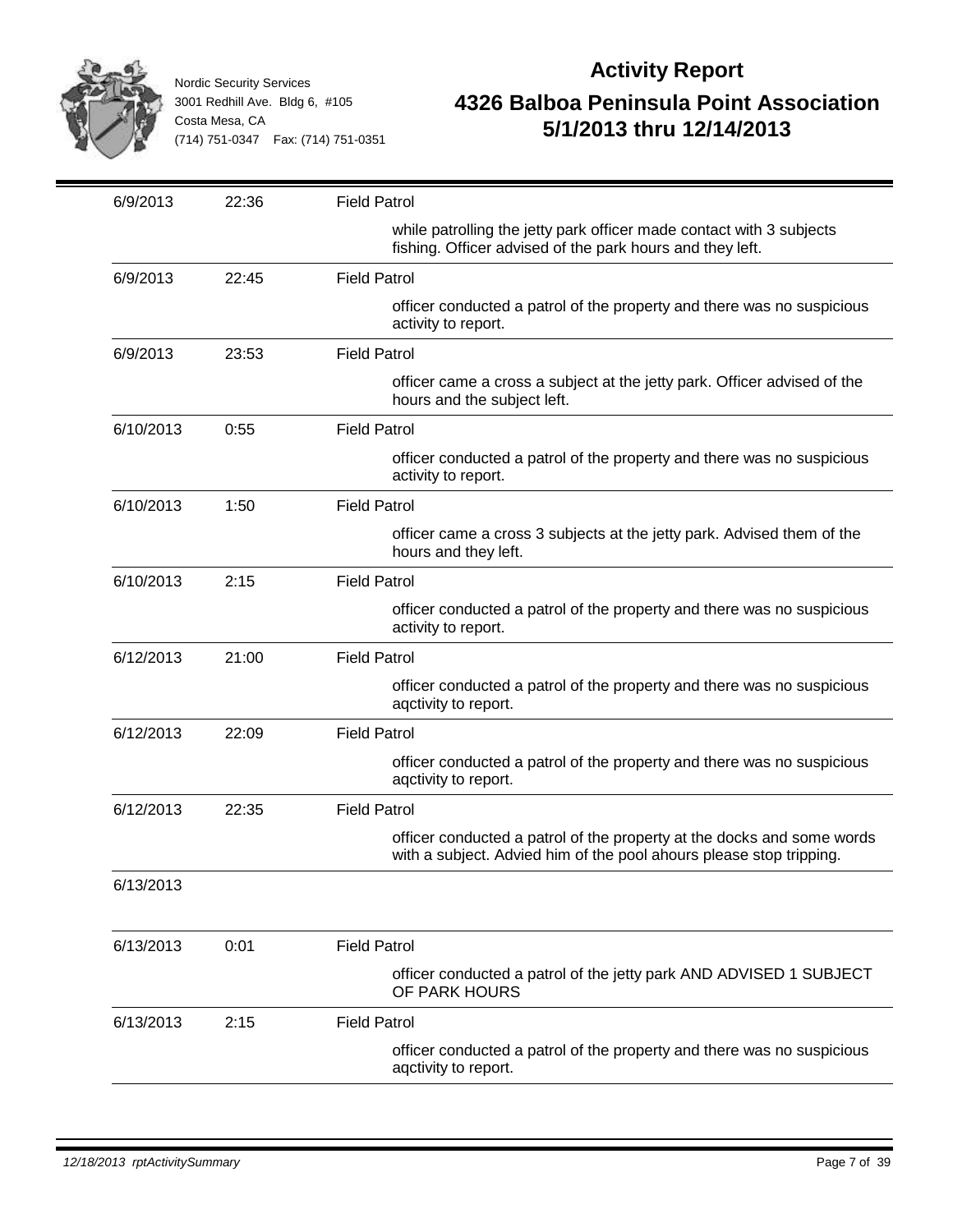

| 6/13/2013 | 22:35 | <b>Field Patrol</b>                                                                                                                                              |
|-----------|-------|------------------------------------------------------------------------------------------------------------------------------------------------------------------|
|           |       | officer conducted a patrol of the property at the docks and some words<br>with a subject. Advied him of the pool ahours.                                         |
| 6/13/2013 | 23:28 | <b>Field Patrol</b>                                                                                                                                              |
|           |       | officer observed a light pole out at 408 sevillem .ave                                                                                                           |
| 6/14/2013 | 20:30 | <b>Field Patrol</b>                                                                                                                                              |
|           |       | officer conducted a patrol of the property and there was no suspicious<br>activity to report.                                                                    |
| 6/14/2013 | 21:00 | <b>Field Patrol</b>                                                                                                                                              |
|           |       | officer conducted a patrol of the property and there was no suspicious<br>activity to report.                                                                    |
| 6/15/2013 | 1:00  | <b>Field Patrol</b>                                                                                                                                              |
|           |       | officer conducted a patrol of the property and there was no suspicious<br>activity to report.                                                                    |
| 6/15/2013 | 1:08  | <b>Field Patrol</b>                                                                                                                                              |
|           |       | officer conducted a patrol of the property and there was no suspicious<br>activity to report.                                                                    |
| 6/15/2013 | 2:01  | <b>Field Patrol</b>                                                                                                                                              |
|           |       | officer conducted a patrol of the property and there was no suspicious<br>activity to report.                                                                    |
| 6/15/2013 | 21:00 | <b>Field Patrol</b>                                                                                                                                              |
|           |       | Officer patroled all alley ways. No suspicious activity observed.                                                                                                |
| 6/15/2013 | 21:15 | <b>Field Patrol</b>                                                                                                                                              |
|           |       | Officer patrolled the streets, dock and beach. No activity to report.                                                                                            |
| 6/15/2013 | 22:27 | <b>Resident Contact</b>                                                                                                                                          |
|           |       | While on foot patrol of the jetty pack, officer contacted 5 individuals.<br>Subjects were advised of park hours and sent on their way.                           |
| 6/15/2013 | 23:10 | <b>Field Patrol</b>                                                                                                                                              |
|           |       | Officer conducted patrol of the alley ways. No activit to report.                                                                                                |
| 6/15/2013 | 23:20 | Unattended personal property                                                                                                                                     |
|           |       | While on foot patrol of the dock/beach area, officer located an<br>abandoned surf board.                                                                         |
| 6/15/2013 | 23:32 | <b>Resident Contact</b>                                                                                                                                          |
|           |       | While on foot patrol of the jetty park. Officer made contact with 2<br>individuals riding bicycles. Subjects were advised of park hours and sent<br>on their way |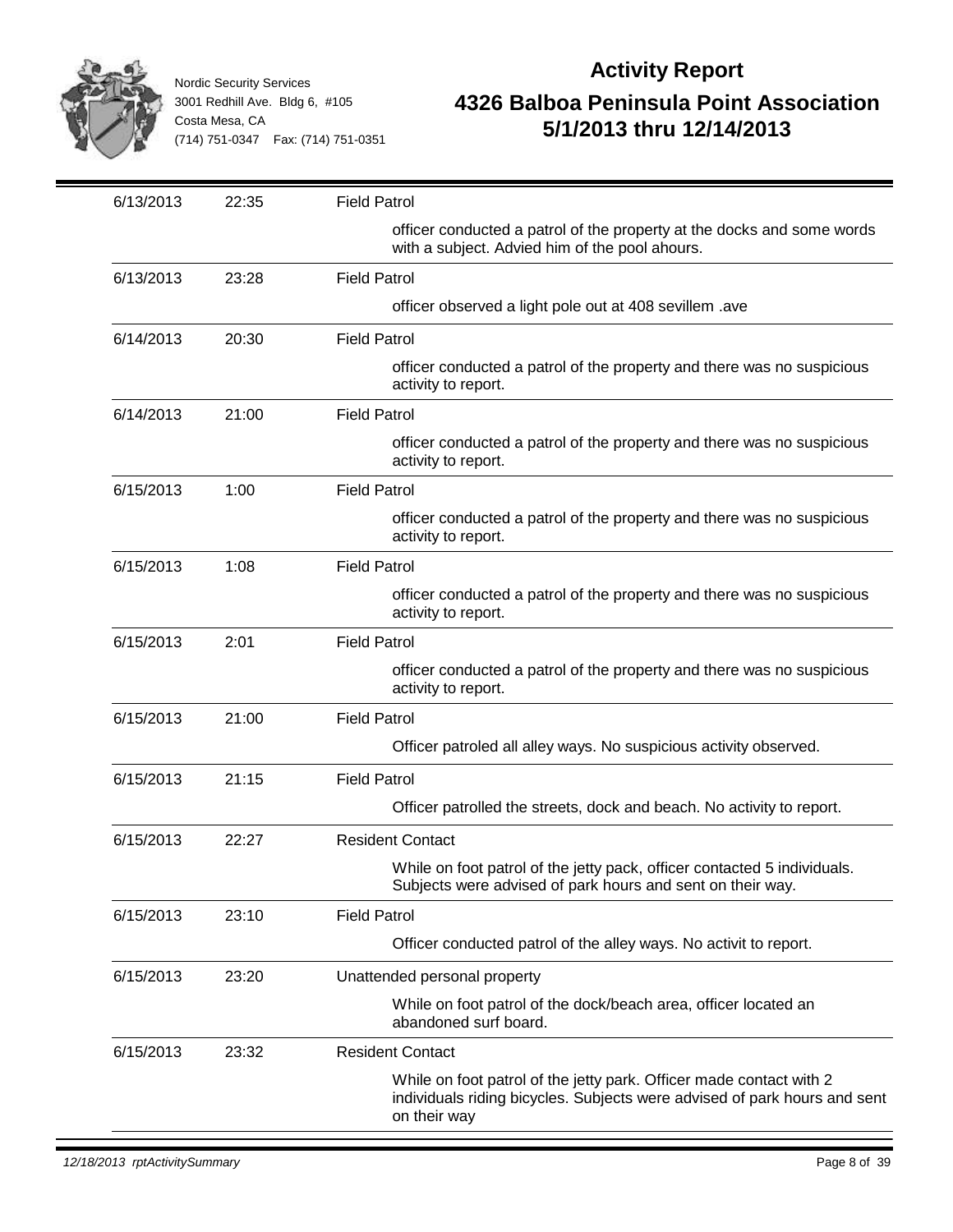

| White van CA License plate 3DGW226 driving slow around Jetty Park<br>past me. I proceeded to follow and lost site of them. I parked in front of<br>Public Doc and observed the van park and male and female got out and<br>walked past my vehicle and toward the dock entrance. I advised them<br>that it was closed and they had to leave. Male driver stated there was no<br>sign that it was closed and I advised him there did not have to be one<br>and that I was asking them to leave. He was upset but complied, and<br>Left property.<br>D <sub>15</sub><br>6/16/2013<br><b>Field Patrol</b><br>0:15<br>Officer conducted patrol of the dock and jetty. No activity to report.<br>6/16/2013<br>20:30<br><b>Field Patrol</b><br>Starting vehicle patrol in community. Two groups on public beach<br>between A & B street. One fisherman on the public doc. Few people at<br>Jetty Park. Nothing suspicious. All code 4.<br>D <sub>15</sub><br>6/16/2013<br>21:30<br><b>Field Patrol</b><br>Continuing vehicle patrol of community. Foot patrol of Public doc giving<br>fisherman a 30 min warning until dock closes. Trash cans and trash<br>bags along streets and alleys in the community for Trash pickup on<br>Monday. Trashes are full and overflowing at the entrance of Private<br>Beach and Public Dock.<br>D <sub>15</sub><br>6/16/2013<br><b>Field Patrol</b><br>22:00<br>Foot patrol of Jetty Park. Made contact with three different groups along<br>walkway and asked them to leave due to area being closed. They all<br>complied without a problem. Private Dock clear. Public beach off of A &<br>B still had two families using the fire pits. Asked them to leave and they<br>complied.<br>D <sub>15</sub> | 6/16/2013 | 0:00  | <b>Field Patrol</b> |
|--------------------------------------------------------------------------------------------------------------------------------------------------------------------------------------------------------------------------------------------------------------------------------------------------------------------------------------------------------------------------------------------------------------------------------------------------------------------------------------------------------------------------------------------------------------------------------------------------------------------------------------------------------------------------------------------------------------------------------------------------------------------------------------------------------------------------------------------------------------------------------------------------------------------------------------------------------------------------------------------------------------------------------------------------------------------------------------------------------------------------------------------------------------------------------------------------------------------------------------------------------------------------------------------------------------------------------------------------------------------------------------------------------------------------------------------------------------------------------------------------------------------------------------------------------------------------------------------------------------------------------------------------------------------------------------------------------------------------------------|-----------|-------|---------------------|
|                                                                                                                                                                                                                                                                                                                                                                                                                                                                                                                                                                                                                                                                                                                                                                                                                                                                                                                                                                                                                                                                                                                                                                                                                                                                                                                                                                                                                                                                                                                                                                                                                                                                                                                                      |           |       |                     |
|                                                                                                                                                                                                                                                                                                                                                                                                                                                                                                                                                                                                                                                                                                                                                                                                                                                                                                                                                                                                                                                                                                                                                                                                                                                                                                                                                                                                                                                                                                                                                                                                                                                                                                                                      |           |       |                     |
|                                                                                                                                                                                                                                                                                                                                                                                                                                                                                                                                                                                                                                                                                                                                                                                                                                                                                                                                                                                                                                                                                                                                                                                                                                                                                                                                                                                                                                                                                                                                                                                                                                                                                                                                      |           |       |                     |
|                                                                                                                                                                                                                                                                                                                                                                                                                                                                                                                                                                                                                                                                                                                                                                                                                                                                                                                                                                                                                                                                                                                                                                                                                                                                                                                                                                                                                                                                                                                                                                                                                                                                                                                                      |           |       |                     |
|                                                                                                                                                                                                                                                                                                                                                                                                                                                                                                                                                                                                                                                                                                                                                                                                                                                                                                                                                                                                                                                                                                                                                                                                                                                                                                                                                                                                                                                                                                                                                                                                                                                                                                                                      |           |       |                     |
|                                                                                                                                                                                                                                                                                                                                                                                                                                                                                                                                                                                                                                                                                                                                                                                                                                                                                                                                                                                                                                                                                                                                                                                                                                                                                                                                                                                                                                                                                                                                                                                                                                                                                                                                      |           |       |                     |
|                                                                                                                                                                                                                                                                                                                                                                                                                                                                                                                                                                                                                                                                                                                                                                                                                                                                                                                                                                                                                                                                                                                                                                                                                                                                                                                                                                                                                                                                                                                                                                                                                                                                                                                                      |           |       |                     |
|                                                                                                                                                                                                                                                                                                                                                                                                                                                                                                                                                                                                                                                                                                                                                                                                                                                                                                                                                                                                                                                                                                                                                                                                                                                                                                                                                                                                                                                                                                                                                                                                                                                                                                                                      |           |       |                     |
|                                                                                                                                                                                                                                                                                                                                                                                                                                                                                                                                                                                                                                                                                                                                                                                                                                                                                                                                                                                                                                                                                                                                                                                                                                                                                                                                                                                                                                                                                                                                                                                                                                                                                                                                      |           |       |                     |
|                                                                                                                                                                                                                                                                                                                                                                                                                                                                                                                                                                                                                                                                                                                                                                                                                                                                                                                                                                                                                                                                                                                                                                                                                                                                                                                                                                                                                                                                                                                                                                                                                                                                                                                                      |           |       |                     |
|                                                                                                                                                                                                                                                                                                                                                                                                                                                                                                                                                                                                                                                                                                                                                                                                                                                                                                                                                                                                                                                                                                                                                                                                                                                                                                                                                                                                                                                                                                                                                                                                                                                                                                                                      |           |       |                     |
|                                                                                                                                                                                                                                                                                                                                                                                                                                                                                                                                                                                                                                                                                                                                                                                                                                                                                                                                                                                                                                                                                                                                                                                                                                                                                                                                                                                                                                                                                                                                                                                                                                                                                                                                      |           |       |                     |
|                                                                                                                                                                                                                                                                                                                                                                                                                                                                                                                                                                                                                                                                                                                                                                                                                                                                                                                                                                                                                                                                                                                                                                                                                                                                                                                                                                                                                                                                                                                                                                                                                                                                                                                                      |           |       |                     |
|                                                                                                                                                                                                                                                                                                                                                                                                                                                                                                                                                                                                                                                                                                                                                                                                                                                                                                                                                                                                                                                                                                                                                                                                                                                                                                                                                                                                                                                                                                                                                                                                                                                                                                                                      | 6/16/2013 | 23:38 | <b>Field Patrol</b> |
| Observed Newport Beach Ambulance and Fire truck arrived in front of<br>913 East Balboa. No lights or sirens just flashers. All Code 4.                                                                                                                                                                                                                                                                                                                                                                                                                                                                                                                                                                                                                                                                                                                                                                                                                                                                                                                                                                                                                                                                                                                                                                                                                                                                                                                                                                                                                                                                                                                                                                                               |           |       |                     |
| D <sub>15</sub>                                                                                                                                                                                                                                                                                                                                                                                                                                                                                                                                                                                                                                                                                                                                                                                                                                                                                                                                                                                                                                                                                                                                                                                                                                                                                                                                                                                                                                                                                                                                                                                                                                                                                                                      |           |       |                     |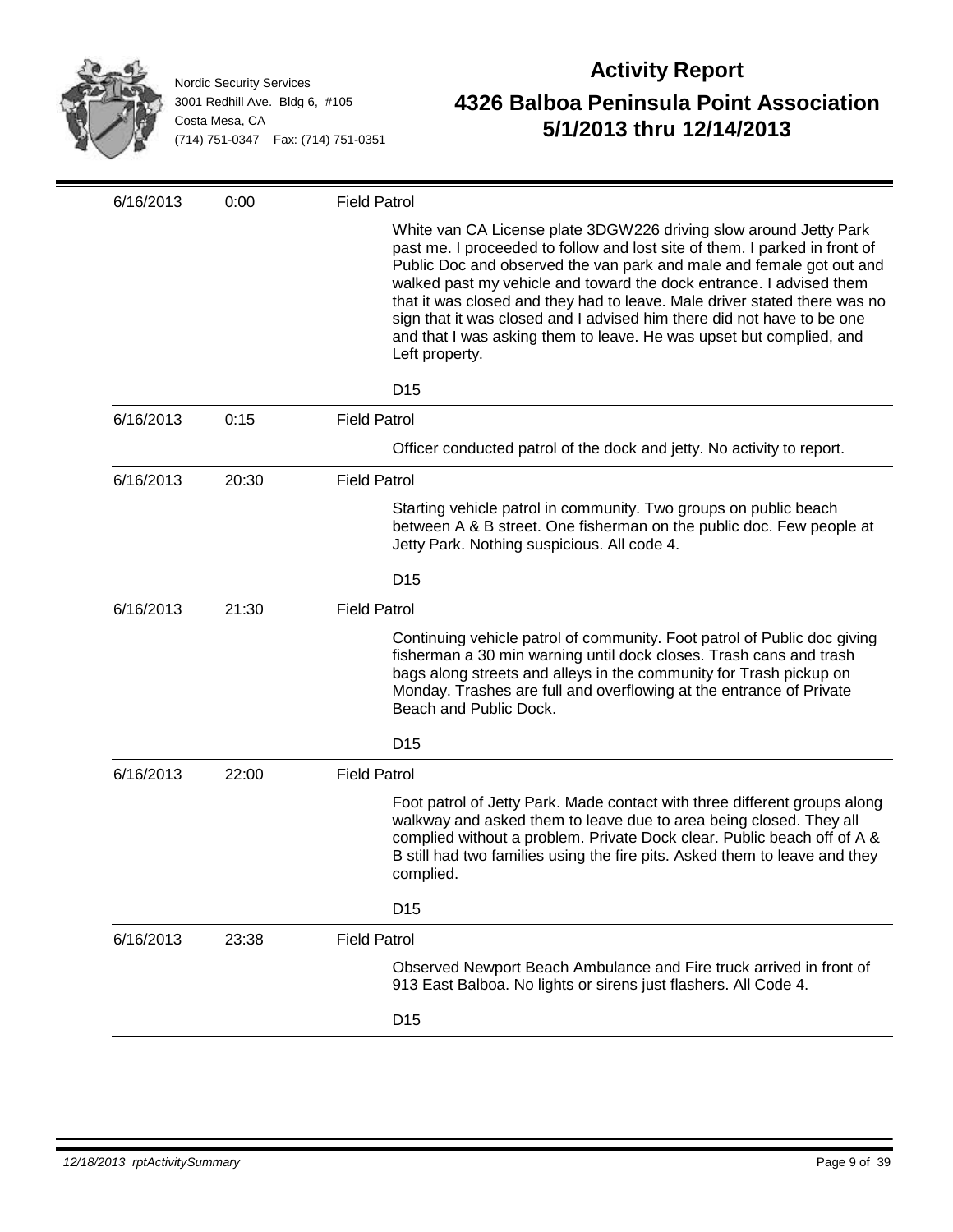

| 6/17/2013 | 0:45 | <b>Field Patrol</b>                                                                                                                                                                                                                                                                         |
|-----------|------|---------------------------------------------------------------------------------------------------------------------------------------------------------------------------------------------------------------------------------------------------------------------------------------------|
|           |      | Couple sitting at fire pit in front of B Street parking lot at the Beach. I<br>advised them that it was after hours, and they had to leave. The<br>complied and left.                                                                                                                       |
|           |      | There is a large amount of trash in the parking lot off of B Street toward<br>the beach.                                                                                                                                                                                                    |
|           |      | D <sub>15</sub>                                                                                                                                                                                                                                                                             |
| 6/17/2013 | 1:51 | <b>Field Patrol</b>                                                                                                                                                                                                                                                                         |
|           |      | Asian couple sitting on bench in Jetty Park. Before I could make contact<br>with them they got up and started to walk away. I let them know the park<br>area closes at 2200, and they said they were leaving. Left in a white<br>Volkswagen Jetta. Newer model was unable to get the plate. |
|           |      | Large Blue super shuttle van sitting in front of 2301 Channel Rd. Driver<br>was sleeping in the back seat of His unit #529. When he saw me try to<br>approach other couple he got in the driver seat and drove off property.<br>All code 4 now.                                             |
|           |      | D <sub>15</sub>                                                                                                                                                                                                                                                                             |
| 6/17/2013 | 2:19 | <b>Field Patrol</b>                                                                                                                                                                                                                                                                         |
|           |      | House next to 1223 E Balboa on the right had its entry gate open all<br>night. No activity and nothing suspicious. All code 4.                                                                                                                                                              |
|           |      | D <sub>15</sub> .                                                                                                                                                                                                                                                                           |
| 6/17/2013 | 2:30 | <b>Field Patrol</b>                                                                                                                                                                                                                                                                         |
|           |      | Group of 4 males set up chairs at the end of the public dock in hopes to<br>start fishing. I made contact and advised that there was no fishing<br>between the hours of 2200-0600 and the area was closed. The<br>apologized and packed up and proceeded off property in a Ford F250.       |
|           |      | D <sub>15</sub>                                                                                                                                                                                                                                                                             |
| 6/17/2013 | 2:36 | <b>Field Patrol</b>                                                                                                                                                                                                                                                                         |
|           |      | Red Kia Soul CA plate #6xsp222 left interior lights on in front of 1517<br>Ocean Blvd. Unoccupied and code 4.                                                                                                                                                                               |
|           |      | D <sub>15</sub>                                                                                                                                                                                                                                                                             |
| 6/17/2013 | 3:05 | <b>Field Patrol</b>                                                                                                                                                                                                                                                                         |
|           |      | Community patrol of all alleys, beach entrances, and park areas.<br>Nothing new to report. All is quiet. No activity.                                                                                                                                                                       |
|           |      | D <sub>15</sub>                                                                                                                                                                                                                                                                             |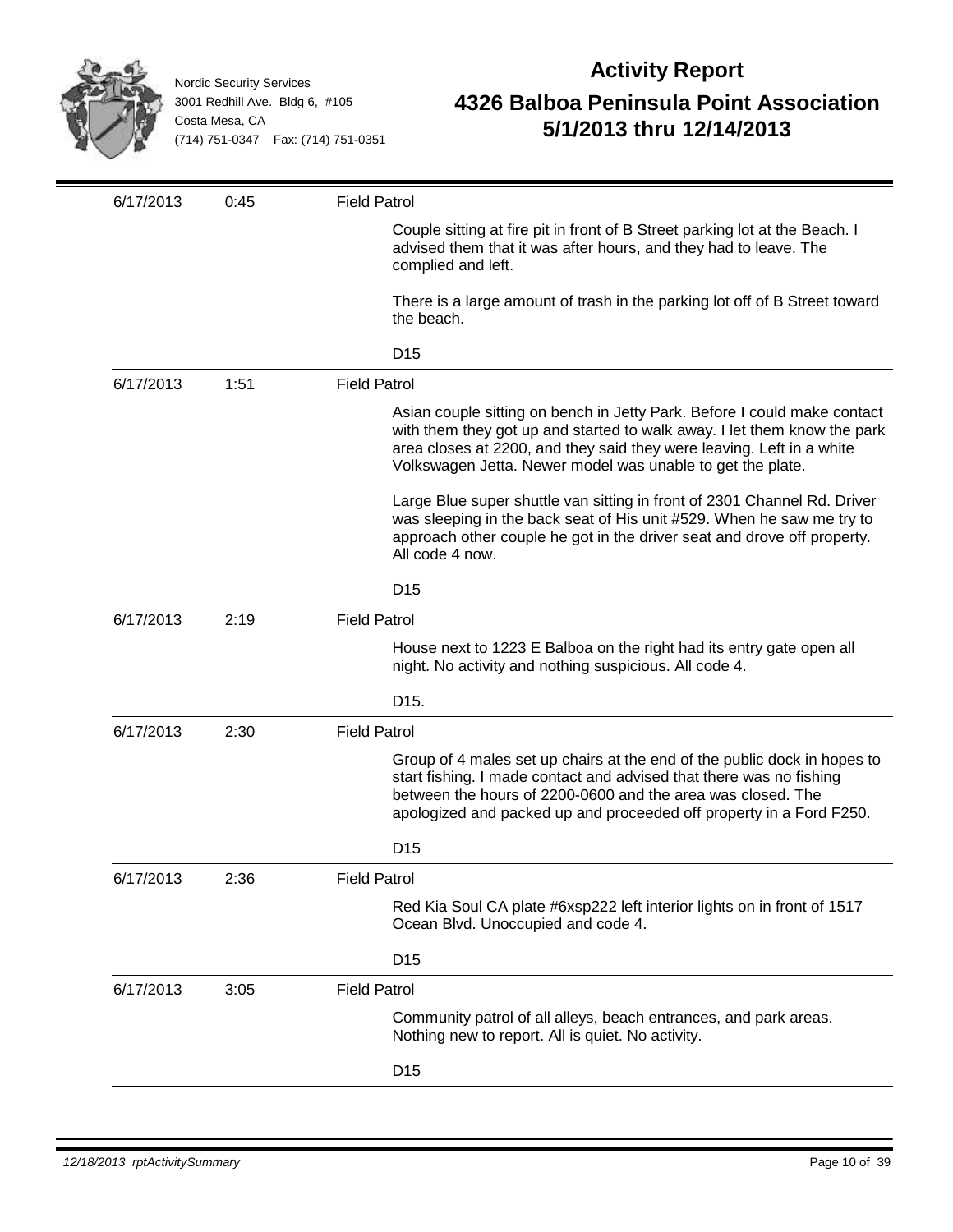

| 6/20/2013 | 0:08  | <b>Field Patrol</b>                                                                                                                             |
|-----------|-------|-------------------------------------------------------------------------------------------------------------------------------------------------|
|           |       | the officer foot patroled the jetty park and found no suspicious activity.                                                                      |
| 6/20/2013 | 1:18  | <b>Field Patrol</b>                                                                                                                             |
|           |       | the officer made cotact with two people fishing on the dock they were<br>advised of the no fishing after hours and they complied and left.      |
| 6/20/2013 | 21:00 | <b>Field Patrol</b>                                                                                                                             |
|           |       | the officer patroled all the allies and found no suspicious activity.                                                                           |
| 6/20/2013 | 22:00 | <b>Field Patrol</b>                                                                                                                             |
|           |       | foot patroled dock and beach area and no suspicious activity to report.                                                                         |
| 6/20/2013 | 22:30 | <b>Field Patrol</b>                                                                                                                             |
|           |       | foot patroled the jetty park and made contact with two people. I advised<br>them of the hours and it was closed and they left without incadent. |
| 6/20/2013 | 22:50 | Graffiti                                                                                                                                        |
|           |       | there is graffitti on a light pole on the base at the north east corner of<br>East ocean blvd and I street                                      |
| 6/20/2013 | 23:07 | <b>Field Patrol</b>                                                                                                                             |
|           |       | the officer patroled all the alleys and found no suspicious activity.                                                                           |
| 6/20/2013 | 23:38 | <b>Field Patrol</b>                                                                                                                             |
|           |       | patroled the dock and beach areas and no vandalisim found.                                                                                      |
| 6/21/2013 | 21:00 | <b>Field Patrol</b>                                                                                                                             |
|           |       | Patrolled all Alleys no suspicious activity observed.                                                                                           |
|           |       | P68                                                                                                                                             |
| 6/21/2013 | 22:20 | <b>Field Patrol</b>                                                                                                                             |
|           |       | 4 Individuals on dock. Officer advised it was closed and they left.                                                                             |
|           |       | P68                                                                                                                                             |
| 6/21/2013 | 22:50 | <b>Field Patrol</b>                                                                                                                             |
|           |       | Foot patrol of Jetty Park No Suspicious Activity.                                                                                               |
|           |       | P68                                                                                                                                             |
| 6/21/2013 | 23:50 | <b>Field Patrol</b>                                                                                                                             |
|           |       | Foot patrol of Dock and private beach no vandalism.                                                                                             |
|           |       | P68                                                                                                                                             |
|           |       |                                                                                                                                                 |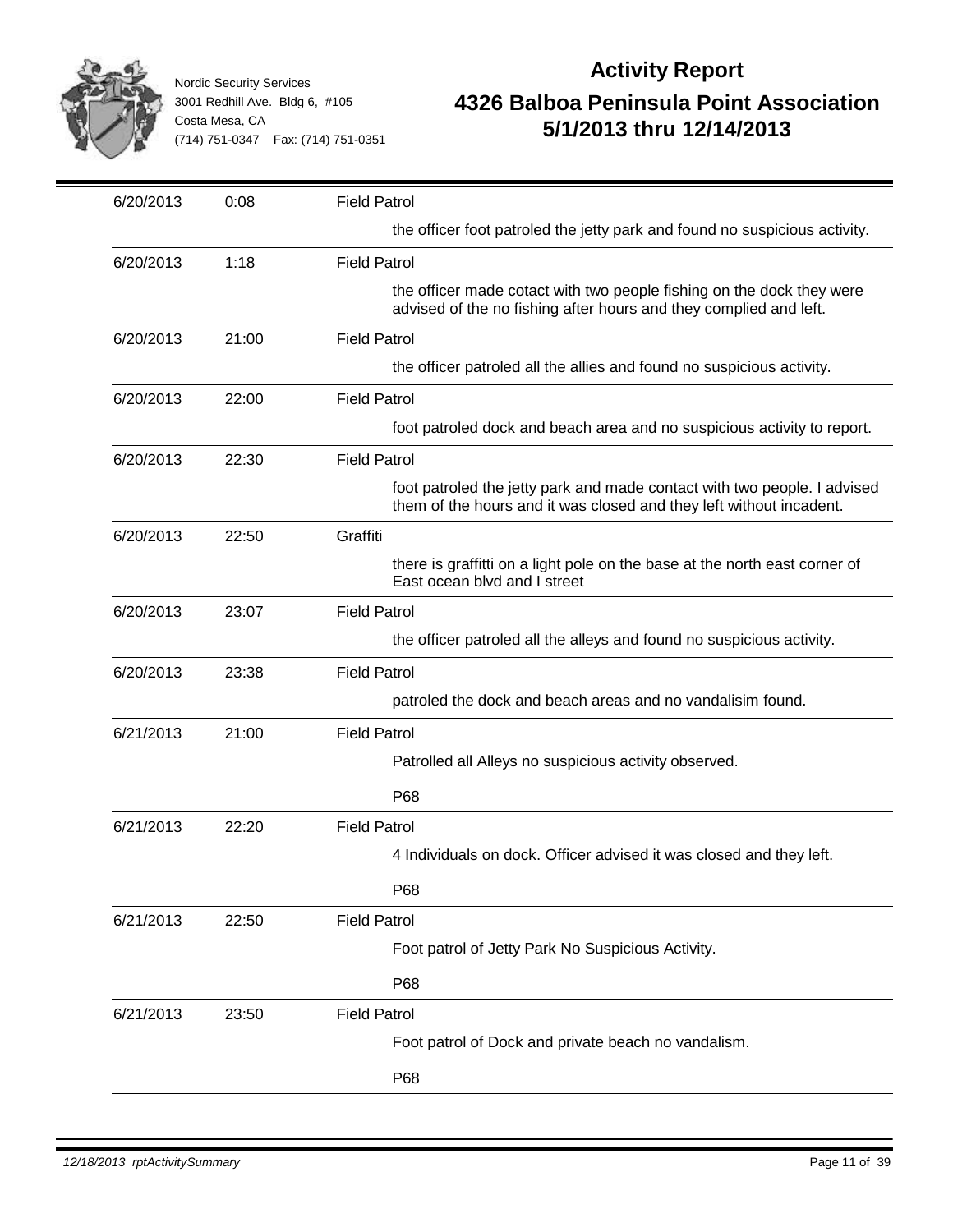

| 6/21/2013 | 23:59 | <b>Field Patrol</b>                                                                                                                                               |
|-----------|-------|-------------------------------------------------------------------------------------------------------------------------------------------------------------------|
|           |       | Light Pole Flickering at 408 Seville. No pole number.                                                                                                             |
|           |       | P68                                                                                                                                                               |
| 6/22/2013 | 21:00 | <b>Field Patrol</b>                                                                                                                                               |
|           |       | officer conducted a patrol of the property and there was no suspicious<br>activity to report.                                                                     |
| 6/22/2013 | 22:15 | <b>Field Patrol</b>                                                                                                                                               |
|           |       | officer conducted a patrol of the property and there was no suspicious<br>activity to report.                                                                     |
| 6/22/2013 | 22:40 | <b>Field Patrol</b>                                                                                                                                               |
|           |       | officer conducted a aptrol of the property and the jetty. Officer made<br>contact with 17 people and advised them of the hours and they all<br>complied and left. |
| 6/23/2013 | 0:09  | <b>Field Patrol</b>                                                                                                                                               |
|           |       | officer conducted a patrol of the property and made contact with 4<br>subjects at the dock and the officer advised them of the hours and they<br>left.            |
| 6/23/2013 | 0:15  | <b>Field Patrol</b>                                                                                                                                               |
|           |       | officer conducted a patrol of the property and made contact with 5<br>subjects at the jetty and the officer advised them of the hours and they<br>left.           |
| 6/23/2013 | 1:00  | <b>Field Patrol</b>                                                                                                                                               |
|           |       | officer conducted a patrol of the property and made contact with 2<br>subjects at the dock and the officer advised them of the hours and they<br>left.            |
| 6/23/2013 | 2:12  |                                                                                                                                                                   |
| 6/23/2013 | 21:00 | <b>Field Patrol</b>                                                                                                                                               |
|           |       | Officer conducted extra patrol of the property. No signs of damage or<br>tampering. No suspicious subjects or suspicious activity observed.                       |
| 6/23/2013 | 22:28 | <b>Field Patrol</b>                                                                                                                                               |
|           |       | Officer conducted patrol of the property. No signs of damage or<br>tampering. No suspicious subjects or suspicious activity observed.                             |
| 6/24/2013 | 0:18  | <b>Field Patrol</b>                                                                                                                                               |
|           |       | Officer conducted extra patrol of the property. No signs of damage or<br>tampering. No suspicious subjects or suspicious activity observed.                       |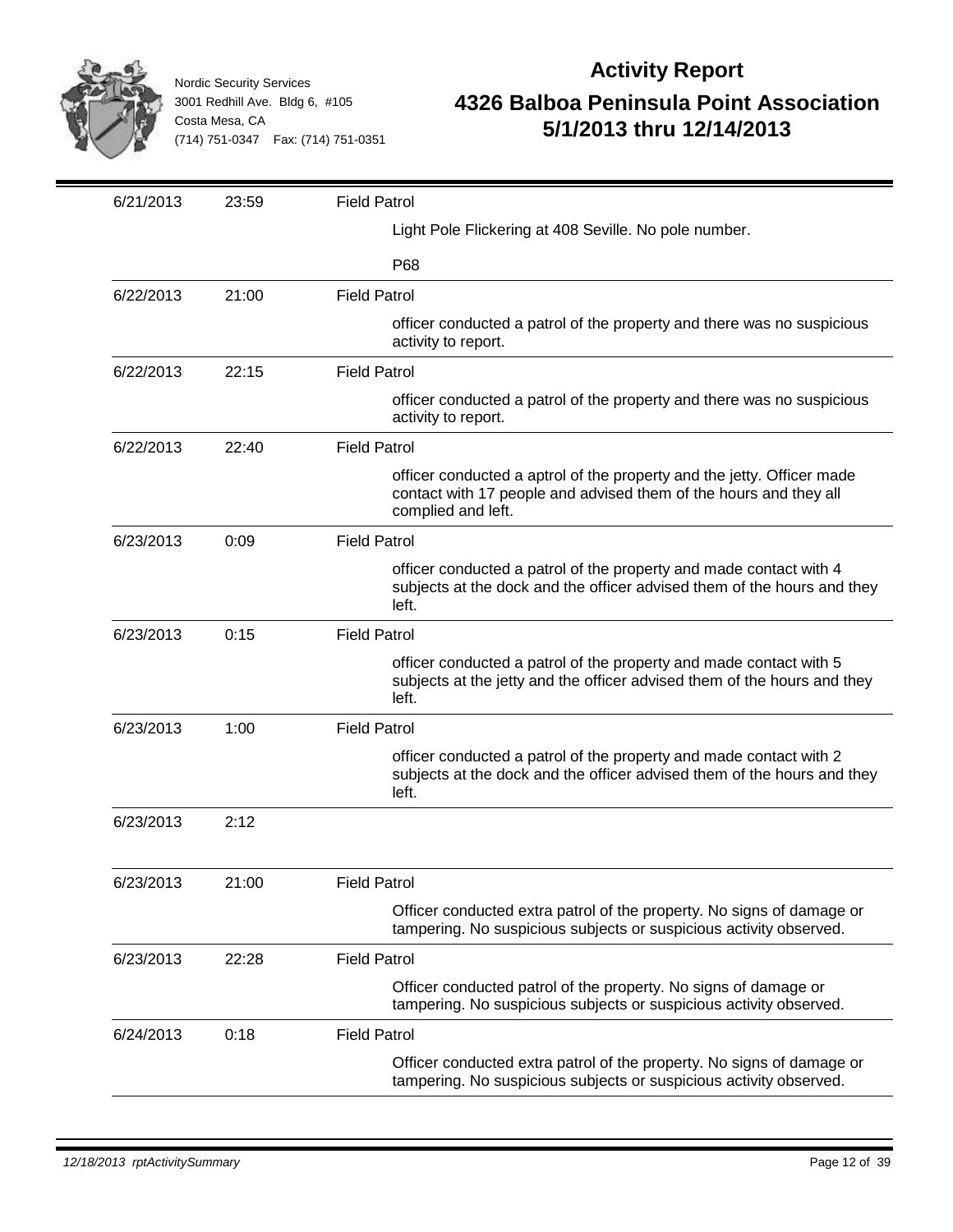

| 6/24/2013 | 0:44  | <b>Field Patrol</b>                                                                                                                          |
|-----------|-------|----------------------------------------------------------------------------------------------------------------------------------------------|
|           |       | Officer conducted extra patrol of the property. No signs of damage or<br>tampering. No suspicious subjects or suspicious activity observed.  |
| 6/24/2013 | 1:59  | <b>Field Patrol</b>                                                                                                                          |
|           |       | Officer conducted extra patrol of the property. No signs of damage or<br>tampering. No suspicious subjects or suspicious activity observed.  |
| 6/24/2013 | 21:00 | <b>Field Patrol</b>                                                                                                                          |
|           |       | Officer conducted extra patrol of the property. No signs of damage or<br>tampering. No suspicious subjects or suspicious activity observed.  |
| 6/26/2013 | 21:00 | <b>Field Patrol</b>                                                                                                                          |
|           |       | P68 Patrolled all alleys and there was no suspicious activity.                                                                               |
| 6/26/2013 | 22:30 | <b>Field Patrol</b>                                                                                                                          |
|           |       | P68 made contact with 2 Individuals on the dock area and advised them<br>of the dock hours and they left without incident.                   |
| 6/26/2013 | 23:17 | <b>Field Patrol</b>                                                                                                                          |
|           |       | P68 made contact with three individuals in Jetty Park and advised them<br>of the hours and they left without incident.                       |
| 6/27/2013 | 21:00 | <b>Field Patrol</b>                                                                                                                          |
|           |       | P68 conducted a patrol of all alleys and there was no suspicious activity.                                                                   |
| 6/27/2013 | 22:26 | <b>Field Patrol</b>                                                                                                                          |
|           |       | P68 made contact with one individual fishing on the dock. He advised<br>him of the dock hours and he complied and left.                      |
| 6/27/2013 | 22:46 | <b>Field Patrol</b>                                                                                                                          |
|           |       | P68 made contact with 2 individuals in Jetty Park and advised them of<br>the park hours and they complied and left without incident.         |
| 6/27/2013 | 23:46 | <b>Field Patrol</b>                                                                                                                          |
|           |       | P68 Conducted a foot patrol in dock area no suspicious activity<br>observed.                                                                 |
| 6/28/2013 |       |                                                                                                                                              |
|           |       |                                                                                                                                              |
| 6/28/2013 |       |                                                                                                                                              |
| 6/28/2013 | 0:22  | <b>Field Patrol</b>                                                                                                                          |
|           |       | P68 conducted a foot patrol of jetty park made contact with 4 individuals<br>in the park. Advised of the park hours. They complied and left. |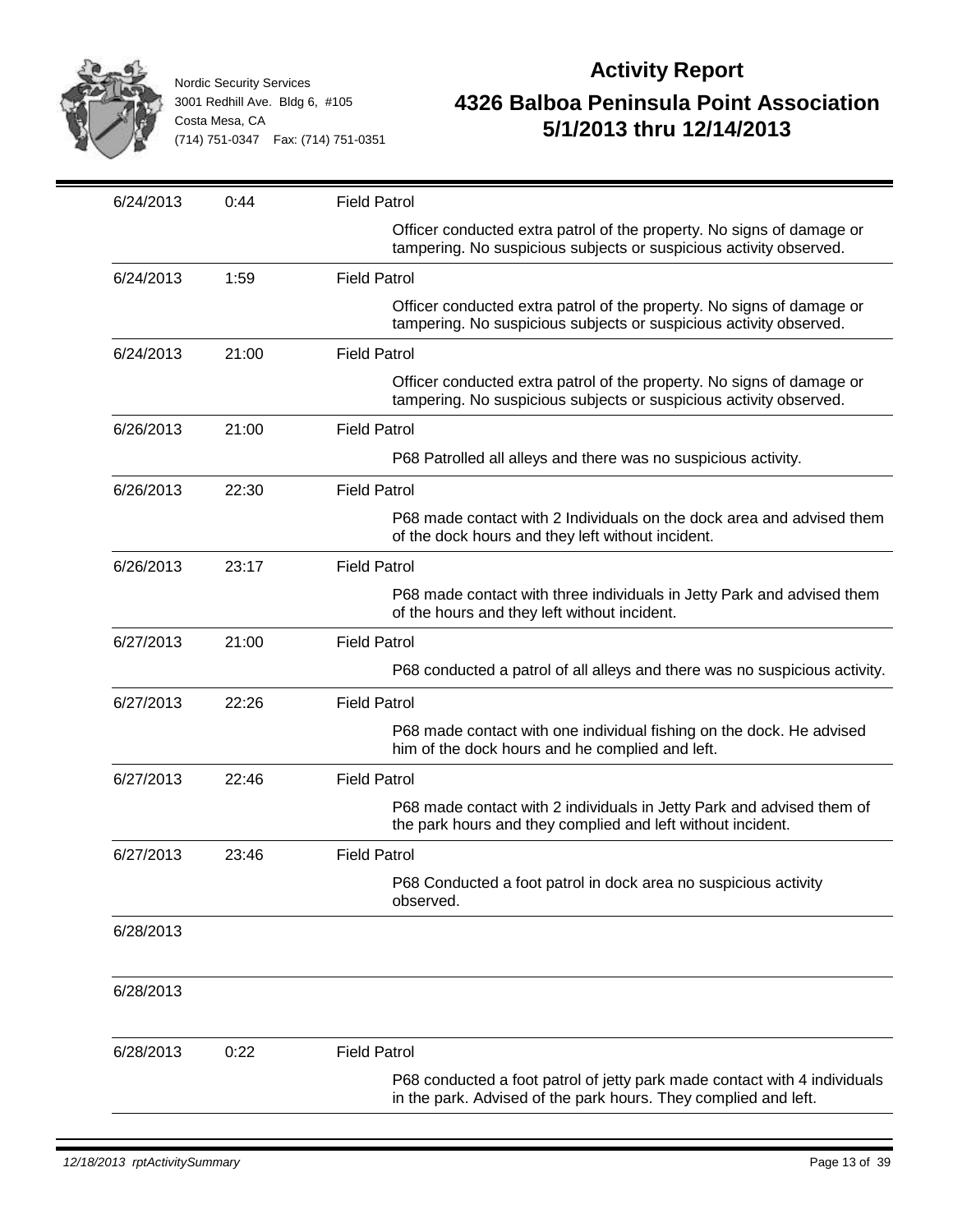

| 6/28/2013 | 0:36  | <b>Field Patrol</b>                                                                                                                      |
|-----------|-------|------------------------------------------------------------------------------------------------------------------------------------------|
|           |       | P68 Made contact with 3 individuals at the dock area attempting to<br>launch a boat. Advised them of the launching hours. They complied. |
| 6/28/2013 | 1:30  | <b>Field Patrol</b>                                                                                                                      |
|           |       | P68 conducted a foot patrol of jetty park no suspicious activity observed.                                                               |
| 6/28/2013 | 1:45  | <b>Field Patrol</b>                                                                                                                      |
|           |       | P68 conducted a foot patrol at Dock and beach area. No suspicious<br>activity.                                                           |
| 6/28/2013 | 21:00 | <b>Field Patrol</b>                                                                                                                      |
|           |       | officer conducted a patrol of the property and there was no suspicious<br>activity to report.                                            |
| 6/28/2013 | 22:49 | <b>Field Patrol</b>                                                                                                                      |
|           |       | officer made contact with 5 people ifishing on the dock. Officer advised<br>of the hours and they complied.                              |
| 6/28/2013 | 23:01 | <b>Field Patrol</b>                                                                                                                      |
|           |       | officer made contact with 11 people in the jetty park and advised them of<br>the hours and they left.                                    |
| 6/28/2013 | 23:50 | <b>Field Patrol</b>                                                                                                                      |
|           |       | officer made contact with 6 people fishing on the dock and advised them<br>of the hours and they left.                                   |
| 6/29/2013 |       |                                                                                                                                          |
| 6/29/2013 | 1:00  | <b>Field Patrol</b>                                                                                                                      |
|           |       | officer conducted a patrol of the property and there was no suspicious<br>activity to report.                                            |
| 6/29/2013 | 1:45  | <b>Field Patrol</b>                                                                                                                      |
|           |       | officer conducted a patrol of the property and there was no suspicious<br>activity to report.                                            |
| 6/29/2013 | 21:00 | <b>Field Patrol</b>                                                                                                                      |
|           |       | officer conducted a patrol of the property and there was no suspicious<br>activity to report.                                            |
| 6/29/2013 | 21:00 | <b>Field Patrol</b>                                                                                                                      |
|           |       | officer conducted a patrol of the property and there was no suspicious<br>activity to report.                                            |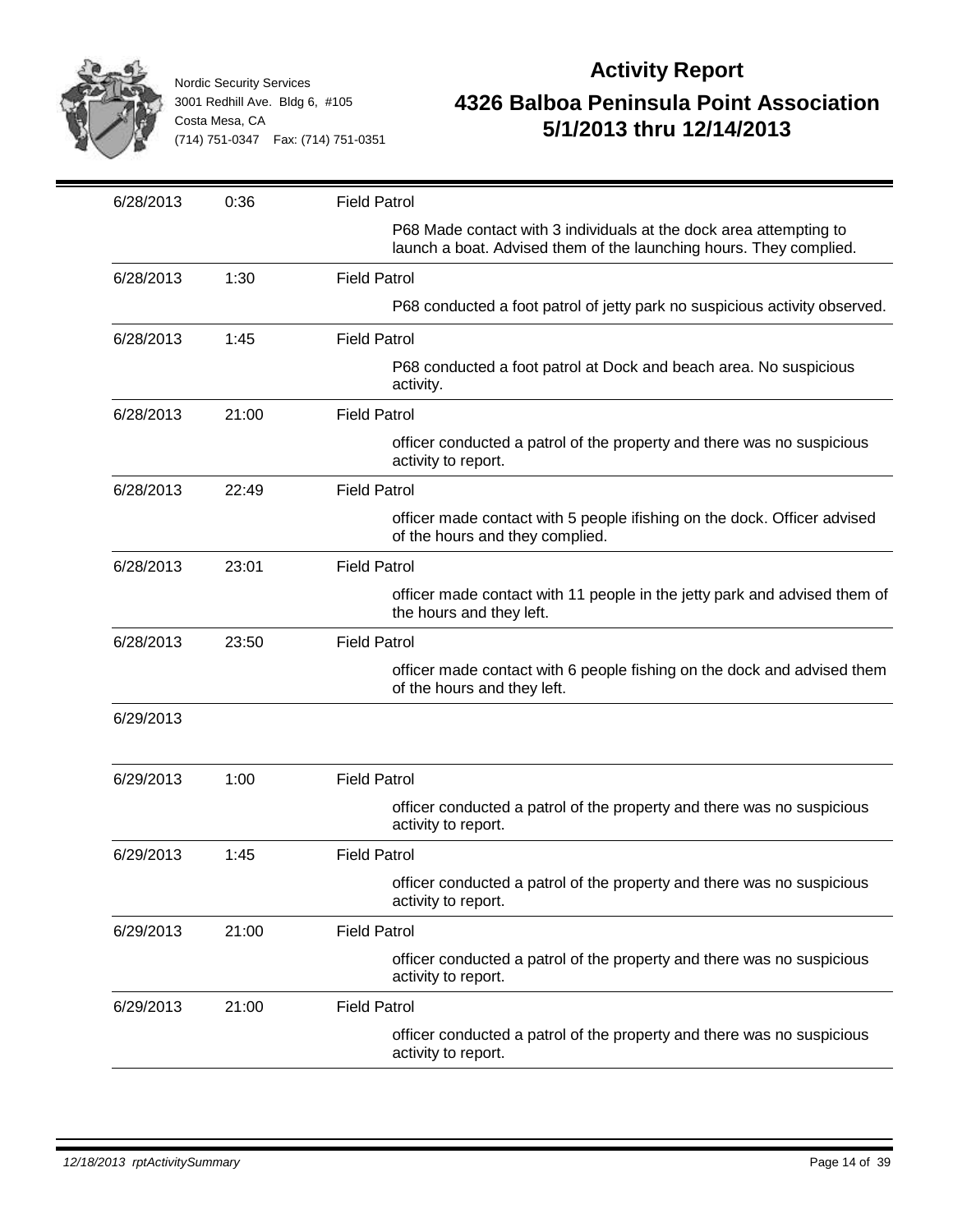

| 6/29/2013 | 22:15 | <b>Field Patrol</b>                                                                                                 |
|-----------|-------|---------------------------------------------------------------------------------------------------------------------|
|           |       | officer made contact with 2 people at the dock and they were advised of<br>the hours and they left.                 |
| 6/29/2013 | 23:20 | <b>Field Patrol</b>                                                                                                 |
|           |       | officer made contact with 6 people in the jetty and the officer advised<br>them of the hours and they left.         |
| 6/30/2013 | 0:45  | <b>Field Patrol</b>                                                                                                 |
|           |       | Officer contacted 4 individuals at Jetty park. Officer advised the subjects<br>of hours and sent them on their way. |
| 6/30/2013 | 1:45  | <b>Field Patrol</b>                                                                                                 |
|           |       | Officer conducted foot patrol at the dock area. No suspicious activit<br>observed.                                  |
|           |       | P68                                                                                                                 |
| 6/30/2013 | 1:50  | <b>Field Patrol</b>                                                                                                 |
|           |       | Officer contacted five individuals at Jetty park. Subjects were advised of<br>hours and sent on their way.          |
| 6/30/2013 | 21:00 | <b>Field Patrol</b>                                                                                                 |
|           |       | officer conducted a partol of the property and there was no suspicious<br>activity to report.                       |
| 6/30/2013 | 22:20 | <b>Field Patrol</b>                                                                                                 |
|           |       | officer made contact with 4 people fishing at the dock. Officer advised<br>them of the dock hours and they left.    |
| 6/30/2013 | 23:00 | <b>Field Patrol</b>                                                                                                 |
|           |       | officer made contact with 2 people at the jetty. Officer advised them of<br>the hours and they left.                |
| 6/30/2013 | 23:40 | <b>Field Patrol</b>                                                                                                 |
|           |       | Officer made contact with 2 individuals fishing. Subjects were advised of<br>hours and sent on their way.           |
| 6/30/2013 | 23:54 | <b>Field Patrol</b>                                                                                                 |
|           |       | officer made contact with 2 at the dock and the officer advised them of<br>the hours and they left.                 |
| 7/1/2013  | 0:40  | <b>Field Patrol</b>                                                                                                 |
|           |       | Officer conducted foot patrol of the dock. No suspicious activity<br>observed.                                      |
|           |       | P68                                                                                                                 |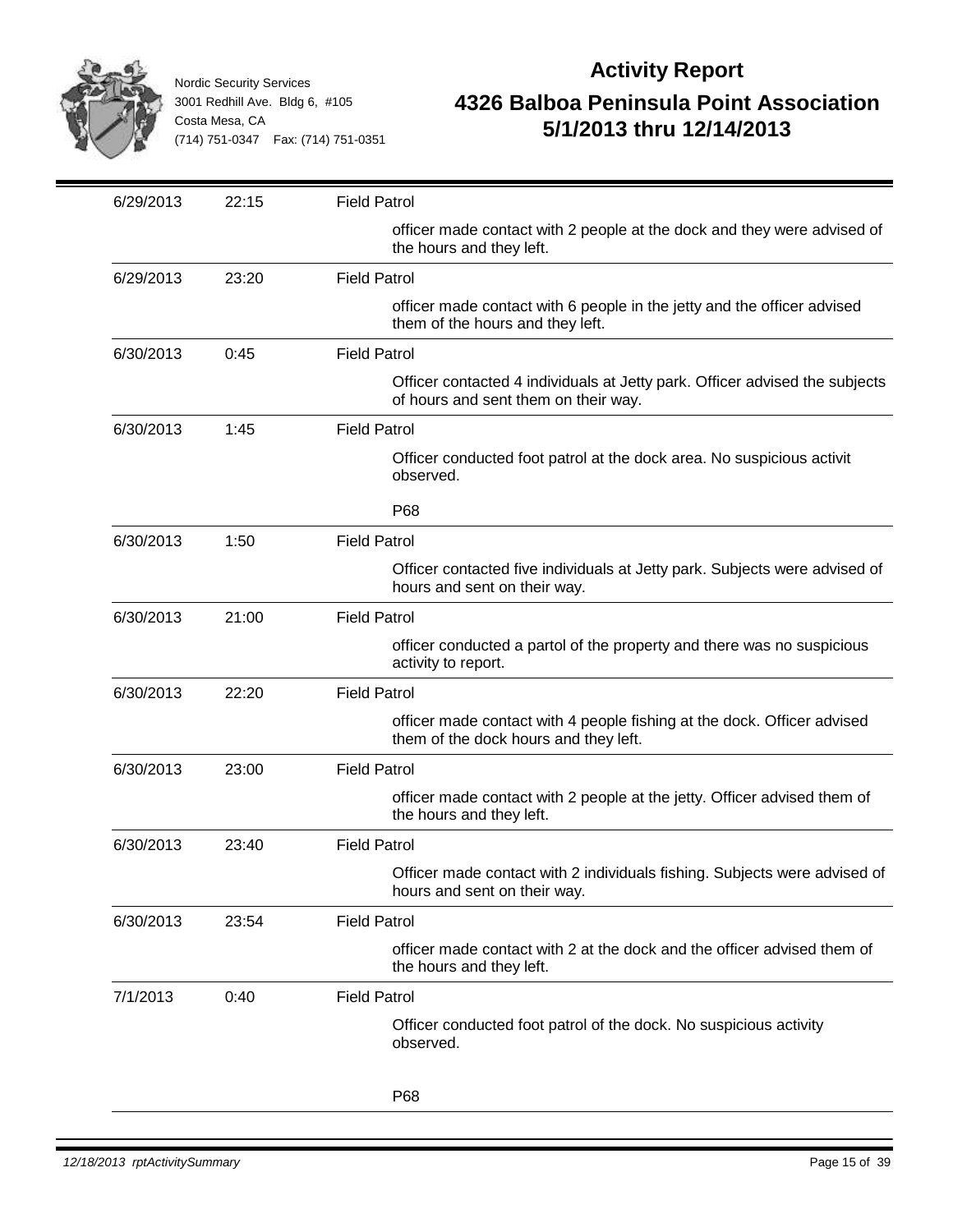

| 7/1/2013 | 1:15  | <b>Field Patrol</b>                                                                                             |
|----------|-------|-----------------------------------------------------------------------------------------------------------------|
|          |       | Officer contacted 3 individuals fishing at Jetty park. Subjects were<br>advised of hours and sent on their way. |
|          |       | P68                                                                                                             |
| 7/1/2013 | 2:00  | <b>Field Patrol</b>                                                                                             |
|          |       | Officer conducted foot patrol of the dock. No suspicious activity or<br>vandalism observed.                     |
|          |       | P68                                                                                                             |
| 7/3/2013 | 21:00 | <b>Field Patrol</b>                                                                                             |
|          |       | Patrolled all allies no vandalism, no suspicious activity observed.                                             |
|          |       | P68                                                                                                             |
| 7/3/2013 | 22:30 | <b>Field Patrol</b>                                                                                             |
|          |       | Made contact with 3 individual fishing on the dock advised them of the<br>hours they complied.                  |
| 7/3/2013 | 23:30 | <b>Field Patrol</b>                                                                                             |
|          |       | Conducted patrol at jetty park no suspicious activity observed                                                  |
| 7/4/2013 | 0:13  | <b>Field Patrol</b>                                                                                             |
|          |       | Foot patrol of dock. No suspicious activity.                                                                    |
|          |       | P68                                                                                                             |
| 7/4/2013 | 1:00  | <b>Field Patrol</b>                                                                                             |
|          |       | Patrolled all alleys no suspicious activity.                                                                    |
|          |       | P68                                                                                                             |
| 7/4/2013 | 1:30  | <b>Field Patrol</b>                                                                                             |
|          |       | Conducted foot patrol in dock area no vandalism observed.                                                       |
|          |       | P68                                                                                                             |
| 7/4/2013 | 1:50  | <b>Field Patrol</b>                                                                                             |
|          |       | Made contact with 2 individuals at Jetty Park. Advised them of the hours<br>they complied.                      |
|          |       | P68                                                                                                             |
|          |       |                                                                                                                 |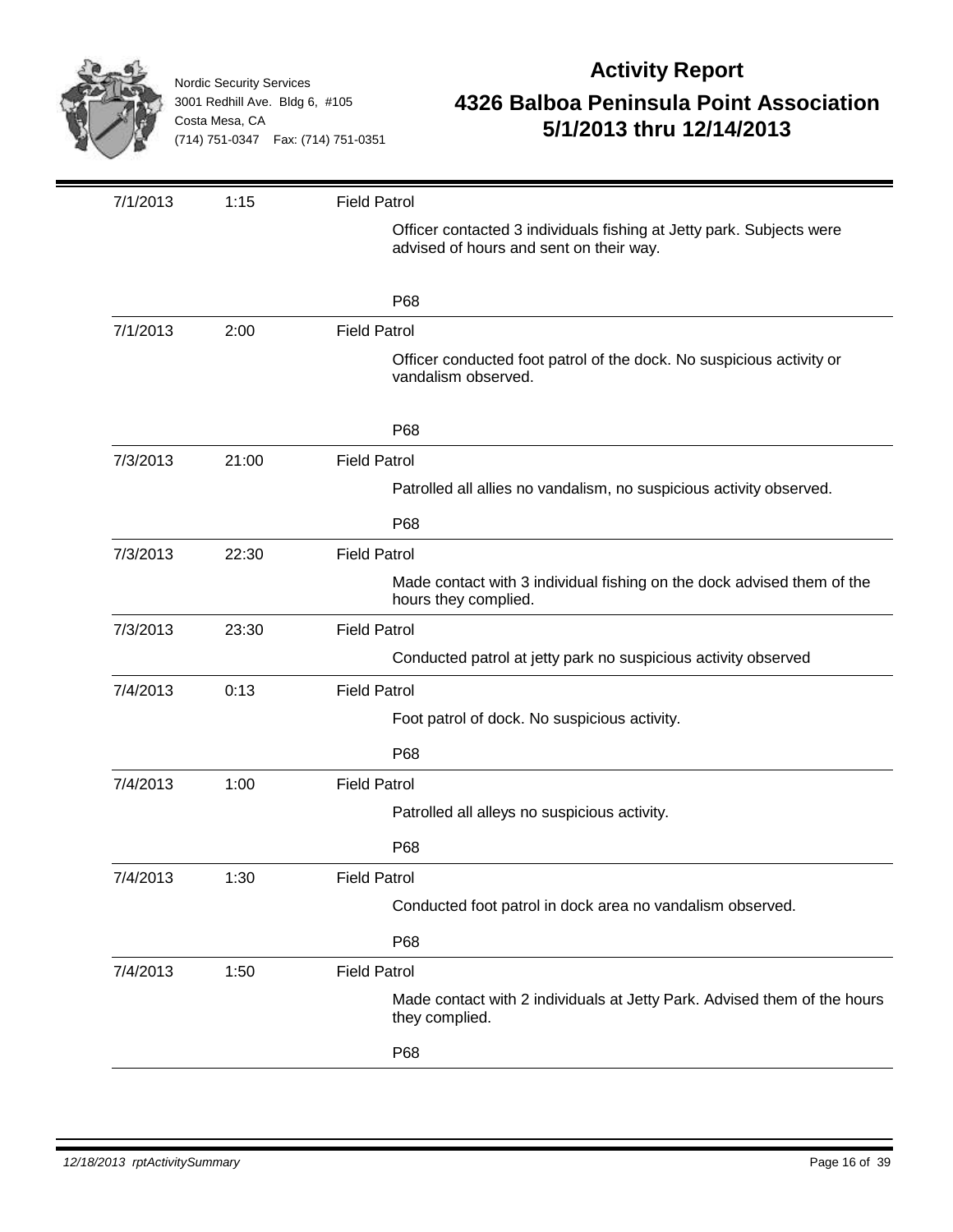

| Conducted patrol of all allies no suspicious activity observed.<br>P68<br><b>Field Patrol</b><br>7/4/2013<br>22:50<br>Made contact with 6 individual fishing on dock. Advised them of the<br>hours they complied.<br>P68<br>23:20<br><b>Field Patrol</b><br>7/4/2013<br>Made contact with 2 individuals at Jetty Park. Advised them of the hours<br>and they complied.<br>P68<br>23:30<br><b>Field Patrol</b><br>7/4/2013<br>Foot patrolled the dock area no suspicious activity observed.<br>P68<br>0:09<br><b>Field Patrol</b><br>7/5/2013<br>Conducted foot patrol, Jetty Park made contact with 7 individual.<br>Advised them of the hours and they complied and left.<br>P68<br><b>Field Patrol</b><br>7/5/2013<br>1:00<br>Conducted foot patrol of the dock area noticed, what looked like 2<br>communication cables partially emerged from the sand, in front of the<br>"AT&T Submarine Cable Crossing" Sign.<br>P68<br><b>Field Patrol</b><br>7/5/2013<br>1:39<br>Vehicle parked in red zone in front of Jetty Park. White Ford Fiesta<br><b>OMGBECY</b><br>P68<br><b>Field Patrol</b><br>7/5/2013<br>21:00<br>Patrolled all alley and nothing suspicious at this time.<br>7/5/2013<br>22:30<br><b>Field Patrol</b><br>Made contact with 6 individuals fishing on the dock and advised of the<br>hours and they complied and left. | 7/4/2013 | 21:10 | <b>Field Patrol</b> |
|--------------------------------------------------------------------------------------------------------------------------------------------------------------------------------------------------------------------------------------------------------------------------------------------------------------------------------------------------------------------------------------------------------------------------------------------------------------------------------------------------------------------------------------------------------------------------------------------------------------------------------------------------------------------------------------------------------------------------------------------------------------------------------------------------------------------------------------------------------------------------------------------------------------------------------------------------------------------------------------------------------------------------------------------------------------------------------------------------------------------------------------------------------------------------------------------------------------------------------------------------------------------------------------------------------------------------------------------|----------|-------|---------------------|
|                                                                                                                                                                                                                                                                                                                                                                                                                                                                                                                                                                                                                                                                                                                                                                                                                                                                                                                                                                                                                                                                                                                                                                                                                                                                                                                                            |          |       |                     |
|                                                                                                                                                                                                                                                                                                                                                                                                                                                                                                                                                                                                                                                                                                                                                                                                                                                                                                                                                                                                                                                                                                                                                                                                                                                                                                                                            |          |       |                     |
|                                                                                                                                                                                                                                                                                                                                                                                                                                                                                                                                                                                                                                                                                                                                                                                                                                                                                                                                                                                                                                                                                                                                                                                                                                                                                                                                            |          |       |                     |
|                                                                                                                                                                                                                                                                                                                                                                                                                                                                                                                                                                                                                                                                                                                                                                                                                                                                                                                                                                                                                                                                                                                                                                                                                                                                                                                                            |          |       |                     |
|                                                                                                                                                                                                                                                                                                                                                                                                                                                                                                                                                                                                                                                                                                                                                                                                                                                                                                                                                                                                                                                                                                                                                                                                                                                                                                                                            |          |       |                     |
|                                                                                                                                                                                                                                                                                                                                                                                                                                                                                                                                                                                                                                                                                                                                                                                                                                                                                                                                                                                                                                                                                                                                                                                                                                                                                                                                            |          |       |                     |
|                                                                                                                                                                                                                                                                                                                                                                                                                                                                                                                                                                                                                                                                                                                                                                                                                                                                                                                                                                                                                                                                                                                                                                                                                                                                                                                                            |          |       |                     |
|                                                                                                                                                                                                                                                                                                                                                                                                                                                                                                                                                                                                                                                                                                                                                                                                                                                                                                                                                                                                                                                                                                                                                                                                                                                                                                                                            |          |       |                     |
|                                                                                                                                                                                                                                                                                                                                                                                                                                                                                                                                                                                                                                                                                                                                                                                                                                                                                                                                                                                                                                                                                                                                                                                                                                                                                                                                            |          |       |                     |
|                                                                                                                                                                                                                                                                                                                                                                                                                                                                                                                                                                                                                                                                                                                                                                                                                                                                                                                                                                                                                                                                                                                                                                                                                                                                                                                                            |          |       |                     |
|                                                                                                                                                                                                                                                                                                                                                                                                                                                                                                                                                                                                                                                                                                                                                                                                                                                                                                                                                                                                                                                                                                                                                                                                                                                                                                                                            |          |       |                     |
|                                                                                                                                                                                                                                                                                                                                                                                                                                                                                                                                                                                                                                                                                                                                                                                                                                                                                                                                                                                                                                                                                                                                                                                                                                                                                                                                            |          |       |                     |
|                                                                                                                                                                                                                                                                                                                                                                                                                                                                                                                                                                                                                                                                                                                                                                                                                                                                                                                                                                                                                                                                                                                                                                                                                                                                                                                                            |          |       |                     |
|                                                                                                                                                                                                                                                                                                                                                                                                                                                                                                                                                                                                                                                                                                                                                                                                                                                                                                                                                                                                                                                                                                                                                                                                                                                                                                                                            |          |       |                     |
|                                                                                                                                                                                                                                                                                                                                                                                                                                                                                                                                                                                                                                                                                                                                                                                                                                                                                                                                                                                                                                                                                                                                                                                                                                                                                                                                            |          |       |                     |
|                                                                                                                                                                                                                                                                                                                                                                                                                                                                                                                                                                                                                                                                                                                                                                                                                                                                                                                                                                                                                                                                                                                                                                                                                                                                                                                                            |          |       |                     |
|                                                                                                                                                                                                                                                                                                                                                                                                                                                                                                                                                                                                                                                                                                                                                                                                                                                                                                                                                                                                                                                                                                                                                                                                                                                                                                                                            |          |       |                     |
|                                                                                                                                                                                                                                                                                                                                                                                                                                                                                                                                                                                                                                                                                                                                                                                                                                                                                                                                                                                                                                                                                                                                                                                                                                                                                                                                            |          |       |                     |
|                                                                                                                                                                                                                                                                                                                                                                                                                                                                                                                                                                                                                                                                                                                                                                                                                                                                                                                                                                                                                                                                                                                                                                                                                                                                                                                                            |          |       |                     |
|                                                                                                                                                                                                                                                                                                                                                                                                                                                                                                                                                                                                                                                                                                                                                                                                                                                                                                                                                                                                                                                                                                                                                                                                                                                                                                                                            |          |       |                     |
|                                                                                                                                                                                                                                                                                                                                                                                                                                                                                                                                                                                                                                                                                                                                                                                                                                                                                                                                                                                                                                                                                                                                                                                                                                                                                                                                            |          |       |                     |
|                                                                                                                                                                                                                                                                                                                                                                                                                                                                                                                                                                                                                                                                                                                                                                                                                                                                                                                                                                                                                                                                                                                                                                                                                                                                                                                                            |          |       |                     |
|                                                                                                                                                                                                                                                                                                                                                                                                                                                                                                                                                                                                                                                                                                                                                                                                                                                                                                                                                                                                                                                                                                                                                                                                                                                                                                                                            |          |       |                     |
|                                                                                                                                                                                                                                                                                                                                                                                                                                                                                                                                                                                                                                                                                                                                                                                                                                                                                                                                                                                                                                                                                                                                                                                                                                                                                                                                            |          |       |                     |
|                                                                                                                                                                                                                                                                                                                                                                                                                                                                                                                                                                                                                                                                                                                                                                                                                                                                                                                                                                                                                                                                                                                                                                                                                                                                                                                                            |          |       | P68                 |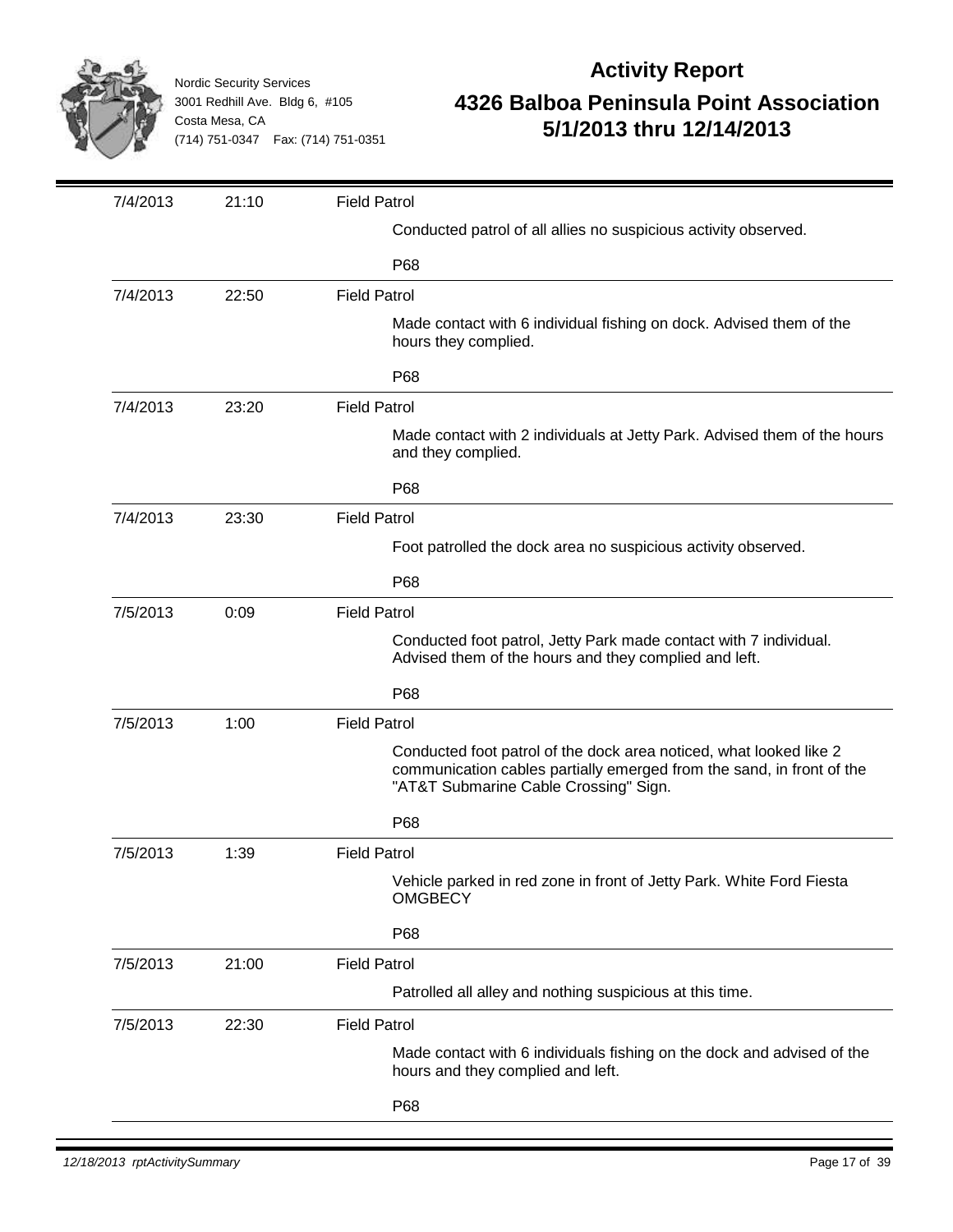

| 7/5/2013 | 22:53 | <b>Field Patrol</b>                                                                                                             |
|----------|-------|---------------------------------------------------------------------------------------------------------------------------------|
|          |       | Officer P68 made contact with 11 individuals at Jetty park after hours.<br>Advised of the hours and they all complied and left. |
| 7/5/2013 | 23:50 | <b>Field Patrol</b>                                                                                                             |
|          |       | officer conducted a patrol of the property and there was no suspicious<br>activity to report.                                   |
| 7/6/2013 | 0:23  | <b>Field Patrol</b>                                                                                                             |
|          |       | officer made contact with 8 people in the jetty park. Officer advised them<br>of the pool hours and they left.                  |
| 7/6/2013 | 0:38  | <b>Broken Light</b>                                                                                                             |
|          |       | officer observed a light pole out in front of 1609 e. balboa                                                                    |
| 7/6/2013 | 1:30  | <b>Field Patrol</b>                                                                                                             |
|          |       | officer conducted a patrol of the property and there was no suspicious<br>activity to report.                                   |
| 7/6/2013 | 21:00 | <b>Field Patrol</b>                                                                                                             |
|          |       | officer conducted a patrol of the property and there was no suspicious<br>activity to report.                                   |
| 7/6/2013 | 22:39 | <b>Field Patrol</b>                                                                                                             |
|          |       | officer made contact with 14 people at the jetty park and advised them of<br>the park hours and they complied and left.         |
| 7/6/2013 | 22:49 | <b>Field Patrol</b>                                                                                                             |
|          |       | officer made contact with 8 people at the dock and advised them of<br>hours and they complied and left.                         |
| 7/7/2013 | 21:00 | <b>Field Patrol</b>                                                                                                             |
|          |       | officer conducted a patrol of the property and there was no suspicious<br>activity to report.                                   |
| 7/7/2013 | 22:30 | <b>Broken Light</b>                                                                                                             |
|          |       | officer observed a light pole out at 1760 e. ocean                                                                              |
| 7/7/2013 | 23:00 | <b>Broken Light</b>                                                                                                             |
|          |       | officer observed a light pole out at 2201 chennel                                                                               |
| 7/8/2013 | 0:07  | <b>Field Patrol</b>                                                                                                             |
|          |       | officer conducted a patrol of the property and there was no suspicious<br>activity to report.                                   |
| 7/8/2013 | 0:15  | <b>Field Patrol</b>                                                                                                             |
|          |       | officer made contact with 4 people at the jetty park. Officer advised them<br>of the hours and they complied and left.          |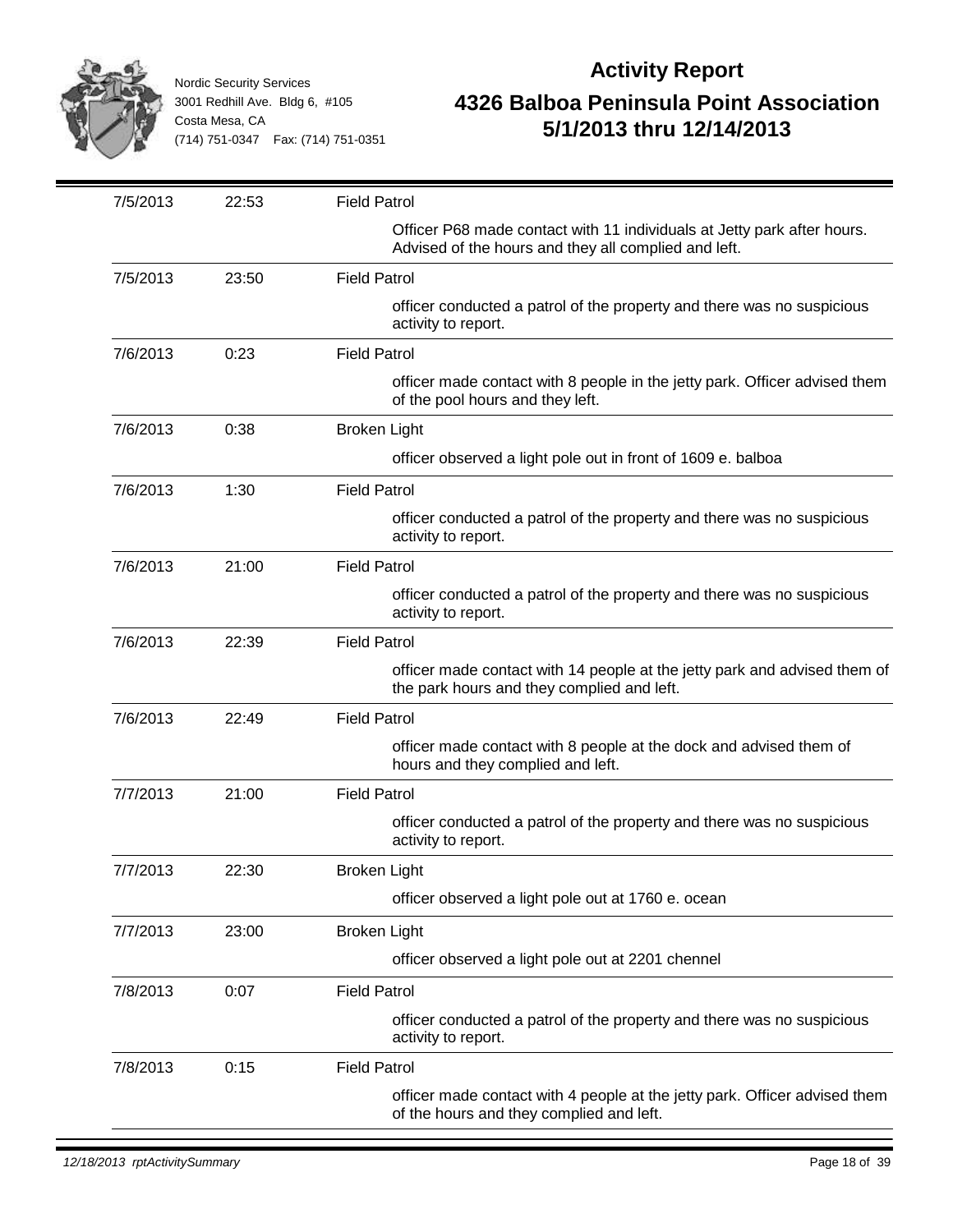

| 7/8/2013  | 1:06  | <b>Field Patrol</b>                                                                                                                                  |
|-----------|-------|------------------------------------------------------------------------------------------------------------------------------------------------------|
|           |       | officer conducted a patrol of the property and there was no suspicious<br>activity to report.                                                        |
| 7/8/2013  | 1:40  | <b>Field Patrol</b>                                                                                                                                  |
|           |       | officer made contact with 1 person at the jetty park. Officer advised him<br>of the hours and he comlied and left.                                   |
| 7/8/2013  | 2:01  | <b>Field Patrol</b>                                                                                                                                  |
|           |       | officer made contact with 5 people in the jetty park. Officer advised them<br>of the hours and they complied and left.                               |
| 7/10/2013 | 20:58 | <b>Field Patrol</b>                                                                                                                                  |
|           |       | Officer P68 conducted vehicle patrol of all alleys and found no<br>suspicious activity at this time.                                                 |
| 7/10/2013 | 22:30 | <b>Field Patrol</b>                                                                                                                                  |
|           |       | Officer P68 Conducted a foot patrol of the dock area and found no<br>graffiti or suspicions activity.                                                |
| 7/10/2013 | 22:45 | <b>Field Patrol</b>                                                                                                                                  |
|           |       | Officer P68 made contact with 1 Individual at jetty park and advised him<br>of the hours. He complied and left.                                      |
| 7/11/2013 | 21:00 | <b>Field Patrol</b>                                                                                                                                  |
|           |       | Officer P68 Patrolled all alleys and found nothing suspicious at this time.                                                                          |
| 7/11/2013 | 22:10 | <b>Field Patrol</b>                                                                                                                                  |
|           |       | Officer P68 made contact with 3 Individuals fishing off the dock and<br>were advised of the dock hours. They complied and left.                      |
| 7/11/2013 | 22:30 | <b>Field Patrol</b>                                                                                                                                  |
|           |       | Officer P68 made contact with 1 Individual at Jetty Park. Advised of the<br>park hours and he complied and left.                                     |
| 7/11/2013 | 23:20 | <b>Field Patrol</b>                                                                                                                                  |
|           |       | Officer P68 made contact with 2 Individuals in the lifeguard tower at the<br>beach. They were advised of the beach hours and they complied and left. |
| 7/11/2013 | 23:30 | <b>Field Patrol</b>                                                                                                                                  |
|           |       | Officer P68 made contact with 2 individuals at Jetty Park. Advised them<br>of the park hours and they left without incident.                         |
| 7/12/2013 | 0:30  | <b>Field Patrol</b>                                                                                                                                  |
|           |       | Officer P68 did a foot patrol of the dock and found no graffiti or<br>suspicious activity.                                                           |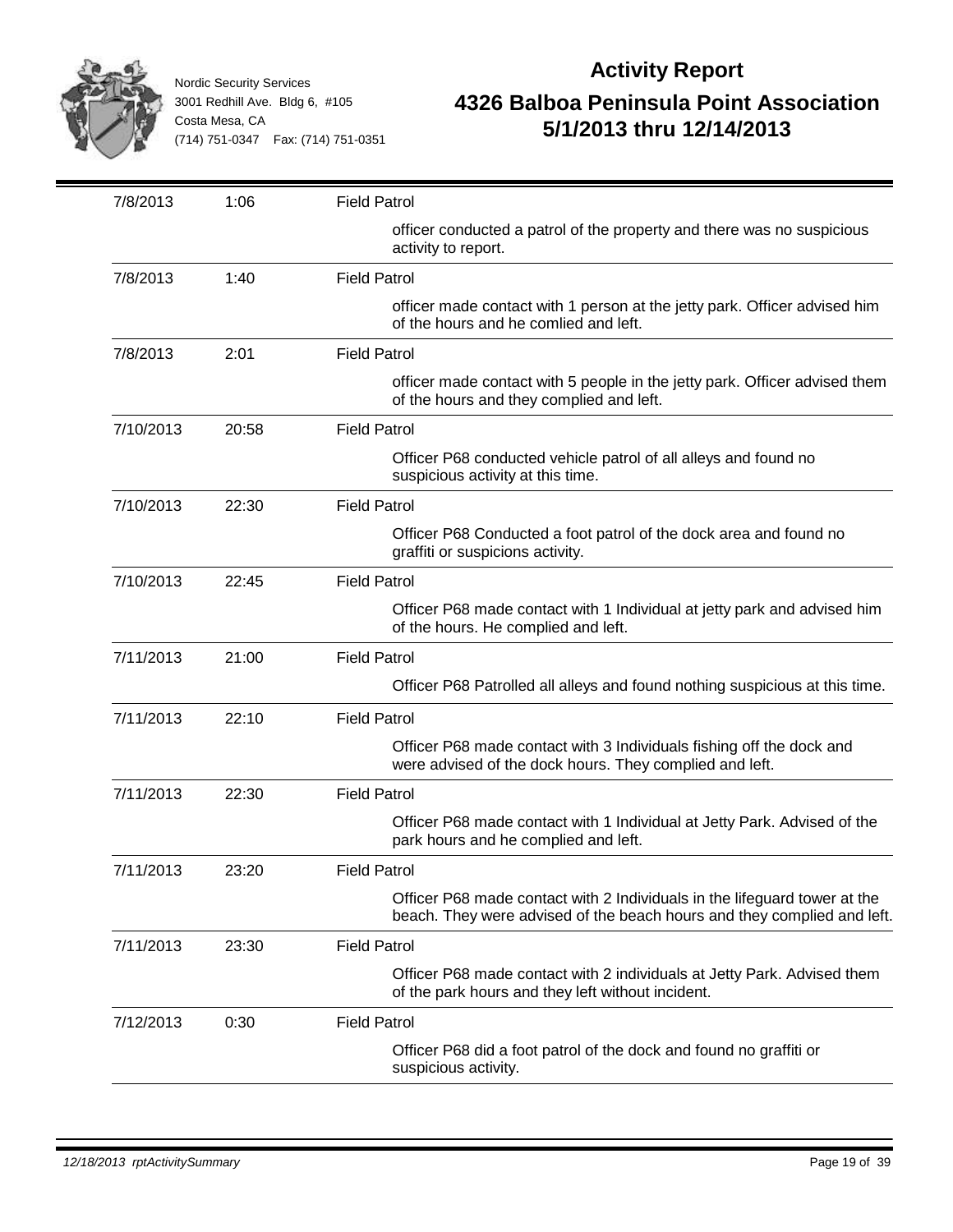

| 7/12/2013 | 1:04  | <b>Field Patrol</b>                                                                                                                                                                                 |
|-----------|-------|-----------------------------------------------------------------------------------------------------------------------------------------------------------------------------------------------------|
|           |       | Officer P68 did a foot patrol of jetty park and found no suspicious activity<br>or anyone in the park all quiet.                                                                                    |
| 7/12/2013 | 2:04  | <b>Field Patrol</b>                                                                                                                                                                                 |
|           |       | Officer P68 Conducted patrol of dock and beach area found no<br>vandalism and no suspicious activity.                                                                                               |
| 7/12/2013 | 21:10 | <b>Field Patrol</b>                                                                                                                                                                                 |
|           |       | Officer P68 conducted vehicle patrol of all alley ways and found nothing<br>suspicious.                                                                                                             |
| 7/12/2013 | 22:15 | <b>Field Patrol</b>                                                                                                                                                                                 |
|           |       | Officer P68 made contact with 3 individuals fishing off the dock. Advised<br>of hours and they complied and left.                                                                                   |
| 7/12/2013 | 22:52 | <b>Field Patrol</b>                                                                                                                                                                                 |
|           |       | Officer P68 conducted a foot patrol of Jetty Park and found no<br>suspicious activity. All quiet.                                                                                                   |
| 7/12/2013 | 23:10 | <b>Field Patrol</b>                                                                                                                                                                                 |
|           |       | Officer P68 made contact with 2 individuals fishing off the dock. Officer<br>advised of dock hours and they complied and left.                                                                      |
| 7/13/2013 | 0:07  | <b>Field Patrol</b>                                                                                                                                                                                 |
|           |       | Officer P68 made contact with 7 individuals fishing off the rocks at Jetty<br>Park. Officer advised that there was no fishing in that area and that the<br>park was closed. They complied and left. |
| 7/13/2013 | 0:30  | <b>Field Patrol</b>                                                                                                                                                                                 |
|           |       | Officer P68 made contact with 1 individual attempting to fish off the<br>dock. Officer advised of dock hours and he complied and left.                                                              |
| 7/13/2013 | 1:15  | <b>Field Patrol</b>                                                                                                                                                                                 |
|           |       | Officer P68 made contact with 6 individuals at Jetty Park and advised of<br>the park hours. They left without incident.                                                                             |
| 7/14/2013 | 0:44  | <b>Field Patrol</b>                                                                                                                                                                                 |
|           |       | Officer Pedro Cubias made contact with four individuals Jetty Park and<br>advised them of the park hours. They all complied and departed from<br>the park.                                          |
| 7/14/2013 | 1:30  | <b>Field Patrol</b>                                                                                                                                                                                 |
|           |       | Officer Pedro Cubias conducted foot patrol of Jetty Park and observed<br>no suspicious or criminal activity to report.                                                                              |
| 7/14/2013 | 21:10 | <b>Field Patrol</b>                                                                                                                                                                                 |
|           |       | Officer Pedro Cubias (P68) patrolled all alleys and observed no<br>suspicious activity.                                                                                                             |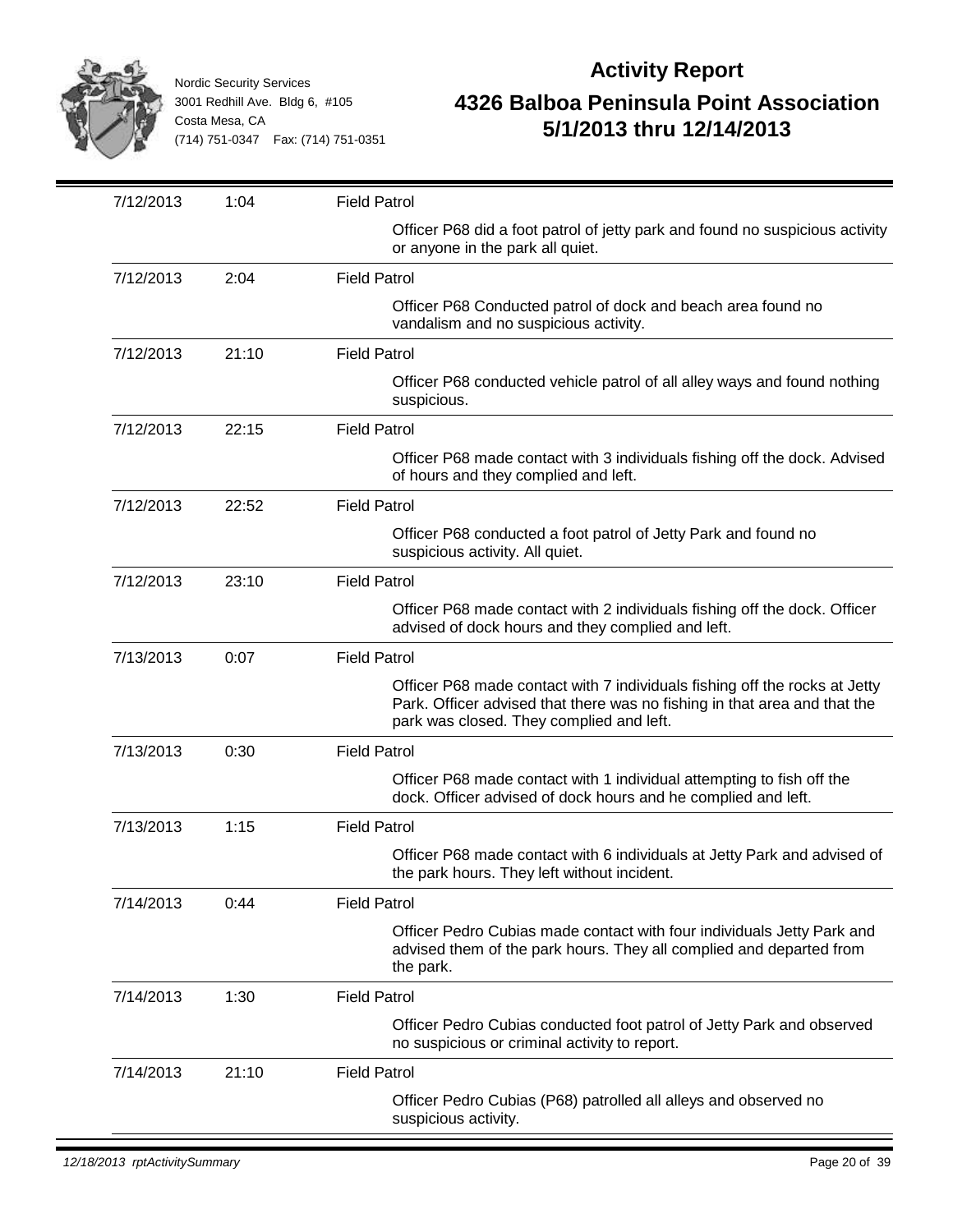

|                    |                     | <b>Field Patrol</b>                                                                                                                                                                   |
|--------------------|---------------------|---------------------------------------------------------------------------------------------------------------------------------------------------------------------------------------|
|                    |                     | Officer Pedro Cubias observed a light pole flickering in front of 1760 E.<br>Ocean Blvd.                                                                                              |
| 22:39<br>7/14/2013 | <b>Field Patrol</b> |                                                                                                                                                                                       |
|                    |                     | Officer Pedro Cubias conducted a foot patyrol of dock area and<br>observed no suspicious/criminal activity.                                                                           |
| 7/14/2013<br>23:00 | <b>Field Patrol</b> |                                                                                                                                                                                       |
|                    |                     | Officer Pedro Cubias made contact with individual on the dock and<br>advised him of the dock hours, individual complied and left the dock.                                            |
| 7/14/2013<br>23:07 | <b>Field Patrol</b> |                                                                                                                                                                                       |
|                    |                     | Officer Pedro Cubias made contact with 21 individuals at Jetta Park and<br>advised them of the park hours. All subjects complied and departed<br>from the park.                       |
| 7/14/2013<br>23:55 | <b>Field Patrol</b> |                                                                                                                                                                                       |
|                    |                     | Officer Pedro Cubias made contact with two individuals at Jetty Park<br>and advised them of the park hours. They both complied and departed<br>the park.                              |
| 7/19/2013<br>23:40 | <b>Field Patrol</b> |                                                                                                                                                                                       |
|                    |                     | Made contact with 2 adults and 3 kids at the dock. Advised of the hours,<br>and they complied and left.                                                                               |
|                    |                     | P48                                                                                                                                                                                   |
| 7/19/2013<br>23:46 | <b>Broken Light</b> |                                                                                                                                                                                       |
|                    |                     | E. Balboa & M Street street light out. Closest address is 449 M Street.                                                                                                               |
|                    |                     | P48                                                                                                                                                                                   |
| 7/20/2013<br>0:10  | <b>Field Patrol</b> |                                                                                                                                                                                       |
|                    |                     | Observed 2 individuals leaving the beach area by 2000 Ocean Front in<br>the alley way. Advised them of beach hours. They apologized and<br>complied and went back to their residence. |
|                    |                     | P48                                                                                                                                                                                   |
| 7/20/2013<br>1:35  | <b>Field Patrol</b> |                                                                                                                                                                                       |
|                    |                     | Made contact with 4 individuals in jetty park. Advised of the park hours.<br>They complied and left.                                                                                  |
|                    |                     | P48                                                                                                                                                                                   |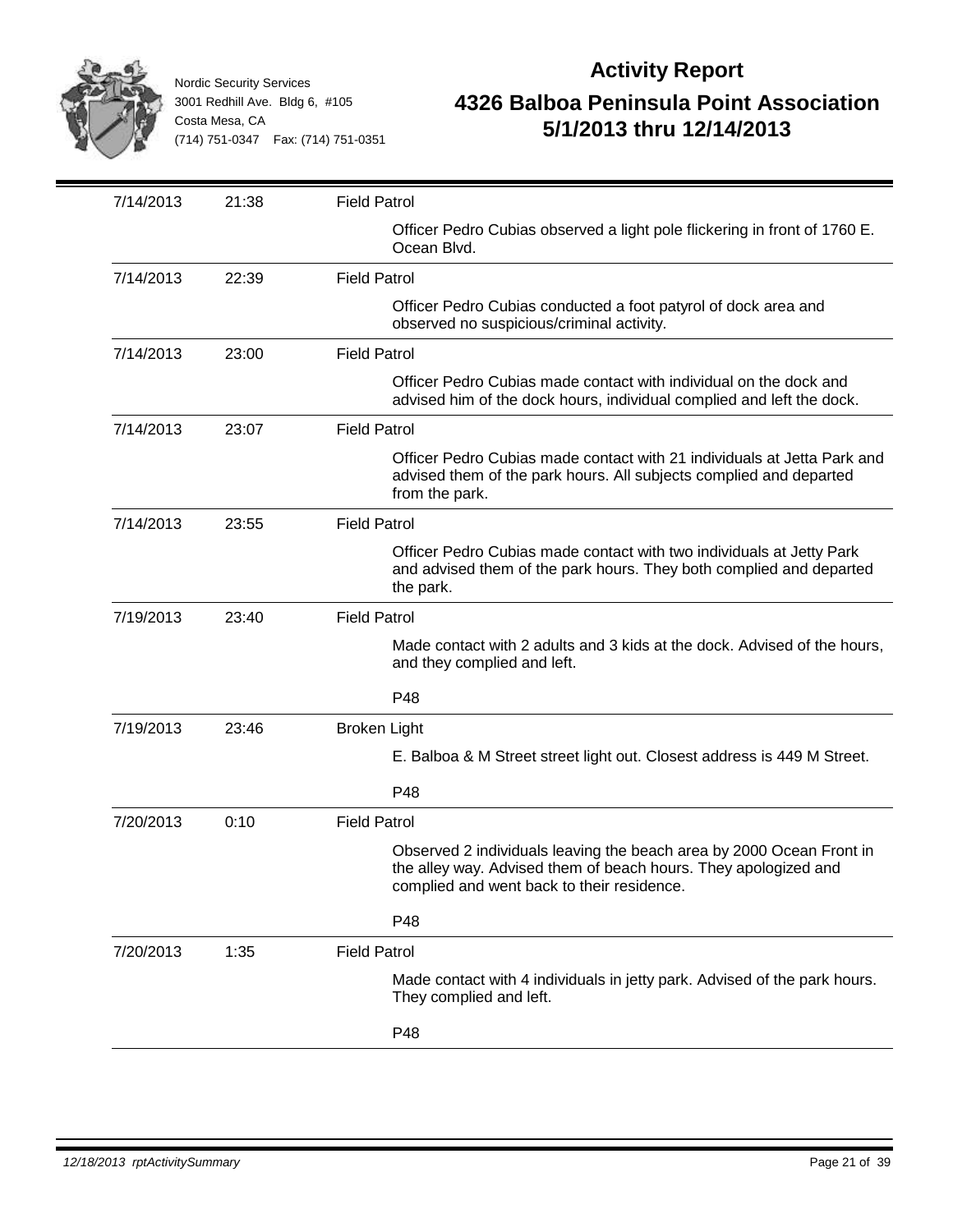

| 7/20/2013 | 2:00  | <b>Field Patrol</b>                                                                                                                                                          |
|-----------|-------|------------------------------------------------------------------------------------------------------------------------------------------------------------------------------|
|           |       | Foot patrol of dock. Nothing suspicious activity or anyone in the area.                                                                                                      |
|           |       | P48                                                                                                                                                                          |
| 7/20/2013 | 2:25  | <b>Field Patrol</b>                                                                                                                                                          |
|           |       | Noticed a male sitting in a blacked out vehicle. Made contact and he<br>stated he was just leaving and pulled away without any incident.                                     |
|           |       | P48                                                                                                                                                                          |
| 7/20/2013 | 3:20  | <b>Field Patrol</b>                                                                                                                                                          |
|           |       | Made contact with 2 males at Jetty Park and advised them of the park<br>hours. They were not happy and wanted to argue with the officer but<br>eventually complied and left. |
|           |       | P48                                                                                                                                                                          |
| 7/20/2013 | 21:40 | <b>Field Patrol</b>                                                                                                                                                          |
|           |       | Officer conducted patrol of the property. No suspicious activity to report.                                                                                                  |
| 7/20/2013 | 22:00 | <b>Field Patrol</b>                                                                                                                                                          |
|           |       | Officer patroled L street park. No suspicious activity to report.                                                                                                            |
| 7/20/2013 | 23:00 | <b>Field Patrol</b>                                                                                                                                                          |
|           |       | Officer conducted patrol of the boardwalk. No activity to report. No<br>trespassing or subjects located in the area.                                                         |
| 7/20/2013 | 23:30 | <b>Field Patrol</b>                                                                                                                                                          |
|           |       | Officer conducted patrol of the property. No suspicious subjects or<br>suspicious activity observed.                                                                         |
| 7/21/2013 | 1:00  | <b>Field Patrol</b>                                                                                                                                                          |
|           |       | Officer conducted patrol of the Jetty park and boardwalk. Officer advised<br>2 subjects of loitering and sent them on their way                                              |
| 7/21/2013 | 1:35  | <b>Field Patrol</b>                                                                                                                                                          |
|           |       | Officer made contact with 4 subjects at the jetty park. Advised them of<br>hours and sent them on their way.                                                                 |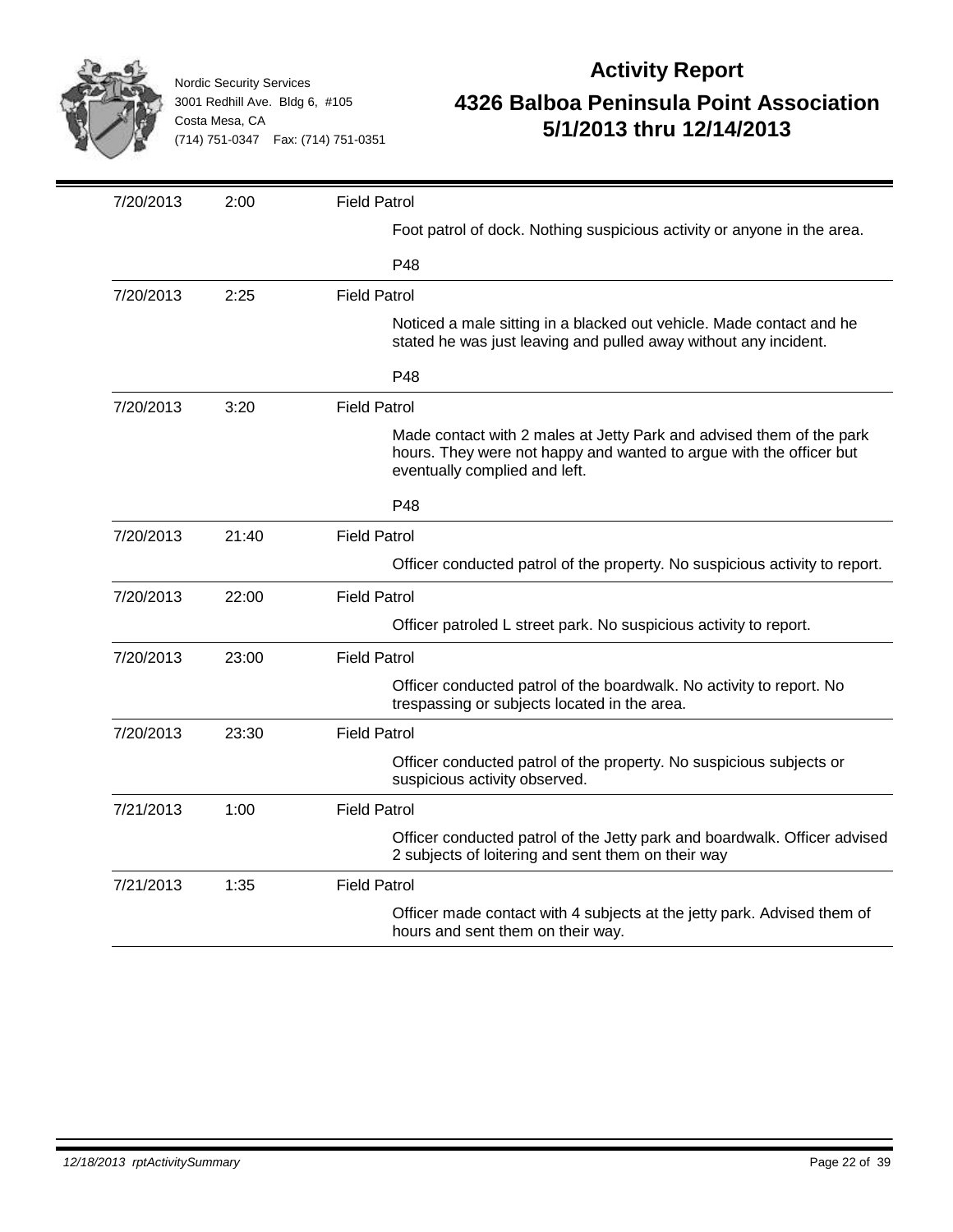

| 7/21/2013 | 23:56 | <b>Field Patrol</b>                                                                                                                                                                                                                                                                                              |
|-----------|-------|------------------------------------------------------------------------------------------------------------------------------------------------------------------------------------------------------------------------------------------------------------------------------------------------------------------|
|           |       | Officer P71 made contact with two individuals who were sitting on the<br>beach. Advised of the beach hours and they stated they were just<br>watching the waves. Resisted to leave at first. Officer check ID's and<br>stated they had to leave, and smelled alcohol on them. They finally<br>complied and left. |
|           |       | Officer also did a patrol of the alley and found 4 individuals acting erratic<br>and stopped and asked for Identification they complied and returned to<br>their residence without incident.                                                                                                                     |
|           |       | P71                                                                                                                                                                                                                                                                                                              |
| 7/22/2013 | 1:00  | <b>Field Patrol</b>                                                                                                                                                                                                                                                                                              |
|           |       | Officer P71 conducted a vehicle patrol of property and found no<br>malicious activity or anything suspicious.                                                                                                                                                                                                    |
|           |       | P71                                                                                                                                                                                                                                                                                                              |
| 7/22/2013 | 2:05  | <b>Field Patrol</b>                                                                                                                                                                                                                                                                                              |
|           |       | Officer patrolled the beach areas and found no suspicious activity.                                                                                                                                                                                                                                              |
|           |       | P71                                                                                                                                                                                                                                                                                                              |
| 7/24/2013 | 22:05 | <b>Field Patrol</b>                                                                                                                                                                                                                                                                                              |
|           |       | Officer did a foot patrol of Jetty Park and contacted 4 individuals and<br>advised of park hours. They complied and left.                                                                                                                                                                                        |
|           |       | P48                                                                                                                                                                                                                                                                                                              |
| 7/24/2013 | 22:15 | <b>Field Patrol</b>                                                                                                                                                                                                                                                                                              |
|           |       | Officer made contact with 6 individuals at the beach and advised of the<br>beach hours they complied and left.                                                                                                                                                                                                   |
|           |       | P48                                                                                                                                                                                                                                                                                                              |
| 7/24/2013 | 23:12 | <b>Broken Light</b>                                                                                                                                                                                                                                                                                              |
|           |       | E. Balboa & M Street street light out. Closest address is 449 M Street.                                                                                                                                                                                                                                          |
|           |       | P48                                                                                                                                                                                                                                                                                                              |
| 7/25/2013 | 21:13 | <b>Broken Light</b>                                                                                                                                                                                                                                                                                              |
|           |       | Street light out at 2201 Channel Road.                                                                                                                                                                                                                                                                           |
|           |       | P48                                                                                                                                                                                                                                                                                                              |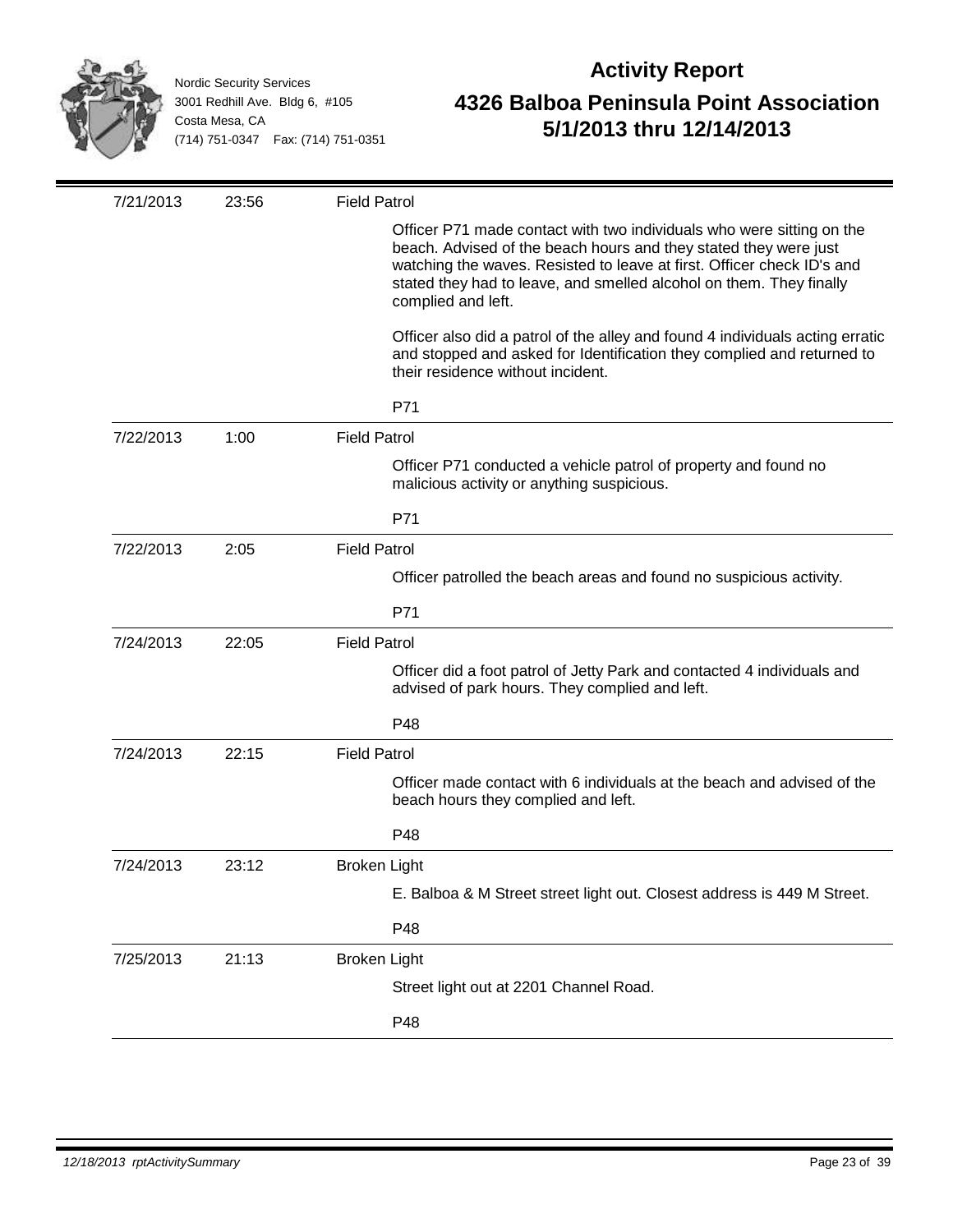

| 7/25/2013 | 21:44 | <b>Field Patrol</b>                                                                                                                                                                                     |
|-----------|-------|---------------------------------------------------------------------------------------------------------------------------------------------------------------------------------------------------------|
|           |       | Officer made contact with 10 people in the beach area. Advised of the<br>beach hours they complied and left.                                                                                            |
|           |       | P48                                                                                                                                                                                                     |
| 7/25/2013 | 22:25 | <b>Field Patrol</b>                                                                                                                                                                                     |
|           |       | Officer made contact with 3 people at Jetty Park toward the beach area.<br>Advised of hours and they complied and left.                                                                                 |
|           |       | P48                                                                                                                                                                                                     |
| 7/25/2013 | 23:00 | <b>Field Patrol</b>                                                                                                                                                                                     |
|           |       | Made contact with 4 minors and 1 admitted to drinking alcohol. Officer<br>and advised and escorted them to G street and Ocean Front. Were they<br>went back to their residence and complied.            |
|           |       | P48                                                                                                                                                                                                     |
| 7/26/2013 | 21:09 | <b>Broken Light</b>                                                                                                                                                                                     |
|           |       | Officer observed a light out in front of 449 M Street                                                                                                                                                   |
| 7/26/2013 | 23:40 | Trespassing                                                                                                                                                                                             |
|           |       | Officer made contact with 2 subjects in the boat area near the<br>boardwalk. Subjects were advised of loitering and hours and sent on<br>their way                                                      |
| 7/26/2013 | 23:40 | <b>Field Patrol</b>                                                                                                                                                                                     |
|           |       | Officer conducted foot patrol of the beach area. Nothing unusual to<br>report.                                                                                                                          |
| 7/27/2013 | 0:40  | <b>Field Patrol</b>                                                                                                                                                                                     |
|           |       | Officer conducted foot patrol of the beach. Officer made contact with 3<br>females and 1 male near the lifeguard tower. Subjects were advised of<br>loitering and time. Subjects were sent on their way |
| 7/27/2013 | 1:00  | <b>Field Patrol</b>                                                                                                                                                                                     |
|           |       | Officer conducted foot patrol of the beach area. Officer made contact<br>with several subjects and advised them of loitering and time. Subjects<br>were sent on their way                               |
| 7/27/2013 | 1:00  | Construction on property                                                                                                                                                                                |
|           |       | Officer observed construction at 2155 Ocean Front.                                                                                                                                                      |
| 7/27/2013 | 21:00 | <b>Field Patrol</b>                                                                                                                                                                                     |
|           |       | Officer made contact with 4 people on the dock, officer just advised that<br>the docks were going to close at 10:00pm                                                                                   |
|           |       | Per P48                                                                                                                                                                                                 |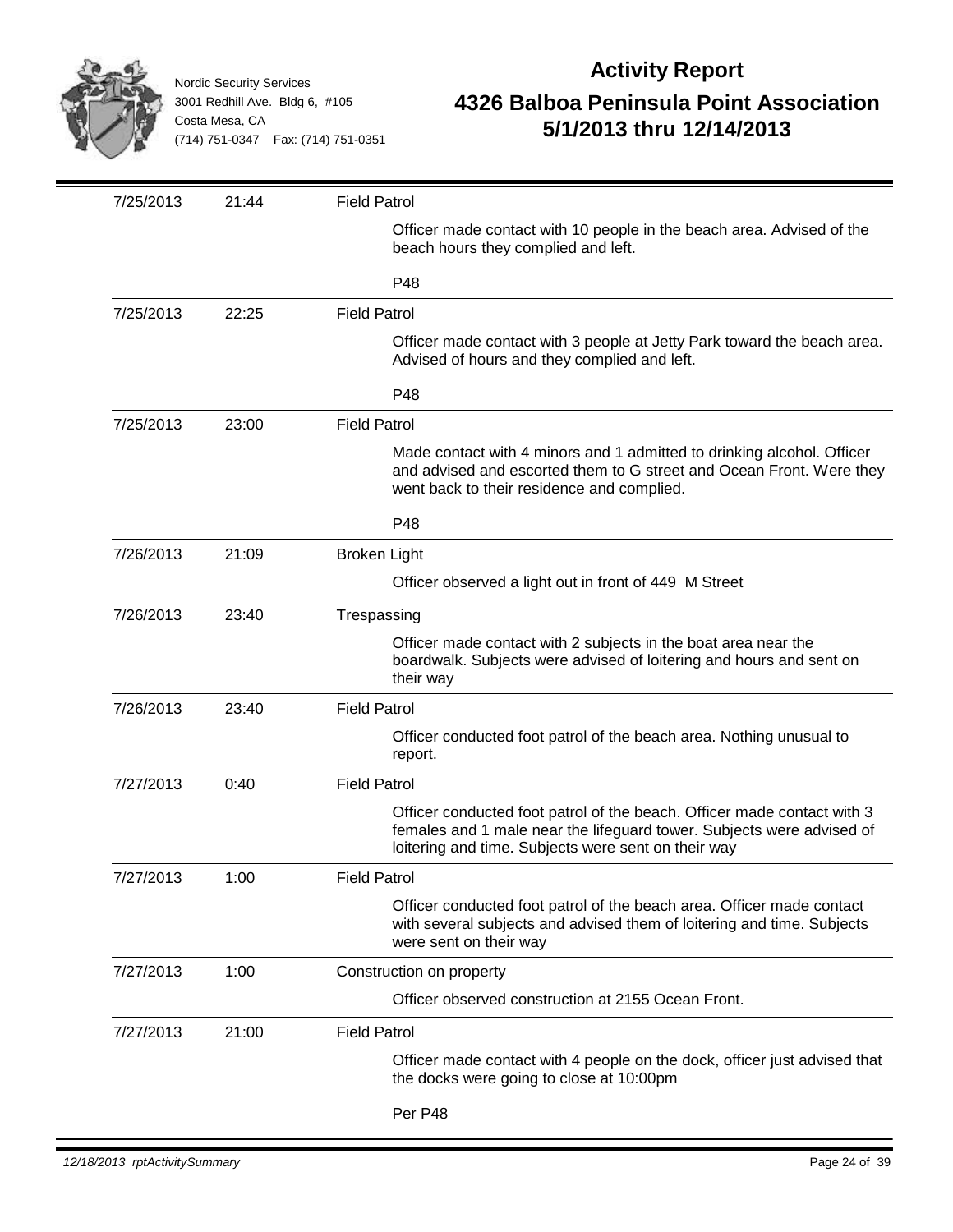

| 7/27/2013 | 21:22 | <b>Field Patrol</b>                                                                                                                                                                                                                                                                                                                                                                                                                                                                                                                                                                                                                                                                                            |
|-----------|-------|----------------------------------------------------------------------------------------------------------------------------------------------------------------------------------------------------------------------------------------------------------------------------------------------------------------------------------------------------------------------------------------------------------------------------------------------------------------------------------------------------------------------------------------------------------------------------------------------------------------------------------------------------------------------------------------------------------------|
|           |       | Garage left open and unattended at 2037 east balboa, no vandalism to<br>report.                                                                                                                                                                                                                                                                                                                                                                                                                                                                                                                                                                                                                                |
|           |       | Per P48                                                                                                                                                                                                                                                                                                                                                                                                                                                                                                                                                                                                                                                                                                        |
| 7/27/2013 | 22:00 | <b>Field Patrol</b>                                                                                                                                                                                                                                                                                                                                                                                                                                                                                                                                                                                                                                                                                            |
|           |       | Officer made contact with 8 people at the jetty. They were advised of the<br>hours, and all complied.                                                                                                                                                                                                                                                                                                                                                                                                                                                                                                                                                                                                          |
|           |       | Per P48                                                                                                                                                                                                                                                                                                                                                                                                                                                                                                                                                                                                                                                                                                        |
| 7/27/2013 | 22:08 | <b>Field Patrol</b>                                                                                                                                                                                                                                                                                                                                                                                                                                                                                                                                                                                                                                                                                            |
|           |       | Made contact with two people while on the beach, advised them of the<br>hours, they complied                                                                                                                                                                                                                                                                                                                                                                                                                                                                                                                                                                                                                   |
| 7/27/2013 | 23:50 | <b>Field Patrol</b>                                                                                                                                                                                                                                                                                                                                                                                                                                                                                                                                                                                                                                                                                            |
|           |       | Officer made contact with 6 people at the Jetty, officer advise them of<br>the hours. All 6 people complied.                                                                                                                                                                                                                                                                                                                                                                                                                                                                                                                                                                                                   |
|           |       | Per L51                                                                                                                                                                                                                                                                                                                                                                                                                                                                                                                                                                                                                                                                                                        |
| 7/28/2013 | 21:00 | <b>Field Patrol</b>                                                                                                                                                                                                                                                                                                                                                                                                                                                                                                                                                                                                                                                                                            |
| 7/31/2013 | 21:00 | <b>Field Patrol</b>                                                                                                                                                                                                                                                                                                                                                                                                                                                                                                                                                                                                                                                                                            |
|           |       | Little boat area private beach area 3 people were there. Advised them<br>that the area closed 2200<br>2110 2 people that were on board walk area. Advised of closing time<br>2152 at the jetty park made contact with 6 people regarding closing<br>hours. They complied<br>22:00 fishing area advised them of closing time and they complied<br>22:15 patrol beach 1st guard shack. Beach closing time<br>22:30 2nd life guard they didn't know it closed at 10 still complied<br>22:40 made contact 2 more people advised beach was closed.<br>22:46 3rd life guard shack 3 people left<br>23:00 posted at the jetty park 1 homeowner said doggy bags have been<br>out for three days. They are out of bags. |
| 8/1/2013  |       | Officer P48                                                                                                                                                                                                                                                                                                                                                                                                                                                                                                                                                                                                                                                                                                    |
|           |       | Officer: P48                                                                                                                                                                                                                                                                                                                                                                                                                                                                                                                                                                                                                                                                                                   |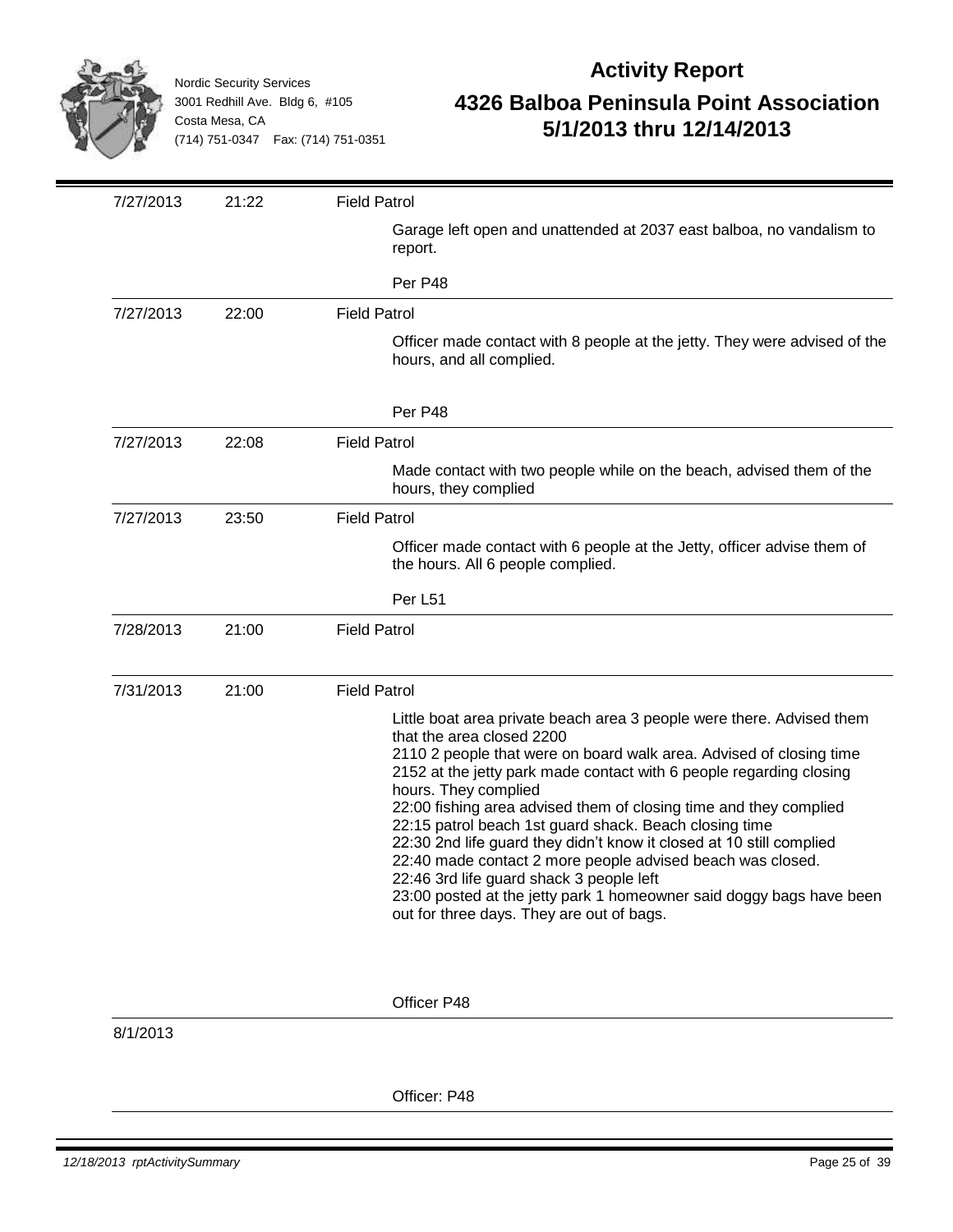

| 8/1/2013 | 21:00 | <b>Field Patrol</b>                                                                                                                                                                                                                                                                                                                                                                                                                                                                                                                                                  |
|----------|-------|----------------------------------------------------------------------------------------------------------------------------------------------------------------------------------------------------------------------------------------------------------------------------------------------------------------------------------------------------------------------------------------------------------------------------------------------------------------------------------------------------------------------------------------------------------------------|
|          |       | The following patrols were made at the listed time:                                                                                                                                                                                                                                                                                                                                                                                                                                                                                                                  |
|          |       | 21:00 patrolled the boat and beach area with no incidents.<br>21:28 patrolled channel Rd everything ok.<br>22:00 patrolled fishing area. Made contact with 4 persons, they all<br>complied.<br>22:20 patrolled 1st lifeguard. Everyone complied.<br>22:25 patrolled second lifeguard, it was empty.<br>22:30 patrolled 3rd life guard, it was empty<br>22:30 made contact with two more people at the fishing area. Everyone<br>complied.                                                                                                                            |
|          |       | Officer: P48                                                                                                                                                                                                                                                                                                                                                                                                                                                                                                                                                         |
| 8/1/2013 | 23:08 | <b>Field Patrol</b>                                                                                                                                                                                                                                                                                                                                                                                                                                                                                                                                                  |
|          |       | The following addresses had trash bags on their alleys even though it's<br>not official trash day:                                                                                                                                                                                                                                                                                                                                                                                                                                                                   |
|          |       | 1522 E. Ocean Front Ave<br>1603 E. Ocean Front Ave.<br>2208 E. Ocean Front Ave.<br>1564 E. Ocean Front Ave.                                                                                                                                                                                                                                                                                                                                                                                                                                                          |
|          |       | Officer: P48                                                                                                                                                                                                                                                                                                                                                                                                                                                                                                                                                         |
| 8/1/2013 | 23:26 | <b>Broken Light</b>                                                                                                                                                                                                                                                                                                                                                                                                                                                                                                                                                  |
|          |       | The street light on 449 M St. is out.                                                                                                                                                                                                                                                                                                                                                                                                                                                                                                                                |
|          |       | The light code 0005 on the Jetty park area is also out.                                                                                                                                                                                                                                                                                                                                                                                                                                                                                                              |
|          |       | P48                                                                                                                                                                                                                                                                                                                                                                                                                                                                                                                                                                  |
| 8/2/2013 |       | <b>Broken Light</b>                                                                                                                                                                                                                                                                                                                                                                                                                                                                                                                                                  |
|          |       | 21:46 light out on Balboa and M Street no code on pole, 449 E. Balboa                                                                                                                                                                                                                                                                                                                                                                                                                                                                                                |
|          |       | Officer p48                                                                                                                                                                                                                                                                                                                                                                                                                                                                                                                                                          |
| 8/2/2013 | 21:00 | <b>Field Patrol</b>                                                                                                                                                                                                                                                                                                                                                                                                                                                                                                                                                  |
|          |       | 21:30 around to jetty park area, made contact with 4 people, advised of<br>closing time, everyone complied and said they would leave by 22:00<br>21:40 advised six people of closing times, they all complied.<br>22:00 jetty park area and Beach patrolled made contact with 10 people,<br>they said they would leave.<br>22:00 Lifeguard shack 1 2 people complied<br>22:05 second guard shack empty<br>2215 third guard shack 2 people complied, got up and left<br>23:00 patroled property made way back to boardwalk, made contact with<br>two people, complied |
|          |       | Officer P48                                                                                                                                                                                                                                                                                                                                                                                                                                                                                                                                                          |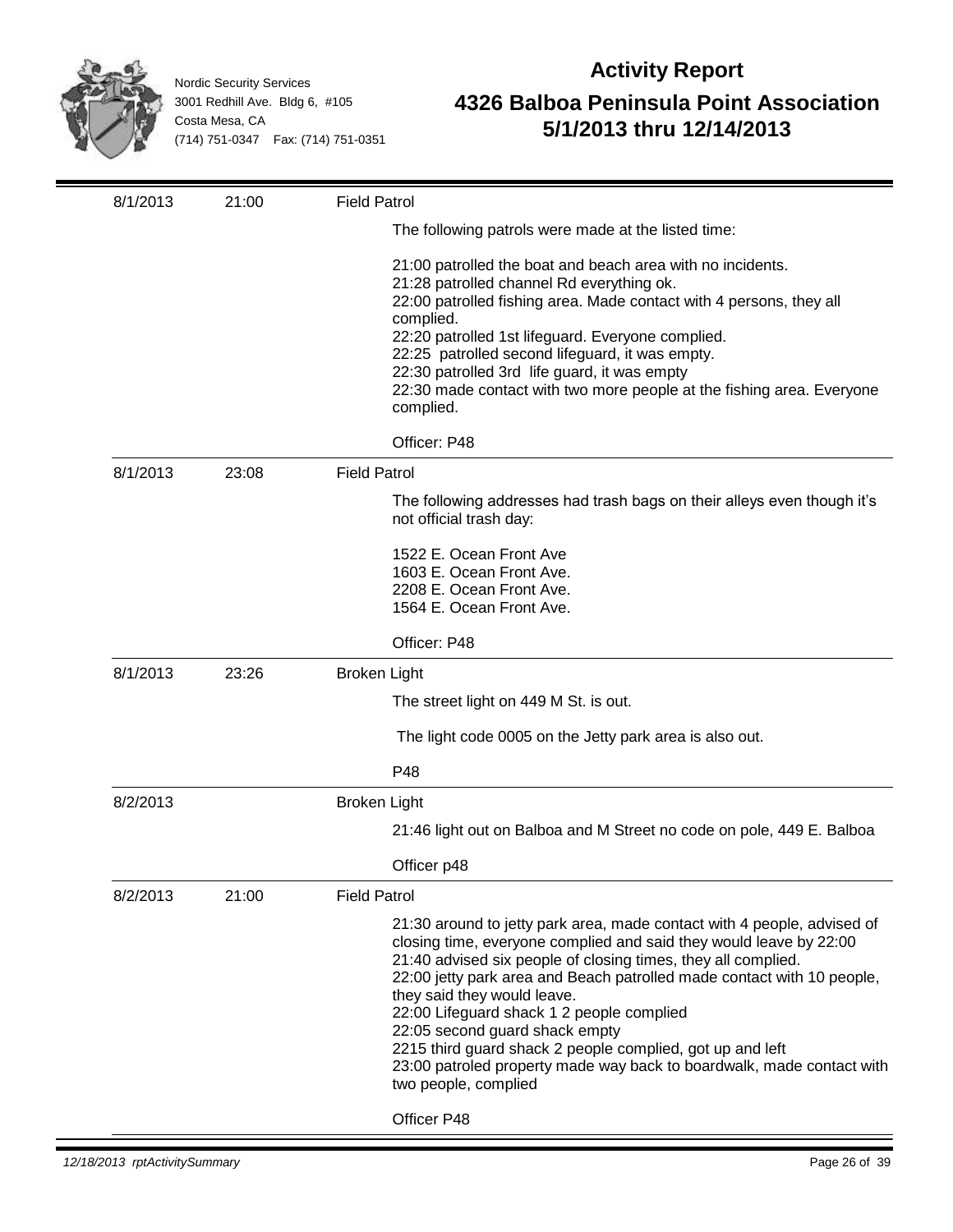

| 8/3/2013 | 1:30  | Cleanup Needed                                                                                                                                                                                                                                                                                                                                                                                     |
|----------|-------|----------------------------------------------------------------------------------------------------------------------------------------------------------------------------------------------------------------------------------------------------------------------------------------------------------------------------------------------------------------------------------------------------|
|          |       | The following addresses had their trash out on the alley even though it's<br>not trash day:                                                                                                                                                                                                                                                                                                        |
|          |       | 1541 Ocean<br>1555 Ocean                                                                                                                                                                                                                                                                                                                                                                           |
| 8/3/2013 | 1:34  | <b>Field Patrol</b>                                                                                                                                                                                                                                                                                                                                                                                |
|          |       | Made contact at the jetty area with 5 youths. Advised them of the<br>property rules and that jetty park was closed. The youth complied with<br>rules and left the area.                                                                                                                                                                                                                            |
|          |       | Officer p48                                                                                                                                                                                                                                                                                                                                                                                        |
| 8/3/2013 | 21:30 | <b>Field Patrol</b>                                                                                                                                                                                                                                                                                                                                                                                |
|          |       | Officer made contact with 5 subjects at Jetty park. Subjects were<br>advised of upcoming closing time.                                                                                                                                                                                                                                                                                             |
| 8/3/2013 | 21:40 | <b>Field Patrol</b>                                                                                                                                                                                                                                                                                                                                                                                |
|          |       | Officer made contact with 3 subjects at Jetty park. Subjects were<br>loitering on the lifeguard tower. All subjects were advised and sent on<br>their way.                                                                                                                                                                                                                                         |
| 8/3/2013 | 22:40 | <b>Field Patrol</b>                                                                                                                                                                                                                                                                                                                                                                                |
|          |       | Officer conducted foot and vehicle patrol of Ocean / Miramar Dr and<br>Balboa Ave. No signs of damage or tampering. No suspicious subjects<br>or suspicious activity to report.                                                                                                                                                                                                                    |
| 8/3/2013 | 23:57 | <b>Broken Light</b>                                                                                                                                                                                                                                                                                                                                                                                |
|          |       | Street light out in front of 449 E Balboa                                                                                                                                                                                                                                                                                                                                                          |
| 8/4/2013 | 0:24  | <b>Field Patrol</b>                                                                                                                                                                                                                                                                                                                                                                                |
|          |       | Officer checked the boat launch area. All appeared to be ok. No<br>subjects contacted or observed loitering in the area.                                                                                                                                                                                                                                                                           |
| 8/4/2013 | 1:00  | Trespassing                                                                                                                                                                                                                                                                                                                                                                                        |
|          |       | Officer was flagged down in front of 1531 Ocean, by a male subject who<br>advised the officer that he had been drinking and would like to sit down<br>on the curb for a while. Officer advised subject that he is on private<br>property and he needs to leave. Subject complied and officer escorted<br>the subject off property. Subject refused to provide his name or give any<br>information. |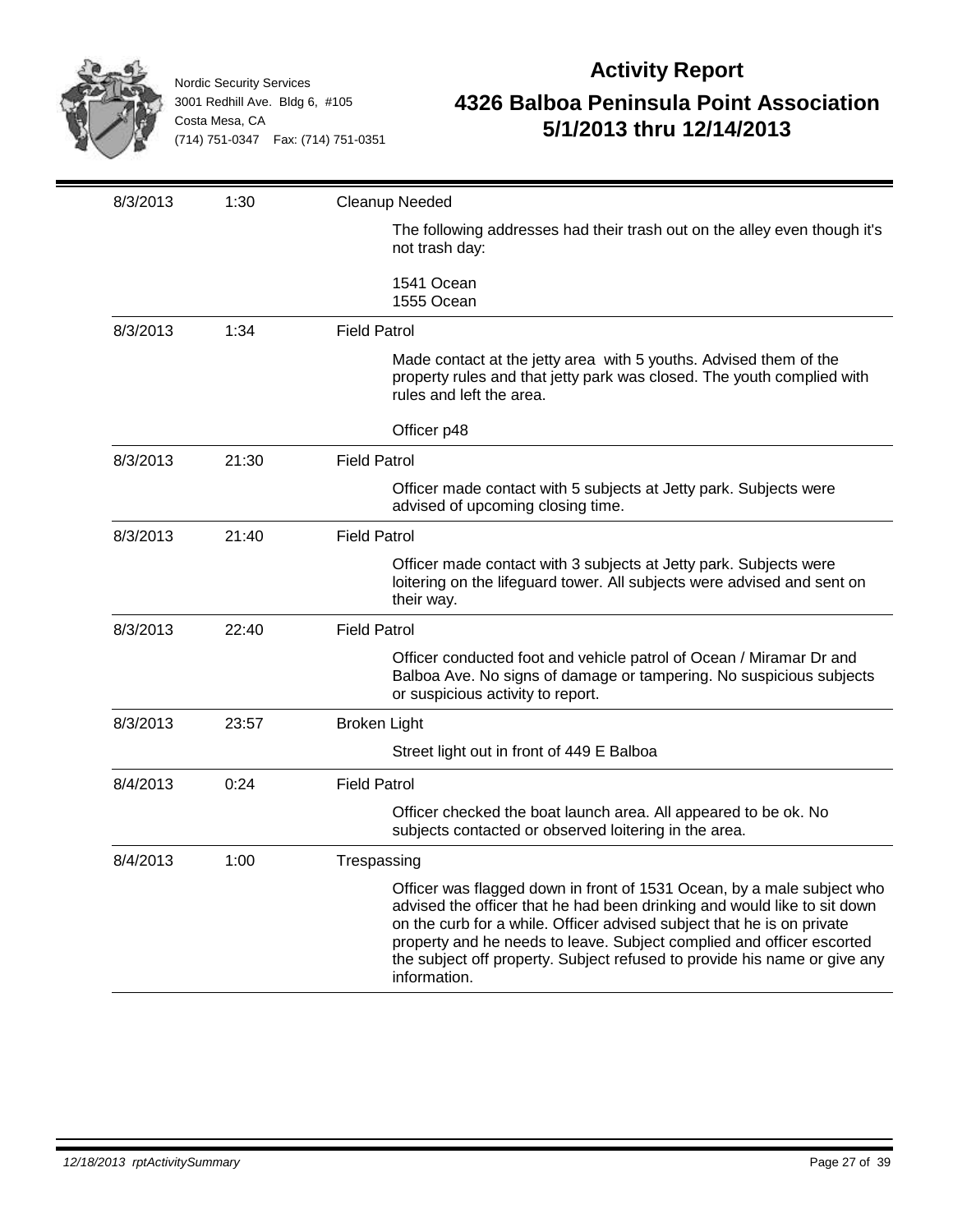

| 8/4/2013 | 1:00  | Trespassing                                                                                                                                                                                                                                                                                                                                                                                                                                                                                                                                                                                                                                                                                                                                                                                                                                                                                                                                                                                                                               |
|----------|-------|-------------------------------------------------------------------------------------------------------------------------------------------------------------------------------------------------------------------------------------------------------------------------------------------------------------------------------------------------------------------------------------------------------------------------------------------------------------------------------------------------------------------------------------------------------------------------------------------------------------------------------------------------------------------------------------------------------------------------------------------------------------------------------------------------------------------------------------------------------------------------------------------------------------------------------------------------------------------------------------------------------------------------------------------|
|          |       | While on routine patrol, the officer made contact with a male subject in<br>front of 1531 Ocean. Male was sitting in a white Nissan Frontier license#<br>6ZJT481. Officer questioned the subject who advised the officer that he<br>was at the location to use his metal detector at the beach to look for<br>jewery. Officer advised the subject that he is trespassing and advised<br>the subject to leave property. The subject became upset and accused<br>the officer of being intoxicated. Subject eventually left the property and<br>called Nordic dispatch to complain about the officer making him leave<br>the location and he requested to speak with a supervisor. Nordic<br>dispatch obtained the subjects name and phone # Stanley Ross 760<br>617 3151. Nordic field supervisor spoke with Stanley. Stanley was<br>advised once again that he was on private property and not a resident of<br>the community and that the guard was authorized to ask him to leave<br>property. Stanley left property and did not return. |
| 8/4/2013 | 2:30  | <b>Field Patrol</b>                                                                                                                                                                                                                                                                                                                                                                                                                                                                                                                                                                                                                                                                                                                                                                                                                                                                                                                                                                                                                       |
|          |       | Jetty park/beach area and life guard tower are all clear. Nothing to report.                                                                                                                                                                                                                                                                                                                                                                                                                                                                                                                                                                                                                                                                                                                                                                                                                                                                                                                                                              |
| 8/4/2013 | 21:05 | <b>Field Patrol</b>                                                                                                                                                                                                                                                                                                                                                                                                                                                                                                                                                                                                                                                                                                                                                                                                                                                                                                                                                                                                                       |
|          |       | Officer arrived on property. No activity to report. Property is clean.<br>Officer patrolled Jetty park, Bay ave, L Street park, Plaza Del Norte and<br>Plaza Del Sur.                                                                                                                                                                                                                                                                                                                                                                                                                                                                                                                                                                                                                                                                                                                                                                                                                                                                     |
| 8/4/2013 | 22:10 | <b>Field Patrol</b>                                                                                                                                                                                                                                                                                                                                                                                                                                                                                                                                                                                                                                                                                                                                                                                                                                                                                                                                                                                                                       |
|          |       | Officer made contact with 5 subjects at Jetty park. Subjects were<br>advised of hours and sent on their way.                                                                                                                                                                                                                                                                                                                                                                                                                                                                                                                                                                                                                                                                                                                                                                                                                                                                                                                              |
| 8/4/2013 | 22:30 | <b>Field Patrol</b>                                                                                                                                                                                                                                                                                                                                                                                                                                                                                                                                                                                                                                                                                                                                                                                                                                                                                                                                                                                                                       |
|          |       | Officer conducted a patrol of the boat launch area. No activity,<br>suspicious subjects or suspicious activity to report.                                                                                                                                                                                                                                                                                                                                                                                                                                                                                                                                                                                                                                                                                                                                                                                                                                                                                                                 |
| 8/5/2013 | 1:00  | Trespassing                                                                                                                                                                                                                                                                                                                                                                                                                                                                                                                                                                                                                                                                                                                                                                                                                                                                                                                                                                                                                               |
|          |       | Officer made contact with male subject, Stanley Ross for the 2nd night<br>in a row. Stanley was on the beach after hours with his metal detector.<br>Stanley was advised of trespassing and that Nordic dispatch has called<br>Newport Beach PD to respond and advise Stanley that the beach closes<br>at 10pm and he needs to leave. Stanely was uncooperative with the<br>officer and left the area prior to the police responding.                                                                                                                                                                                                                                                                                                                                                                                                                                                                                                                                                                                                     |
| 8/5/2013 | 3:10  | <b>Broken Light</b>                                                                                                                                                                                                                                                                                                                                                                                                                                                                                                                                                                                                                                                                                                                                                                                                                                                                                                                                                                                                                       |
|          |       | Officer observed a street lights out in front of 449 M Street and 131 E<br><b>Balboa</b>                                                                                                                                                                                                                                                                                                                                                                                                                                                                                                                                                                                                                                                                                                                                                                                                                                                                                                                                                  |
| 8/7/2013 | 21:00 | <b>Field Patrol</b>                                                                                                                                                                                                                                                                                                                                                                                                                                                                                                                                                                                                                                                                                                                                                                                                                                                                                                                                                                                                                       |
|          |       | 2100 Patrol property checked point 2129 Channel Rd, private beach,<br>boat launch area all clear and normal.                                                                                                                                                                                                                                                                                                                                                                                                                                                                                                                                                                                                                                                                                                                                                                                                                                                                                                                              |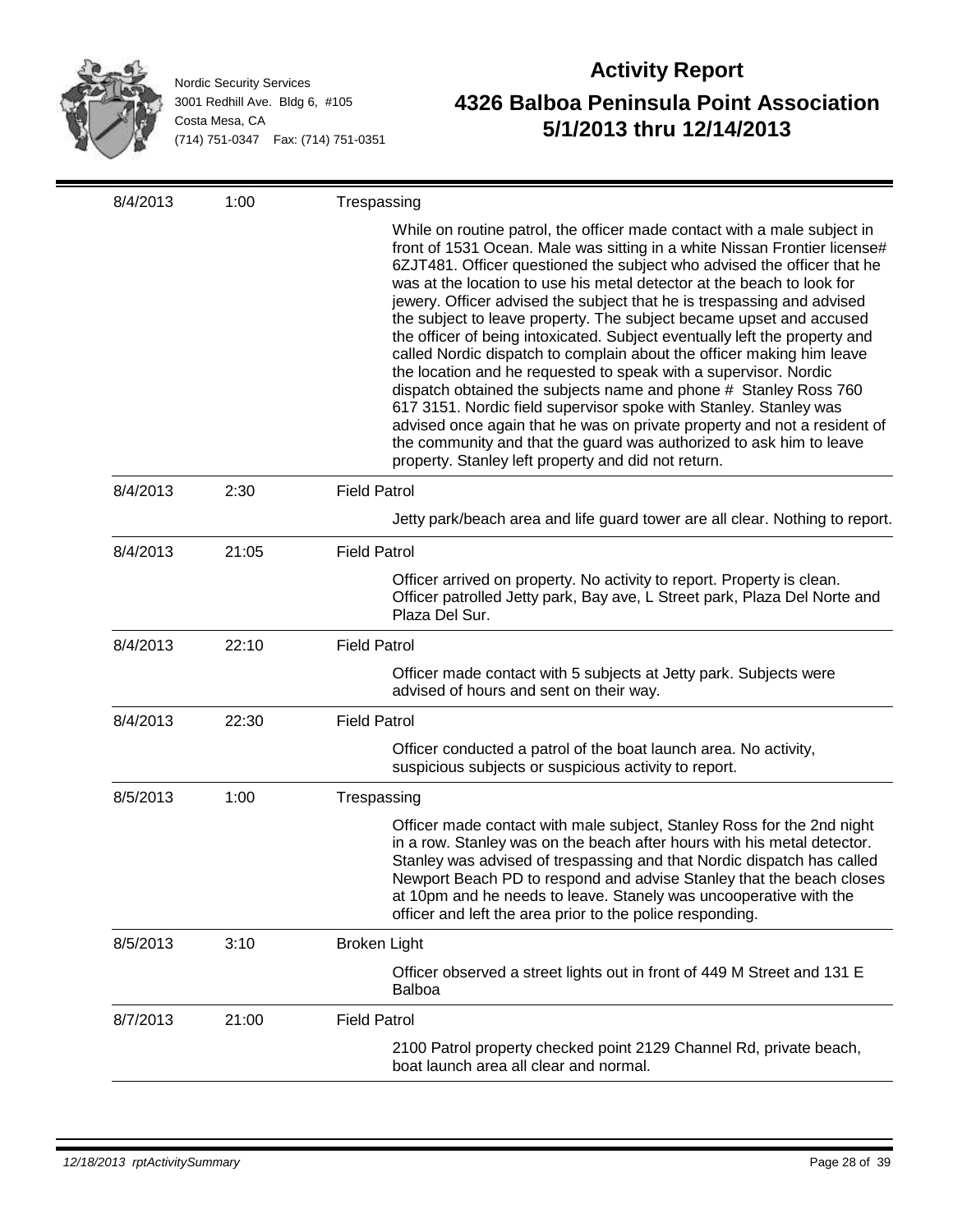

| 8/7/2013 | 21:20 | Cleanup Needed                                                                                                                                                                                                                                                                                                                             |
|----------|-------|--------------------------------------------------------------------------------------------------------------------------------------------------------------------------------------------------------------------------------------------------------------------------------------------------------------------------------------------|
|          |       | Patrolled alleys and found trash at the following addresses:<br>2132 Miramar Dr. Trash next door<br>2060 Ocean Blvd Trash in alley<br>2036 Ocean Blvd Trash in alley<br>1508 & 1509 Bay Ave Trash in alley<br>408 Belvue Lane trash in alley<br>2101 Sevill Ave. trash in alley<br>330 & 334 L Street<br>1750 & 2110 Sevill trash in alley |
| 8/7/2013 | 22:16 | <b>Field Patrol</b>                                                                                                                                                                                                                                                                                                                        |
|          |       | Patrol boat launch area all clear and quiet no one in the area.                                                                                                                                                                                                                                                                            |
| 8/7/2013 | 23:21 | <b>Field Patrol</b>                                                                                                                                                                                                                                                                                                                        |
|          |       | Made contact with 2 individuals at Jetty Park. Advised them of hours and<br>they complied and left. Light out inside Jetty Park #0005                                                                                                                                                                                                      |
| 8/7/2013 | 23:40 | <b>Broken Light</b>                                                                                                                                                                                                                                                                                                                        |
|          |       | Light out at M Street 449 E. Balboa no street light number on post.                                                                                                                                                                                                                                                                        |
| 8/8/2013 | 0:30  | <b>Field Patrol</b>                                                                                                                                                                                                                                                                                                                        |
|          |       | Made contact with 2 individuals at the dock area. Advised of hours and<br>they complied and left.                                                                                                                                                                                                                                          |
| 8/8/2013 | 1:00  | Open Garage                                                                                                                                                                                                                                                                                                                                |
|          |       | Garage open and left unattended at 1707 Bay Ave.                                                                                                                                                                                                                                                                                           |
| 8/8/2013 | 2:00  | <b>Field Patrol</b>                                                                                                                                                                                                                                                                                                                        |
|          |       | Conducted foot and vehicle patrol of property nothing new to report at<br>this time. No suspicious activity.                                                                                                                                                                                                                               |
| 8/8/2013 | 3:00  | <b>Field Patrol</b>                                                                                                                                                                                                                                                                                                                        |
|          |       | Conducted foot and vehicle patrol of property nothing new to report at<br>this time. No suspicious activity.                                                                                                                                                                                                                               |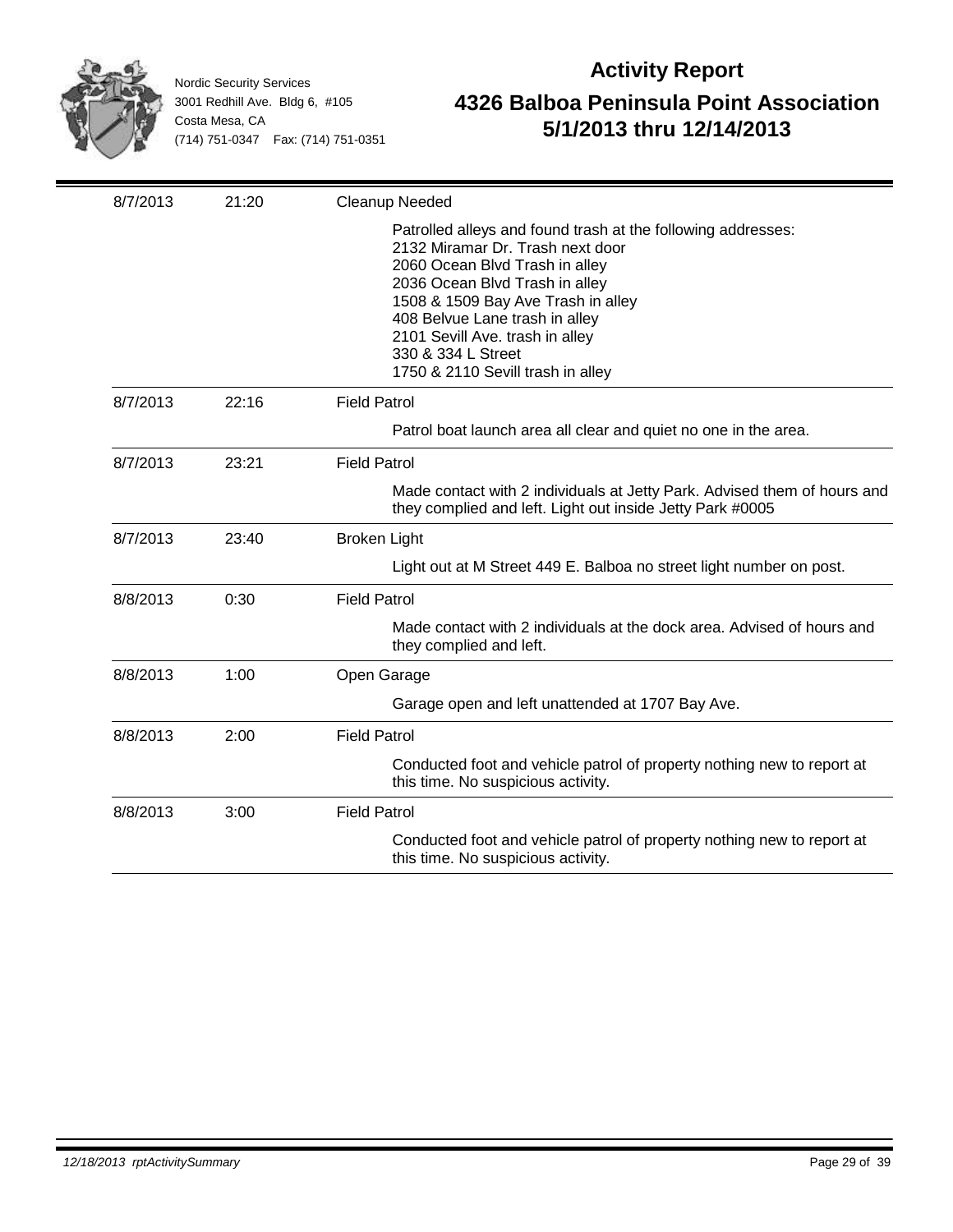

| 8/8/2013 | 21:00 | <b>Field Patrol</b>                                                                                                                                                                                                                                                              |
|----------|-------|----------------------------------------------------------------------------------------------------------------------------------------------------------------------------------------------------------------------------------------------------------------------------------|
|          |       | 2100 Trash in alley at the following address:<br>1508 E Balboa Bl<br>1509 E. Balboa<br>1806 E Bay Ave<br>308 L St.<br>1718 & 1717 Plaz Del Norte                                                                                                                                 |
|          |       | 2200 Patrolled the dock area and all was clear no activity. Went to patrol<br>Jetty Park and made contact with 2 individuals, and 6 individuals at the<br>rocks. Advised all and they complied and left.                                                                         |
|          |       | 2300 Found Graffiti on benches in Jetty Park. Took Pictures, and spoke<br>with an association member that was at the park as well.                                                                                                                                               |
| 8/9/2013 | 0:00  | <b>Field Patrol</b>                                                                                                                                                                                                                                                              |
|          |       | 0000 Patrolled the property and found nothing suspicious. Light out at<br>449 M Street and E. Balboa Blvd. No light pole number.                                                                                                                                                 |
|          |       | 0100 Made contact with 5 youth at Beach. Advised of hours and they<br>complied and left.                                                                                                                                                                                         |
|          |       | 0200 Made contact with 2 individuals at the Jetty Park. Advised of hours<br>and they complied and left.                                                                                                                                                                          |
|          |       | 0300 Made contact with 4 people on Ocean Blvd on their way to the<br>beach. Advised them it was closed and they complied and turned around<br>and left.                                                                                                                          |
| 8/9/2013 | 21:00 | <b>Field Patrol</b>                                                                                                                                                                                                                                                              |
|          |       | Trash in alleys at the following address:<br>1706 E Ocean 2 bags<br>1512 Seville Ave<br>1540 Ocean Ave<br>1750 Ocean Ave<br>Private Beach Bag on the sidewalk<br>1508 & 1509<br>2042 E Ocean Front<br>1706 E Ocean Front 1 bag<br>1603 Plaz De Sur and 1631<br>1517 Balboa Blvd. |
|          |       | 2115 Open and unattended garage 1755 E. Ocean Front                                                                                                                                                                                                                              |
|          |       | 2208 Made contact with 5 individuals at the dock area. They complied<br>and left when I advised of dock hours.                                                                                                                                                                   |
|          |       | 2315 Patrolled all high traffic areas and all complied and left when I<br>advised all parties to leave from the dock, park, and beach. 8 people in<br>total.                                                                                                                     |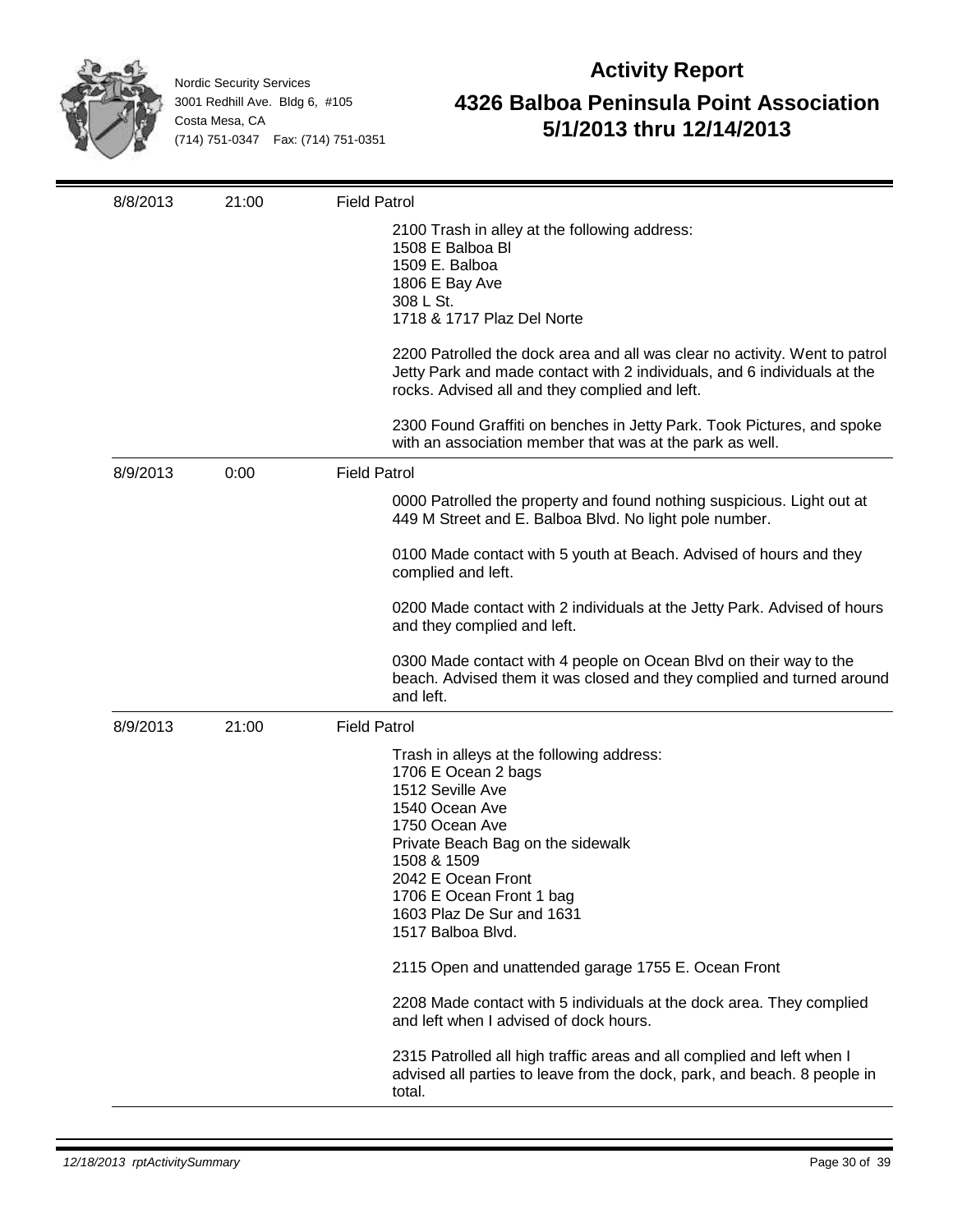

| 8/10/2013 | 0:16  | <b>Field Patrol</b>                                                                                                                                                                                                                |
|-----------|-------|------------------------------------------------------------------------------------------------------------------------------------------------------------------------------------------------------------------------------------|
|           |       | Vehicle patrol of property no suspicious activity at this time.                                                                                                                                                                    |
|           |       | 0130 Made contact with 5 youth at Jetty Park. Advised them park was<br>closed. They left in a White 4 door sedan while yelling at the officer and<br>cussing at him.                                                               |
|           |       | 0200 Patrolled the property and found a Yellow Jeep in the alley with<br>license plate 5RPN007 by 2144 E. Ocean front with one occupant.<br>Vehicle moved as I approached.                                                         |
|           |       | 0300 Patrolled the property and observed no loitering or suspicious<br>activity.                                                                                                                                                   |
| 8/10/2013 | 21:00 | <b>Field Patrol</b>                                                                                                                                                                                                                |
|           |       | Officer arrived on property and conducted vehicle patrol and foot patrol<br>of the beach area / pier / jetty park. No suspicious activity or criminal<br>activity to report.                                                       |
| 8/10/2013 | 21:30 | Open Garage                                                                                                                                                                                                                        |
|           |       | Officer located an open and unattended garage door at 1731 Miramar.<br>No signs of damage or tampering. No suspicious subjects or suspicious<br>activity observed.                                                                 |
| 8/10/2013 | 22:00 | <b>Field Patrol</b>                                                                                                                                                                                                                |
|           |       | Officer conducted foot patrol of the boat launch area. No subjects<br>located in or around the area. No suspicious or criminal activity observed.                                                                                  |
| 8/11/2013 | 2:00  | Trespassing                                                                                                                                                                                                                        |
|           |       | Officer made contact with 4 male subjects fishing at the pier. Subjects<br>were advised of hours and sent on their way. Subjects complied and left<br>the area.                                                                    |
| 8/11/2013 | 2:35  | Vehicle found on property                                                                                                                                                                                                          |
|           |       | Officer located a parked and unattended vehicle with the interior light left<br>on. Vehicle was parked in front of 1588 Ocean Blvd. No signs of<br>damage or tampering. No suspicious subjects or suspicious activity<br>observed. |
|           |       | Vehicle - White Volkswagon license plate# 334YMM/Nevada                                                                                                                                                                            |
| 8/11/2013 | 3:30  | <b>Field Patrol</b>                                                                                                                                                                                                                |
|           |       | Officer conducted foot patrol of the boat launch area. No suspicious or<br>criminal activity to report. No signs of trespassing or loitering.                                                                                      |
| 8/11/2013 | 21:00 | <b>Broken Light</b>                                                                                                                                                                                                                |
|           |       | Street light out in front of 449 M Street                                                                                                                                                                                          |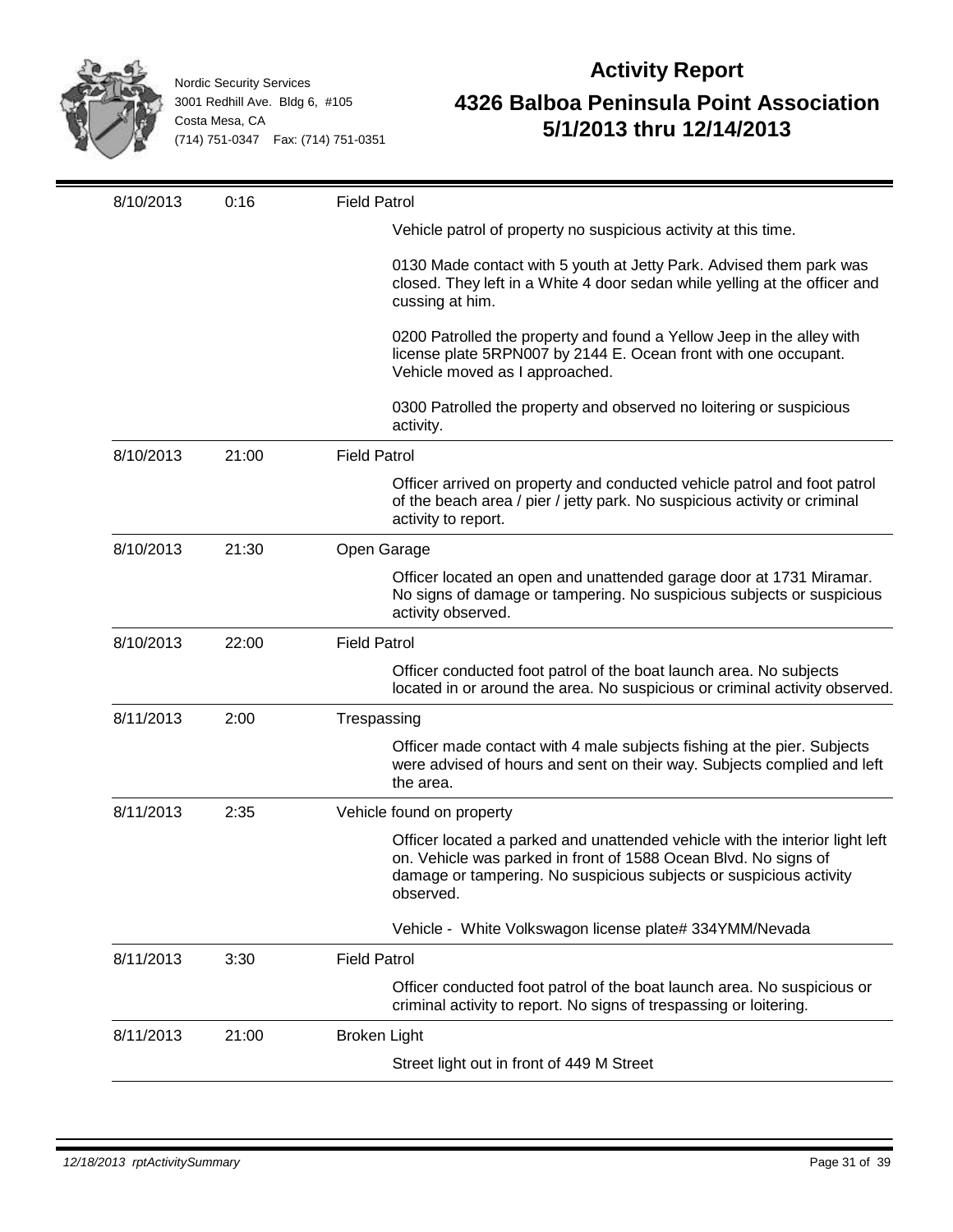

| 8/11/2013 | 22:14 | Open Garage                                                                                                                                                                            |
|-----------|-------|----------------------------------------------------------------------------------------------------------------------------------------------------------------------------------------|
|           |       | Officer located an open and unattended garage door at 420 Seville Ave.<br>No signs of damage or tampering. No suspicious subjects or suspicious<br>activity oberved.                   |
| 8/12/2013 | 3:10  | Trespassing                                                                                                                                                                            |
|           |       | Officer made contact with 3 subjects on the beach at E Ocean / G<br>Street. Subjects were advised of beach hours and trespassing. Subjects<br>complied with officer and left the area. |
| 8/12/2013 | 3:48  | Trespassing                                                                                                                                                                            |
|           |       | Officer made contact with 2 subjects at Jetty park. Subjects were<br>advised of trespassing violation. Subjects complied and officer escorted<br>subjects out of the area.             |
| 8/14/2013 | 21:00 | <b>Field Patrol</b>                                                                                                                                                                    |
|           |       | Trash left out: 415 E. Balboa Blvd<br>421 Balboa Blvd<br>1633 Miramar Dr                                                                                                               |
|           |       | 2220 Made Contact with 2 people at dock are advised them of the hours<br>and they complied and left.                                                                                   |
|           |       | 2350 Dog Bags are out and need to be refilled.                                                                                                                                         |
| 8/15/2013 | 0:30  | <b>Field Patrol</b>                                                                                                                                                                    |
|           |       | 0030 Made contact with 2 people on channel Rd. Advised they were just<br>leaving.                                                                                                      |
|           |       | 0130 3 males parked and 2 out of the car made contact with them and<br>advised there was no loitering and they complied and left.                                                      |
|           |       | 0230 Officer conducting vehicle and foot patrol of all areas. Nothing<br>suspicious all clear                                                                                          |
|           |       | 0300 Officer patrolled property and alleys. No suspicious or criminal<br>activity observed.                                                                                            |
| 8/16/2013 | 21:41 | Cleanup Needed                                                                                                                                                                         |
|           |       | Officer observed a large amount of trash in the alley way to the rear of<br>2141 Ocean Blvd                                                                                            |
| 8/16/2013 | 21:52 | <b>Broken Light</b>                                                                                                                                                                    |
|           |       | Officer located a street light out in front of 2281 Channel. No pole # or<br>plate on the pole                                                                                         |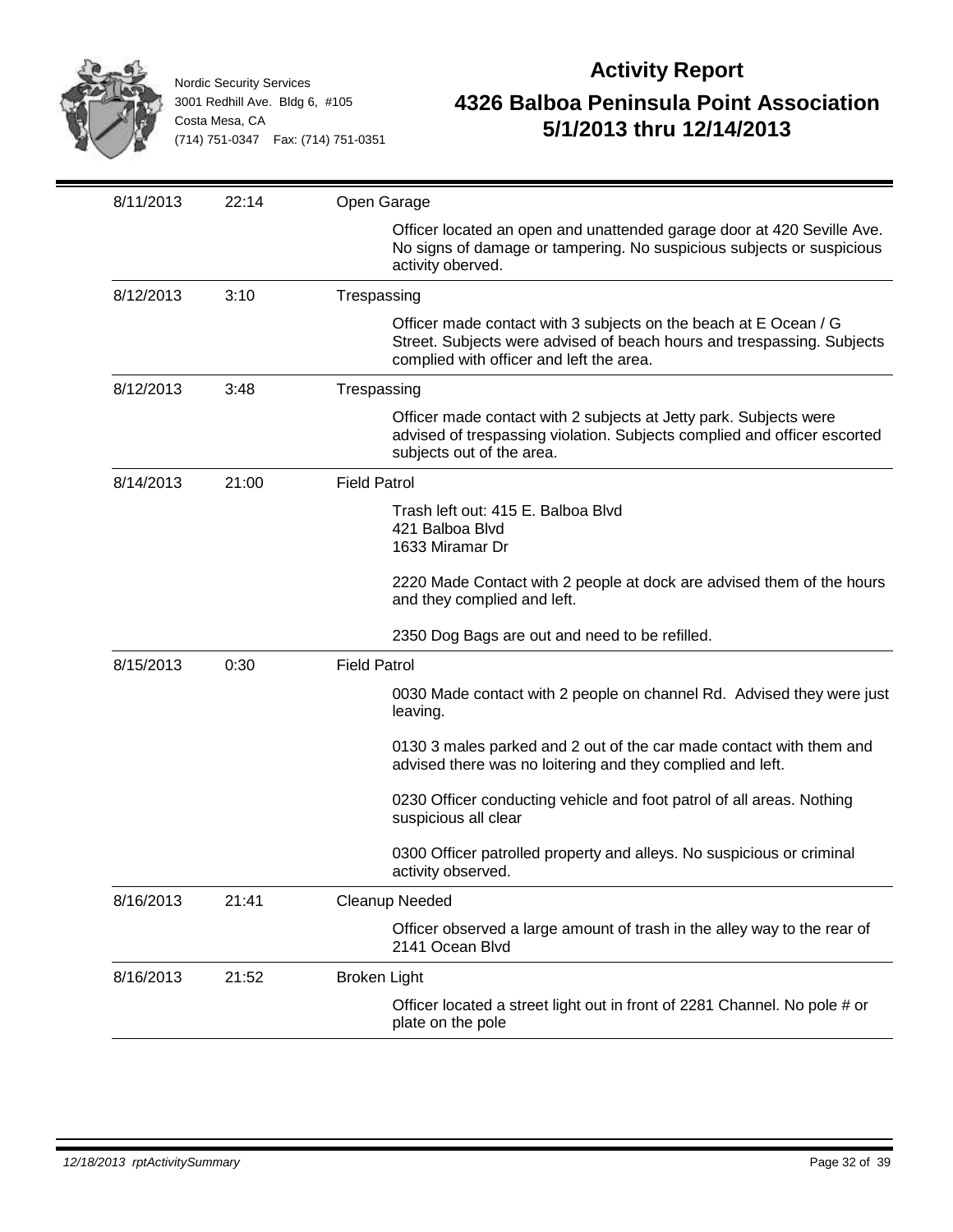

| 8/17/2013 | 21:18 | Vehicle found on property                                                                                                                                                                                                                |
|-----------|-------|------------------------------------------------------------------------------------------------------------------------------------------------------------------------------------------------------------------------------------------|
|           |       | Officer located a parked and unattended vehicle in front of 2061 Ocean<br>Blvd, with the parking lights left on and a window rolled down. No signs<br>of damage or tampering, no suspicious subjects or suspicious activity<br>observed. |
|           |       | White Volkswagen Tiguan license# 6ZSP729                                                                                                                                                                                                 |
| 8/17/2013 | 21:51 | <b>Cleanup Needed</b>                                                                                                                                                                                                                    |
|           |       | Officer observed trash in the alley way to the rear of:                                                                                                                                                                                  |
|           |       | 2033 Ocean                                                                                                                                                                                                                               |
|           |       | 1545 E Ocean                                                                                                                                                                                                                             |
|           |       | 1631 Miramar                                                                                                                                                                                                                             |
|           |       | 1629 Miramar                                                                                                                                                                                                                             |
|           |       | 1603 Miramar                                                                                                                                                                                                                             |
| 8/17/2013 | 22:15 | Open Garage                                                                                                                                                                                                                              |
|           |       | Officer located an open and unattended garage door at 1615 E Balboa.<br>No signs of damage or tampering, no suspicious subjects or suspicious<br>activity observed.                                                                      |
| 8/17/2013 | 22:20 | <b>Field Patrol</b>                                                                                                                                                                                                                      |
|           |       | Officer conducted patrol of the boat launch area. No signs of damage or<br>tampering. No suspicious subjects or suspicious activity observed.                                                                                            |
| 8/17/2013 | 22:25 | <b>Field Patrol</b>                                                                                                                                                                                                                      |
|           |       | Officer conducted patrol of Jetty Park. Officer contacted 15 subjects<br>fishing at the park. All subjects were advised of hours and sent on their<br>way                                                                                |
| 8/17/2013 | 22:50 | Open Garage                                                                                                                                                                                                                              |
|           |       | Officer located an open and unattended garage door at 1909 E Bay Ave.<br>No signs of damage or tampering, no suspicious subjects or suspicious<br>activity observed.                                                                     |
| 8/17/2013 | 23:40 | <b>Field Patrol</b>                                                                                                                                                                                                                      |
|           |       | Officer conducted foot patrol of Jetty Park. Officer made contact with 2<br>subjects. Subjects were advised of hours and sent on their way.                                                                                              |
| 8/18/2013 | 0:55  | <b>Field Patrol</b>                                                                                                                                                                                                                      |
|           |       | While conducting foot patrol of Jetty park, officer made contact with 4<br>females. All females were advised of hours and sent on their way                                                                                              |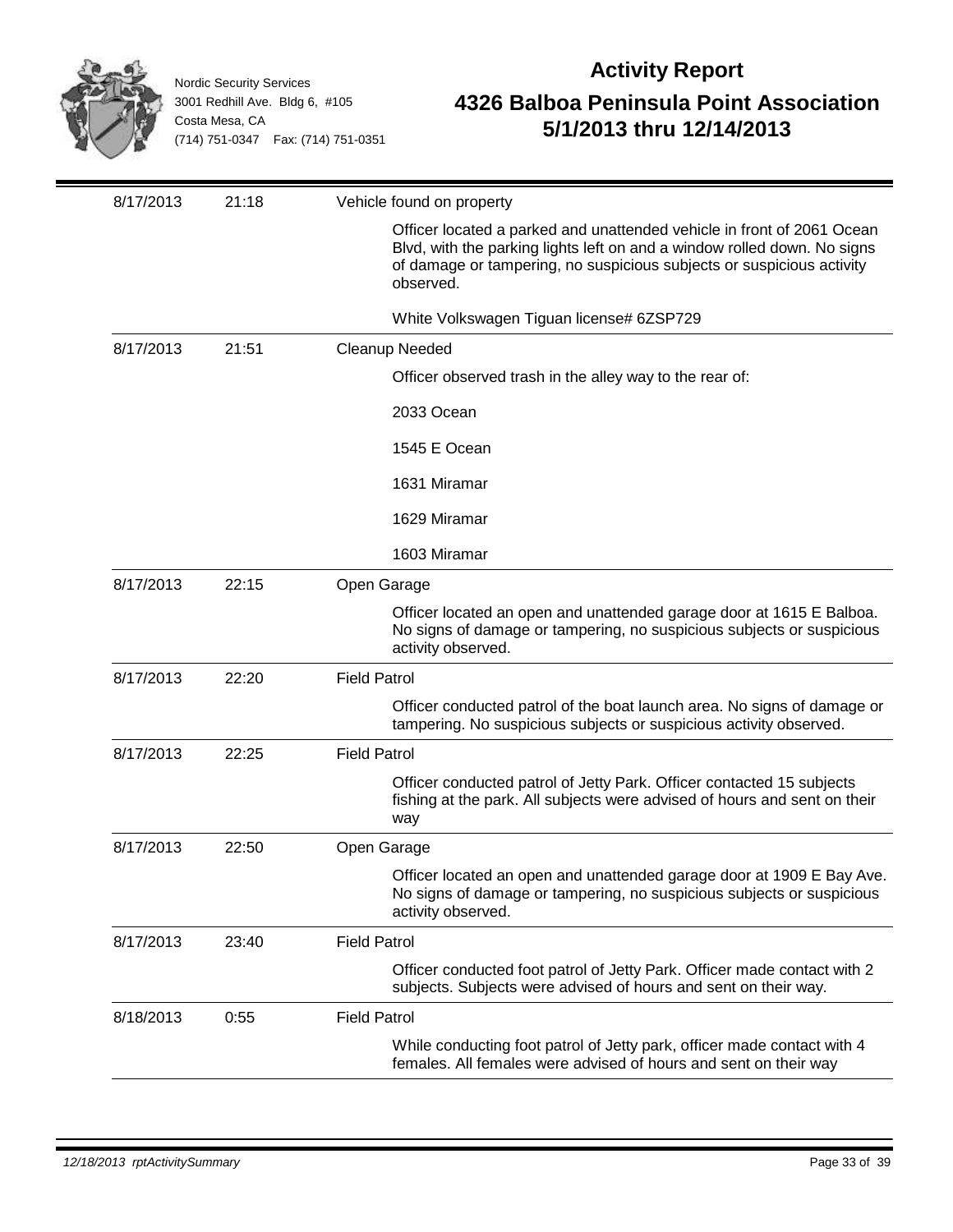

| 8/18/2013 | 1:30  | <b>Field Patrol</b>                                                                                                                                                                                                |
|-----------|-------|--------------------------------------------------------------------------------------------------------------------------------------------------------------------------------------------------------------------|
|           |       | While on patrol of the pier area, officer made contact with 1 male subject<br>fishing. Officer advised subject of hours and subject was sent on his<br>way. Subject left in a white pick up truck license# 4X80484 |
| 8/18/2013 | 21:30 | <b>Field Patrol</b>                                                                                                                                                                                                |
|           |       | Officer conducted foot patrol of the boat launch area. No signs of<br>damage or tampering. No suspicius subjects or suspicious activity<br>observed.                                                               |
| 8/18/2013 | 22:15 | <b>Field Patrol</b>                                                                                                                                                                                                |
|           |       | Officer conducted patrol of the Jetty park. Officer made contact with 5<br>subjects. All were advised of hours and sent on their way.                                                                              |
| 8/18/2013 | 23:20 | <b>Field Patrol</b>                                                                                                                                                                                                |
|           |       | Officer conducted foot patrol of Jetty park. Officer contacted 4 subjects,<br>advised them of hours and sent them on the way.                                                                                      |
| 8/19/2013 | 0:24  | Broken Light                                                                                                                                                                                                       |
|           |       | Officer observed a street light out in front of 1541 Miramar. No pole #                                                                                                                                            |
| 8/19/2013 | 2:35  | <b>Field Patrol</b>                                                                                                                                                                                                |
|           |       | Officer conducted patrol of Jetty park. No one in the area.                                                                                                                                                        |
| 8/19/2013 | 3:19  | <b>Broken Light</b>                                                                                                                                                                                                |
|           |       | Street light out across the street from 2042 Miramar. No pole#                                                                                                                                                     |
| 8/21/2013 | 21:10 | <b>Field Patrol</b>                                                                                                                                                                                                |
|           |       | 2110 Trash in ally at 2025 E Ocean Front                                                                                                                                                                           |
|           |       | 2230 Foot patrol from E. Ocean Blvd. and I Street. Made Contact with 4<br>people on the beach and advised them of the hours. They complied and<br>left.                                                            |
|           |       | 2340 1, 3, and 4 Plaza Del Norte garage doors left open and unattended.                                                                                                                                            |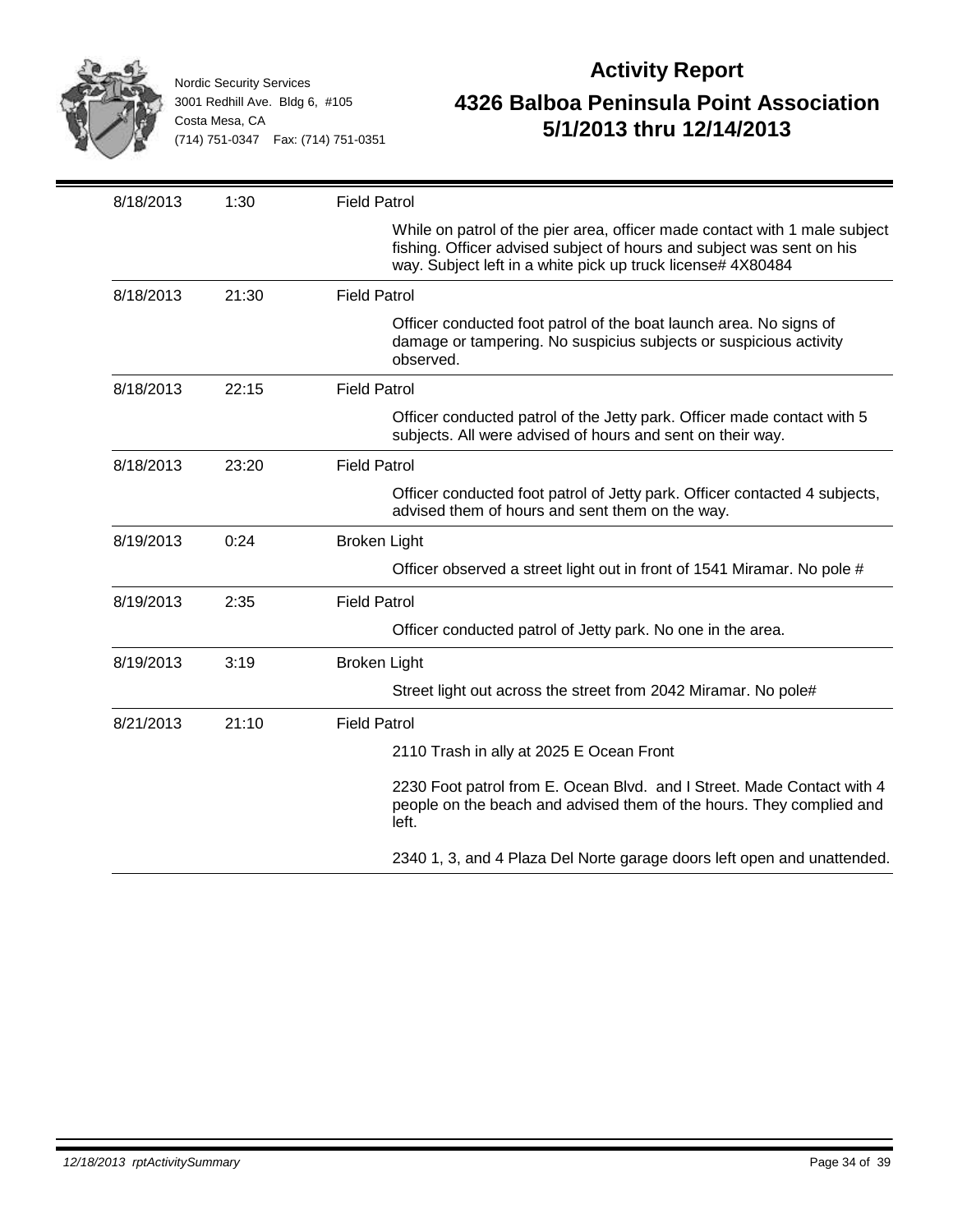

| 8/22/2013 | 0:24  | <b>Field Patrol</b>                                                                                                                                                                                                                                                                                                       |
|-----------|-------|---------------------------------------------------------------------------------------------------------------------------------------------------------------------------------------------------------------------------------------------------------------------------------------------------------------------------|
|           |       | 0024 Trash left in alley at 1536 Ocean Blvd. Also made contact with 2<br>people in the dock area. Advised them of the time and they left.                                                                                                                                                                                 |
|           |       | 0115 Cab driver made contact with me with a drunk male in the back<br>seat that did not know where he lived. Officer advised cab driver to try<br>and call Police non emergency line to see if they could help identify him.<br>Cab decided to take him back up to 17th and Newport. No further<br>information was given. |
|           |       | 0230 Conducted patrol of property. Nothing suspicious to report at this<br>time.                                                                                                                                                                                                                                          |
|           |       | 0300 Tried to make contact with 4 youth at Jetty Park License #3BX041<br>unknown vehicle make or model. They took off as I approached with no<br>further incident.                                                                                                                                                        |
|           |       | 0410 Made contact with 1 person trying to fish from the dock. Advised<br>them of the hours and they complied and left.                                                                                                                                                                                                    |
| 8/22/2013 | 21:10 | <b>Field Patrol</b>                                                                                                                                                                                                                                                                                                       |
|           |       | 2110 Trash in the alley at 2020 E Balboa Blvd.                                                                                                                                                                                                                                                                            |
|           |       | 2135 Made contact with 2 people at the dock area advised of closing<br>time at 2200.                                                                                                                                                                                                                                      |
|           |       | 2147 Jetty Park observed 2 people advised the park closes at 2200.                                                                                                                                                                                                                                                        |
|           |       | 2230 Conducted a foot patrol from M Street and Ocean Blvd. At 2153<br>Ocean BI on the sidewalk there is graffiti. Pictures taken by the officer.                                                                                                                                                                          |
|           |       | 2300 Patrol Ocean Blvd, Jetty Park and made contact with 5 people.<br>Advised them of the park hours and they complied and left.                                                                                                                                                                                          |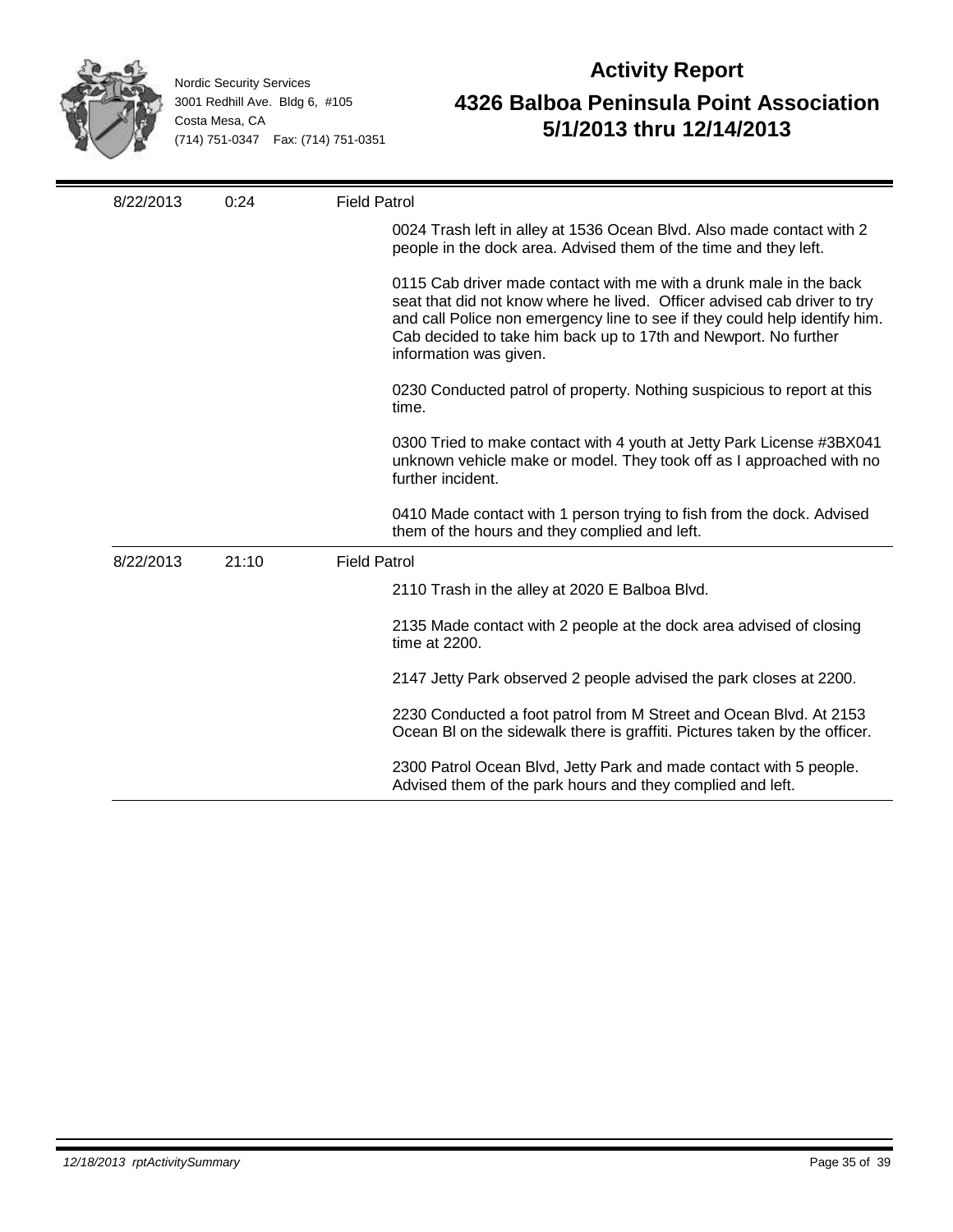

| 8/23/2013 | 0:36  | <b>Field Patrol</b>                                                                                                                                                                                                                        |
|-----------|-------|--------------------------------------------------------------------------------------------------------------------------------------------------------------------------------------------------------------------------------------------|
|           |       | 0036 Made contact with 4 people at Jetty park advised them of the hours<br>and they complied and left.                                                                                                                                     |
|           |       | 0115 Newport Police observed doing a vehicle patrol on property. Did<br>not make contact with me.                                                                                                                                          |
|           |       | 0137 Light out at 1541 Miramar Dr. and I Street #0133                                                                                                                                                                                      |
|           |       | 0155 At 1557 Miramar Dr. and I street home was toilet papered.                                                                                                                                                                             |
|           |       | 0210 Light out at 2037 Miramar Dr. and M Street no pole number.                                                                                                                                                                            |
|           |       | 0330 Made contact with 2 people in a Red GMC Truck at G. Street and<br>E. Ocean Front. Advised that they could not be loitering on property and<br>if they were not here to visit a resident they had to leave. They complied<br>and left. |
|           |       | 0350 Found the private beach gate unlocked and open. Officer secured<br>the gate. No one in the area.                                                                                                                                      |
| 8/24/2013 | 21:45 | <b>Field Patrol</b>                                                                                                                                                                                                                        |
|           |       | Officer conducted patrol of jetty park. No signs of damage or tampering.<br>No suspicious subjects or suspicious activity observed                                                                                                         |
| 8/24/2013 | 22:25 | <b>Field Patrol</b>                                                                                                                                                                                                                        |
|           |       | Officer made contact with 7 subjects on foot at the corner of G St /<br>Ocean Blvd. Subjects were advised of loitering and sent on their way                                                                                               |
| 8/25/2013 | 2:30  | Trespassing                                                                                                                                                                                                                                |
|           |       | Officer made contact with 2 subjects at the boat launch area. Subjects<br>were advised of trespassing and sent on their way                                                                                                                |
| 8/25/2013 | 2:45  | Trespassing                                                                                                                                                                                                                                |
|           |       | Officer made contact with 3 subjects at jetty park. Subjects were advised<br>of hours and trespassing and sent on their way                                                                                                                |
| 8/25/2013 | 3:15  | Trespassing                                                                                                                                                                                                                                |
|           |       | While on routine patrol, officer made contact with 5 male subjects<br>drinking beer on Ocean Blvd. Subjects were advised of loitering,<br>trespassing, public intoxication and sent on their way.                                          |
| 8/25/2013 | 21:58 | Trespassing                                                                                                                                                                                                                                |
|           |       | Officer made contact with 3 subjects at the lifeguard tower. Subjects<br>were advised of hours and sent on their way                                                                                                                       |
| 8/25/2013 | 22:10 | Trespassing                                                                                                                                                                                                                                |
|           |       | While on patrol of Jetty park, officer made contact with 4 subjects at the<br>lifeguard tower. Subjects were advised of hours and trespassing and<br>sent on their way                                                                     |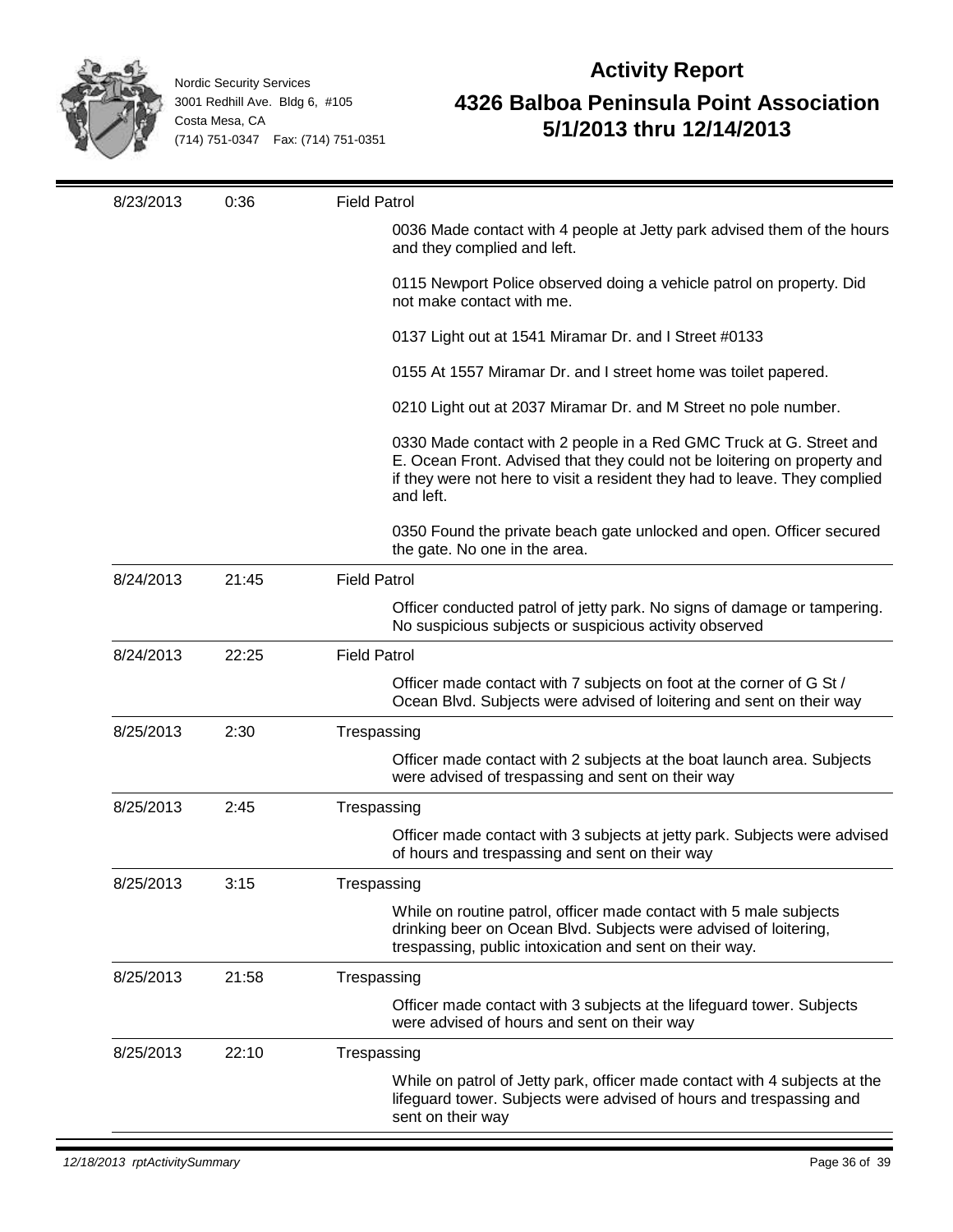

| 8/26/2013 | 0:05  | Vehicle found on property                                                                                                                                                                                                                                                                                                                                     |
|-----------|-------|---------------------------------------------------------------------------------------------------------------------------------------------------------------------------------------------------------------------------------------------------------------------------------------------------------------------------------------------------------------|
|           |       | Officer located a parked and unattended vehicle in front of 409 Miramar,<br>with the interior light left on. No signs of damage or tampering. No<br>suspicoius subjects or suspicious activity observed. Officer made<br>contact with the vehicle owner, Russ Hunter. Mr. Hunter advised the<br>vehicle appeared to be ok, light possibly left on by mistake. |
|           |       | Vehicle - Honda van license plate# 6MRE072                                                                                                                                                                                                                                                                                                                    |
| 8/26/2013 | 3:00  | Trespassing                                                                                                                                                                                                                                                                                                                                                   |
|           |       | While on patrol of Jetty park, officer made contact with 2 subjects.<br>Officer advised subjects of hours and trespassing and sent them on their<br>way.                                                                                                                                                                                                      |
| 8/26/2013 | 3:30  | Open Garage                                                                                                                                                                                                                                                                                                                                                   |
|           |       | Officer located an open and unattended garage door at 1711 E Bay Ave.<br>No signs of damage or tampering. No suspicious subjects or suspicious<br>activity observed.                                                                                                                                                                                          |
| 8/26/2013 | 3:48  | <b>Broken Light</b>                                                                                                                                                                                                                                                                                                                                           |
|           |       | Officer observed the street light out in front of 2037 M Stree. No pole#                                                                                                                                                                                                                                                                                      |
| 8/29/2013 | 21:20 | <b>Field Patrol</b>                                                                                                                                                                                                                                                                                                                                           |
|           |       | Vehicle property patrol of all alleys and for trash left out. All quiet and<br>clear so far. No suspicious or criminal activity observed.                                                                                                                                                                                                                     |
| 8/29/2013 | 22:10 | <b>Field Patrol</b>                                                                                                                                                                                                                                                                                                                                           |
|           |       | Made contact with a white male and advised him the dock area was<br>closed, and he was upset and voiced his opinion. Complied and left.                                                                                                                                                                                                                       |
| 8/29/2013 | 23:30 | <b>Field Patrol</b>                                                                                                                                                                                                                                                                                                                                           |
|           |       | While on foot patrol officer came across an intoxicated male who was<br>just walking home from the bar. Found no suspicious or criminal activity<br>while finishing up his foot patrol. All clear and quiet.                                                                                                                                                  |
| 8/30/2013 | 0:24  | <b>Field Patrol</b>                                                                                                                                                                                                                                                                                                                                           |
|           |       | Officer conducted vehicle and foot patrol of property. Nothing to report at<br>this time. Private beach is clear and quiet.                                                                                                                                                                                                                                   |
| 8/30/2013 | 1:00  | <b>Field Patrol</b>                                                                                                                                                                                                                                                                                                                                           |
|           |       | Made contact with 4 guys at Jetty Park. Advised of the hours and they<br>complied and left.                                                                                                                                                                                                                                                                   |
| 8/30/2013 | 1:30  | <b>Field Patrol</b>                                                                                                                                                                                                                                                                                                                                           |
|           |       | Made contact with 2 people at Park area on G. Street. Advised they<br>were not allowed to loiter at this hour and had to leave. They complied.                                                                                                                                                                                                                |
| 8/30/2013 | 2:00  | <b>Broken Light</b>                                                                                                                                                                                                                                                                                                                                           |
|           |       | Light out at 1760 Ocean Blvd and L. Street                                                                                                                                                                                                                                                                                                                    |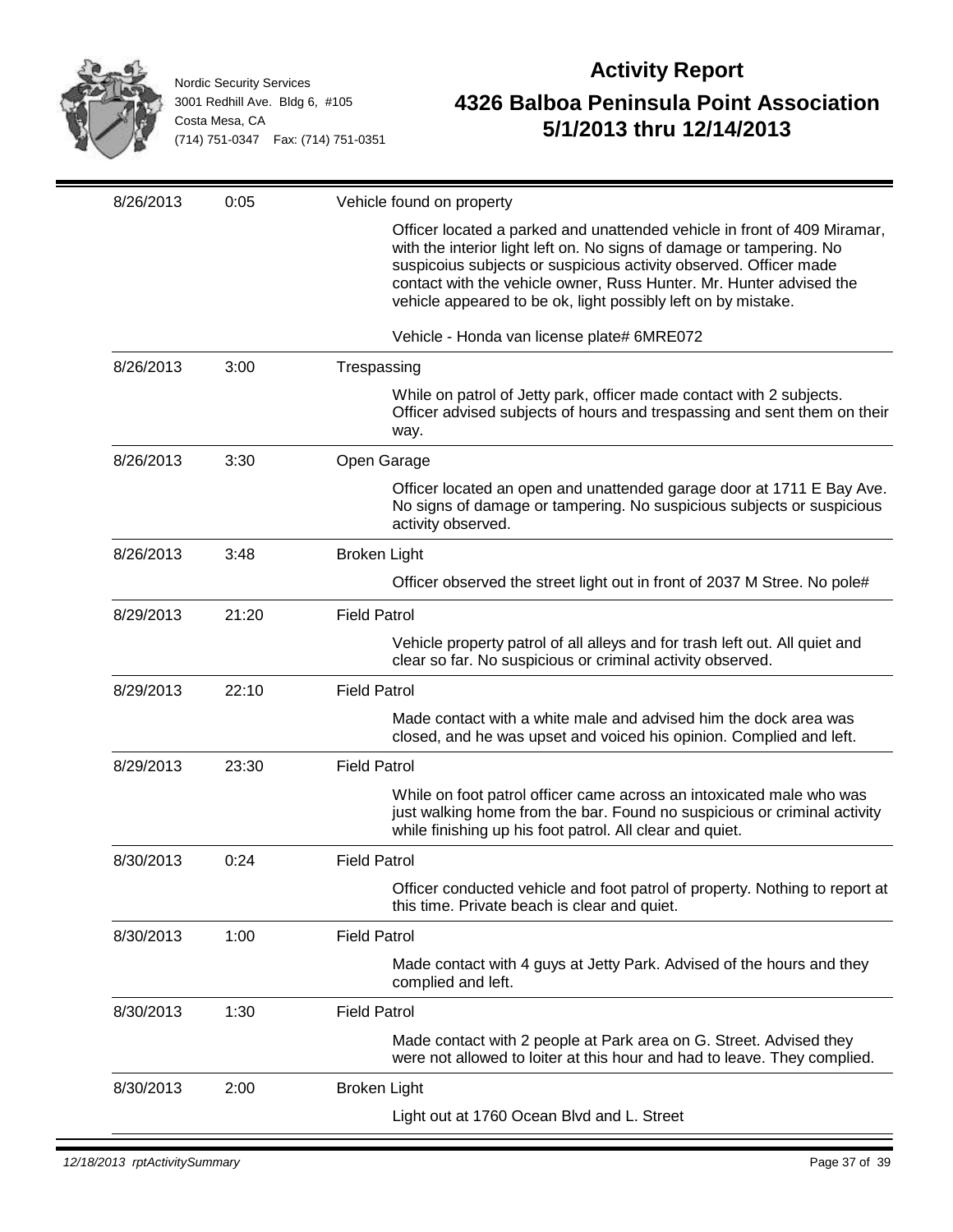

| 8/30/2013 | 3:00  | <b>Field Patrol</b>                                                                                                                                                                                                                                                           |
|-----------|-------|-------------------------------------------------------------------------------------------------------------------------------------------------------------------------------------------------------------------------------------------------------------------------------|
|           |       | Officer conducted a patrol of high traffic areas, dock area, Jetty Park,<br>private beach and parking lots. NO suspicious activity at this time.                                                                                                                              |
| 8/31/2013 | 22:15 | <b>Field Patrol</b>                                                                                                                                                                                                                                                           |
|           |       | Officer conducted patrol of the beach area and Jetty park. Officer made<br>contact with a total of 21 people. Subjects were fishing and loitering in<br>the lifeguard tower. Officer advised all subjects of beach hours and<br>subjects were sent on their way.              |
| 8/31/2013 | 23:15 | <b>Field Patrol</b>                                                                                                                                                                                                                                                           |
|           |       | Officer conducted foot patrol of the boat launch area and Channel Rd.<br>No signs of damage or tampering. No suspicious subjects or suspicious<br>activity observed.                                                                                                          |
| 9/1/2013  | 1:00  | <b>Broken Light</b>                                                                                                                                                                                                                                                           |
|           |       | Street light out in front of 1760 Ocean Blvd. No pole#.                                                                                                                                                                                                                       |
| 9/1/2013  | 2:00  | Trespassing                                                                                                                                                                                                                                                                   |
|           |       | Officer made contact with 4 subjects fishing at Jetty Park. Subjects were<br>advised of hours and sent on their way.                                                                                                                                                          |
| 9/1/2013  | 2:40  | Vehicle found on property                                                                                                                                                                                                                                                     |
|           |       | Officer located a possible stored vehicle, parked in front of 2301<br>Channel Rd. Vehicle has been parked in front of the location for 3 days<br>and has not moved. Black Jeep Grand Cherokee license# 6CSS656                                                                |
| 9/1/2013  | 3:15  | <b>Broken Light</b>                                                                                                                                                                                                                                                           |
|           |       | Street light out in front of 2281 Channel. No pole#                                                                                                                                                                                                                           |
| 9/1/2013  | 22:30 | <b>Field Patrol</b>                                                                                                                                                                                                                                                           |
|           |       | While on patrol of the boat launch area. Officer made contact with a total<br>of 10 subjects. All subjects were leaving the area as the officer arrived.                                                                                                                      |
| 9/1/2013  | 23:45 | <b>Field Patrol</b>                                                                                                                                                                                                                                                           |
|           |       | While on patrol of Jetty park, officer made contact with a total of 7<br>subjects. All subjects were cooperative and leaving the area when the<br>officer arrived.                                                                                                            |
| 9/2/2013  | 0:24  | <b>Field Patrol</b>                                                                                                                                                                                                                                                           |
|           |       | While on patrol of the beach area, the officer made contact with a total<br>of 19 subjects throughout the area. Officer made an advisal reference<br>no alcohol allowed on the beach to 2 of the subjects. All subjects were<br>advised of beach hours and sent on their way. |
| 9/2/2013  | 1:00  | <b>Resident Contact</b>                                                                                                                                                                                                                                                       |
|           |       | Officer made contact with 2 female subjects on foot in front of 2301<br>Channel Road, smoking. Females were advised of loitering and asked to<br>go inside.                                                                                                                   |